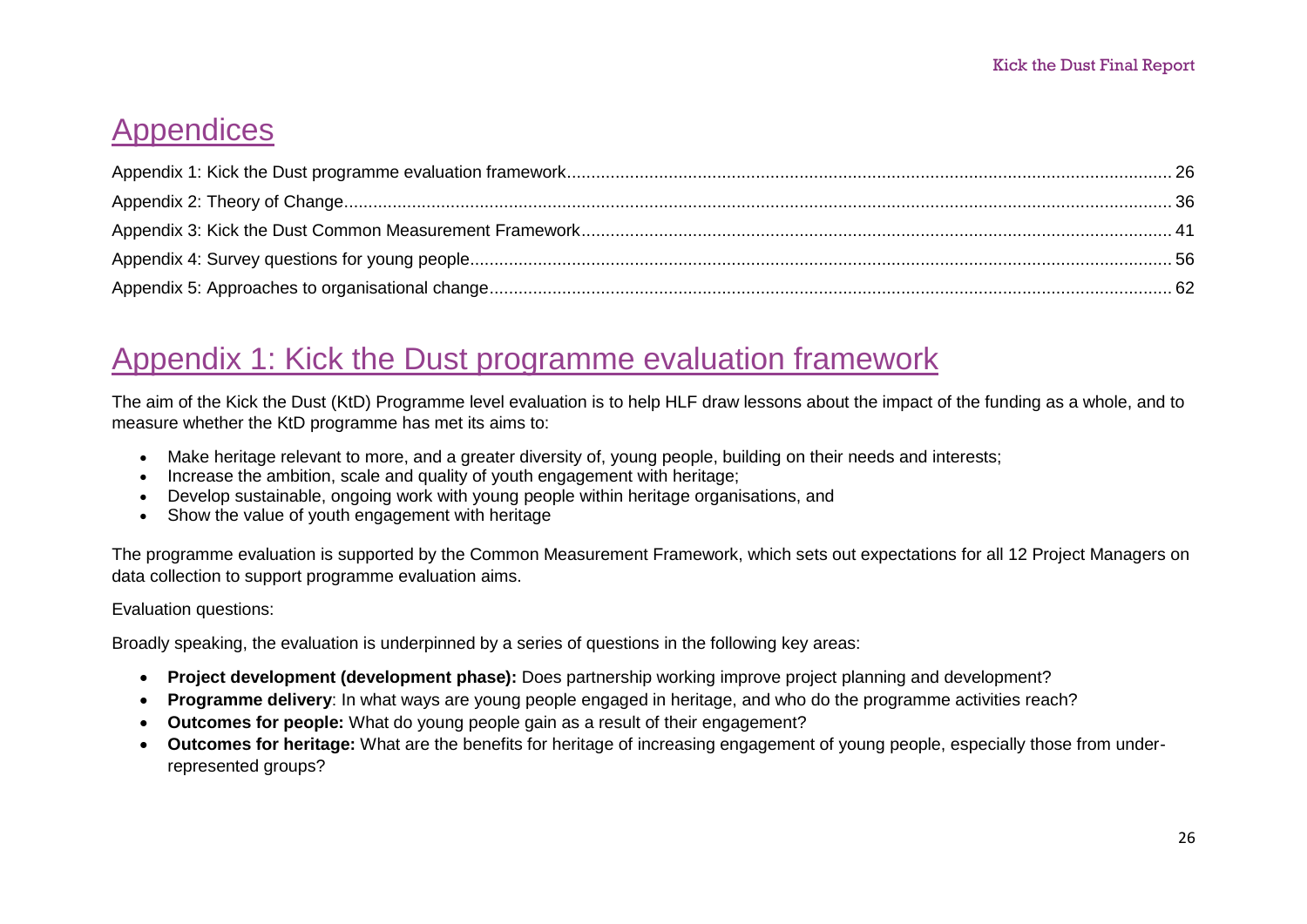**Learning and development:** What works in making heritage relevant to more and a greater diversity of young people? How does the programme increase the quality of youth engagement? How does the programme increase organisational sustainability?

The framework below outlines the programme outcomes, identified in the programme Theory of Change. The framework outlines how the outcomes will be measured, the data required, and suggested methods for data collection. The framework includes:

- The short and medium-term outcomes of the programme
- Proposed methods for measuring programme outcomes
- A methods summary table
- A summary of proposed case study activities

### **Short-term outcomes**

| Area of focus       | Outcomes                                                                                                                                                       | Indicator                                                                                                                                                                                                                                                                                                | Method and frequency of data collection                                                                                  |
|---------------------|----------------------------------------------------------------------------------------------------------------------------------------------------------------|----------------------------------------------------------------------------------------------------------------------------------------------------------------------------------------------------------------------------------------------------------------------------------------------------------|--------------------------------------------------------------------------------------------------------------------------|
| Mechanism of change | Young people from all backgrounds<br>experience high quality engagement<br>in heritage activities.<br>Young people are empowered to<br>make change to heritage | Young people and volunteers from<br>all backgrounds report feeling<br>welcomed/included, respected,<br>and a sense of purpose and<br>achievement during their<br>engagement with Kick the Dust.<br>Young people and volunteers from<br>all backgrounds report feeling that<br>their opinions are valued. | Data from participant survey<br>Annually - September/October<br>Case studies<br>Baseline – interim – and end of project  |
| Mechanism of change | Cross sector partnerships are<br>extended and expanded                                                                                                         | Consortia partners report feeling that<br>there is a shared vision across the<br>consortia, there are good<br>relationships between partners,<br>and there is a willingness to learn<br>from each other's expertise.                                                                                     | Project staff survey<br>Baseline, interim and end of project<br>Case studies<br>Baseline – interim – and end of project  |
| Mechanism of change | Heritage staff feel empowered to<br>improve quality of engagement with<br>young people                                                                         | Heritage staff report feeling that<br>young people make a positive<br>contribution, they feel supported<br>and challenged by youth work and                                                                                                                                                              | Heritage staff survey<br>baseline, interim and end of project<br>Case studies<br>Baseline – interim – and end of project |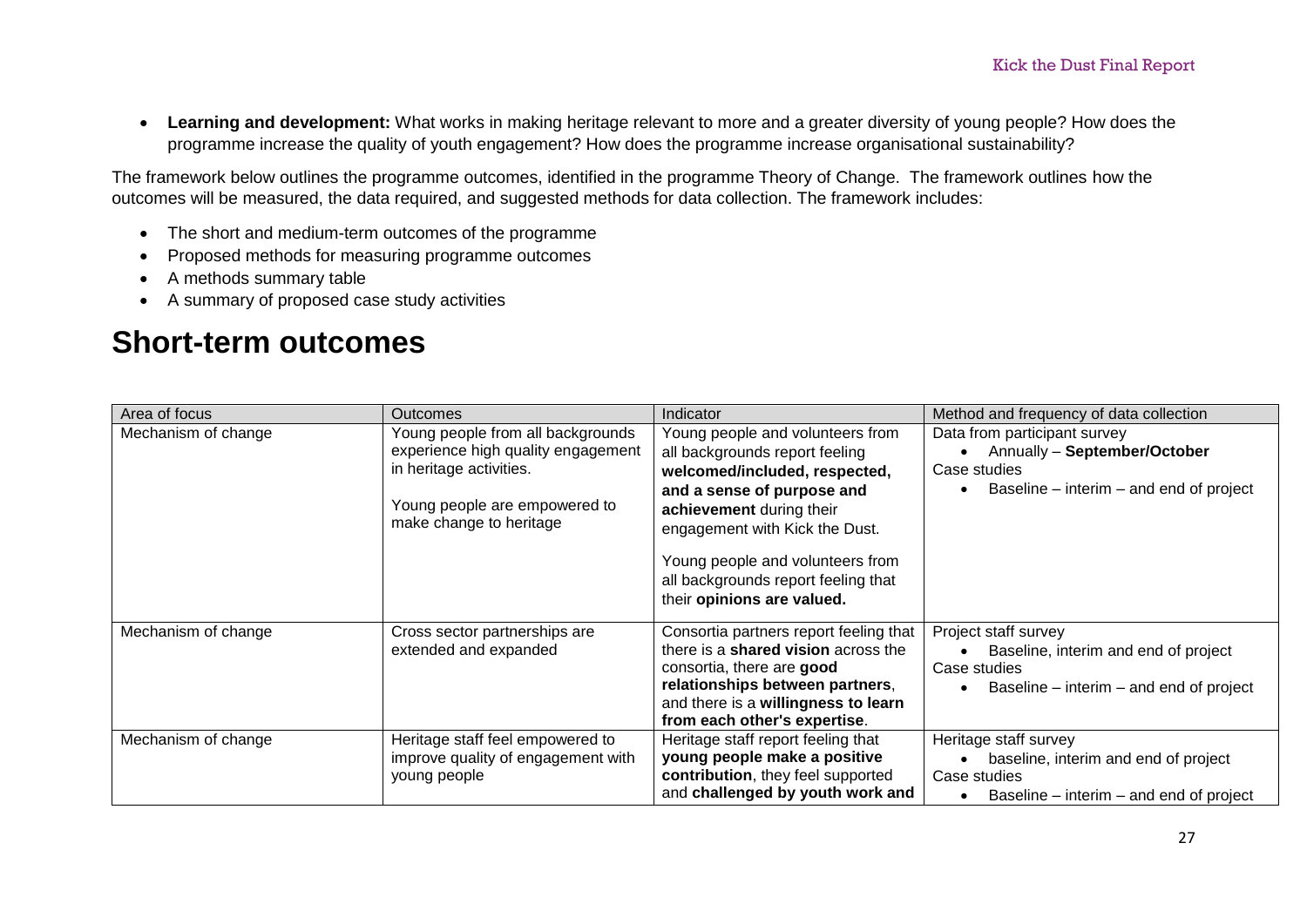| Heritage will be better interpreted<br>and explained | Heritage is better communicated                | other partners, they feel<br>empowered and have the skills to<br>engage young people, they feel<br>that senior management<br>subscribe to the importance of<br>working with young people.<br>Kick the Dust projects engage in<br>new and different ways of<br>communicating heritage content<br>(e.g. videos, blogs written, etc. that<br>showcase heritage).<br>Young people report that heritage is<br>communicated in a way that this<br>more relevant to young people. | Programme output questionnaire and Project<br>documents<br>• Annually - September/October<br>Data from participant survey<br>• Annually - September/October<br>Case studies<br>Baseline – interim – and end of project                                                                                 |
|------------------------------------------------------|------------------------------------------------|----------------------------------------------------------------------------------------------------------------------------------------------------------------------------------------------------------------------------------------------------------------------------------------------------------------------------------------------------------------------------------------------------------------------------------------------------------------------------|--------------------------------------------------------------------------------------------------------------------------------------------------------------------------------------------------------------------------------------------------------------------------------------------------------|
| Heritage will be better interpreted<br>and explained | Heritage is more accessible to<br>young people | Young people from a diverse range<br>of backgrounds feel that:<br>Heritage is easy to physical<br>access and take part in<br>Heritage is easy to<br>interpret/understand<br>Project staff report that changes in<br>the way heritage is interpreted and<br>explained through Kick the Dust has<br>increased the accessibility of<br>heritage.                                                                                                                              | Programme output questionnaire and Project<br>documents<br>• Annually - September/October<br>Data from participant survey<br>• Annually - September/October<br>Case studies<br>Baseline – interim – and end of project<br>$\bullet$<br>Project staff survey<br>Baseline – interim – and end of project |
| Heritage will be better interpreted<br>and explained | Heritage is more inclusive and<br>diverse      | Young people from a diverse range<br>of backgrounds report:<br>Heritage is for people like<br>them<br>Heritage is representative of<br>their community                                                                                                                                                                                                                                                                                                                     | Programme output questionnaire and Project<br>documents<br>• Annually - September/October<br>Data from participant survey<br>Annually - September/October<br>$\bullet$<br>Case studies<br>Baseline – interim – and end of project<br>$\bullet$<br>Project staff survey                                 |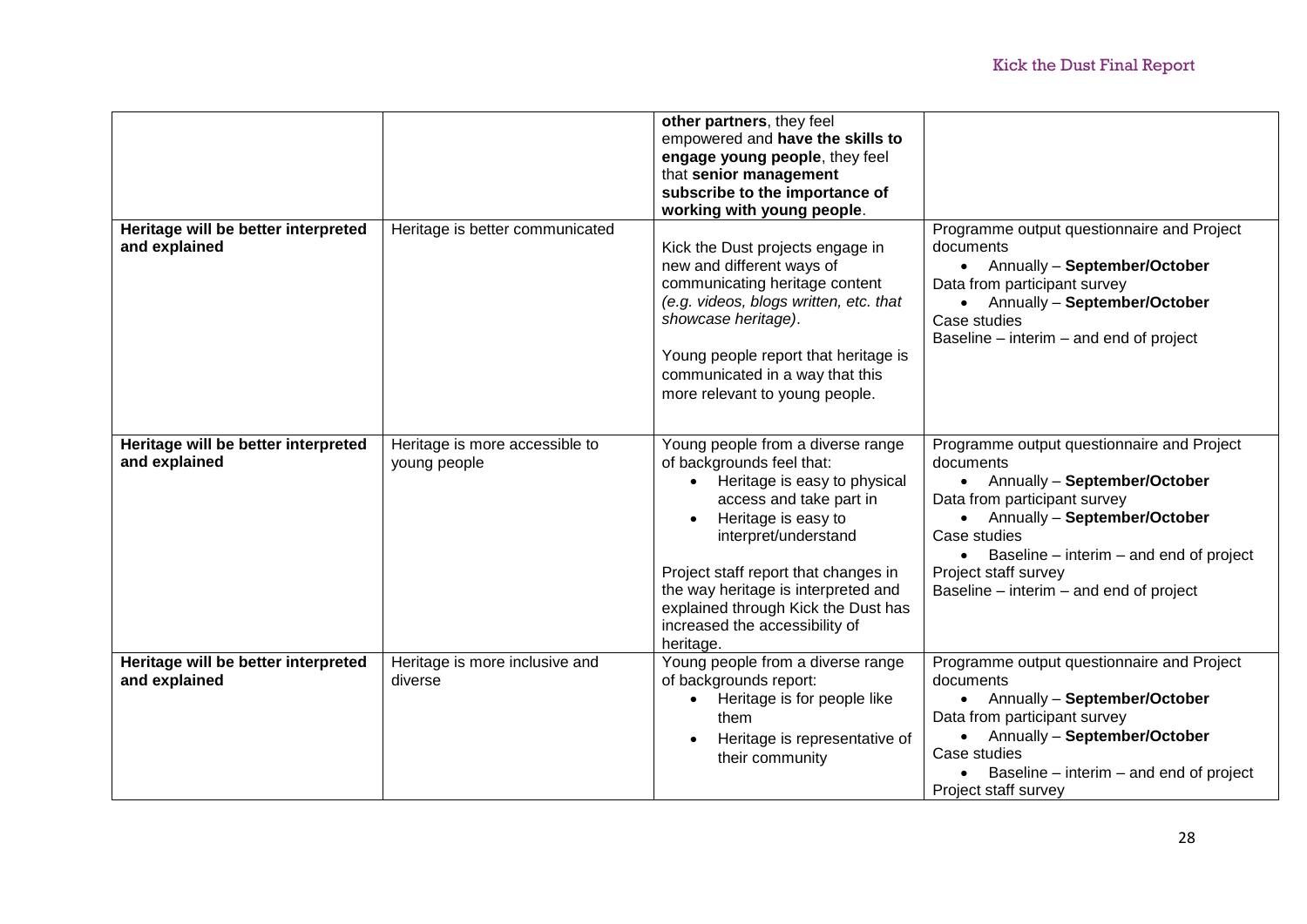|                                                |                                                                                                                                 | Heritage content includes<br>$\bullet$<br>diverse voices and histories<br>Consortium partners report that<br>changes in the way heritage is<br>interpreted and explained through<br>Kick the Dust has made heritage<br>more inclusive and diverse. | Baseline – interim – and end of project                                                                                                                                                                                |
|------------------------------------------------|---------------------------------------------------------------------------------------------------------------------------------|----------------------------------------------------------------------------------------------------------------------------------------------------------------------------------------------------------------------------------------------------|------------------------------------------------------------------------------------------------------------------------------------------------------------------------------------------------------------------------|
| Heritage will be better<br>identified/recorded | New heritage content is created                                                                                                 | Kick the Dust projects create new<br>content of heritage                                                                                                                                                                                           | Programme output questionnaire and Project<br>documents<br>Annually - September/October<br>Case studies<br>Baseline – interim – and end of project<br>Project staff survey<br>Baseline - interim - and end of project  |
| People will learn about heritage               | Young people will learn about<br>heritage in a range of engaging,<br>creative ways                                              | Young people involved in Kick the<br>Dust report that they learnt about<br>heritage in fun and interesting ways                                                                                                                                    | Programme output questionnaire and Project<br>documents<br>• Annually - September/October<br>Data from participant survey<br>Annually - September/October<br>Case studies<br>Baseline – interim – and end of project   |
| People will volunteer time                     | Young people will take up more<br>opportunities to volunteer and share<br>their talents in a range of heritage<br>organisations | A diverse range of young people<br>give their time through skilled, semi-<br>skilled, and unskilled volunteering                                                                                                                                   | Programme output questionnaire and Project<br>documents<br>• Annually - September/October<br>Data from participant survey<br>• Annually - September/October<br>Case studies<br>Baseline – interim – and end of project |
| People will develop skills                     | Young people will practice new skills<br>Some young people will access paid<br>training opportunities                           | Young people receive training and/or<br>qualifications as part of Kick the<br>Dust activities.<br>Young people will take up paid<br>training opportunities                                                                                         | Programme output questionnaire and Project<br>documents<br>• Annually - September/October<br>Data from participant survey<br>• Annually - September/October<br>Case studies<br>Baseline – interim – and end of project |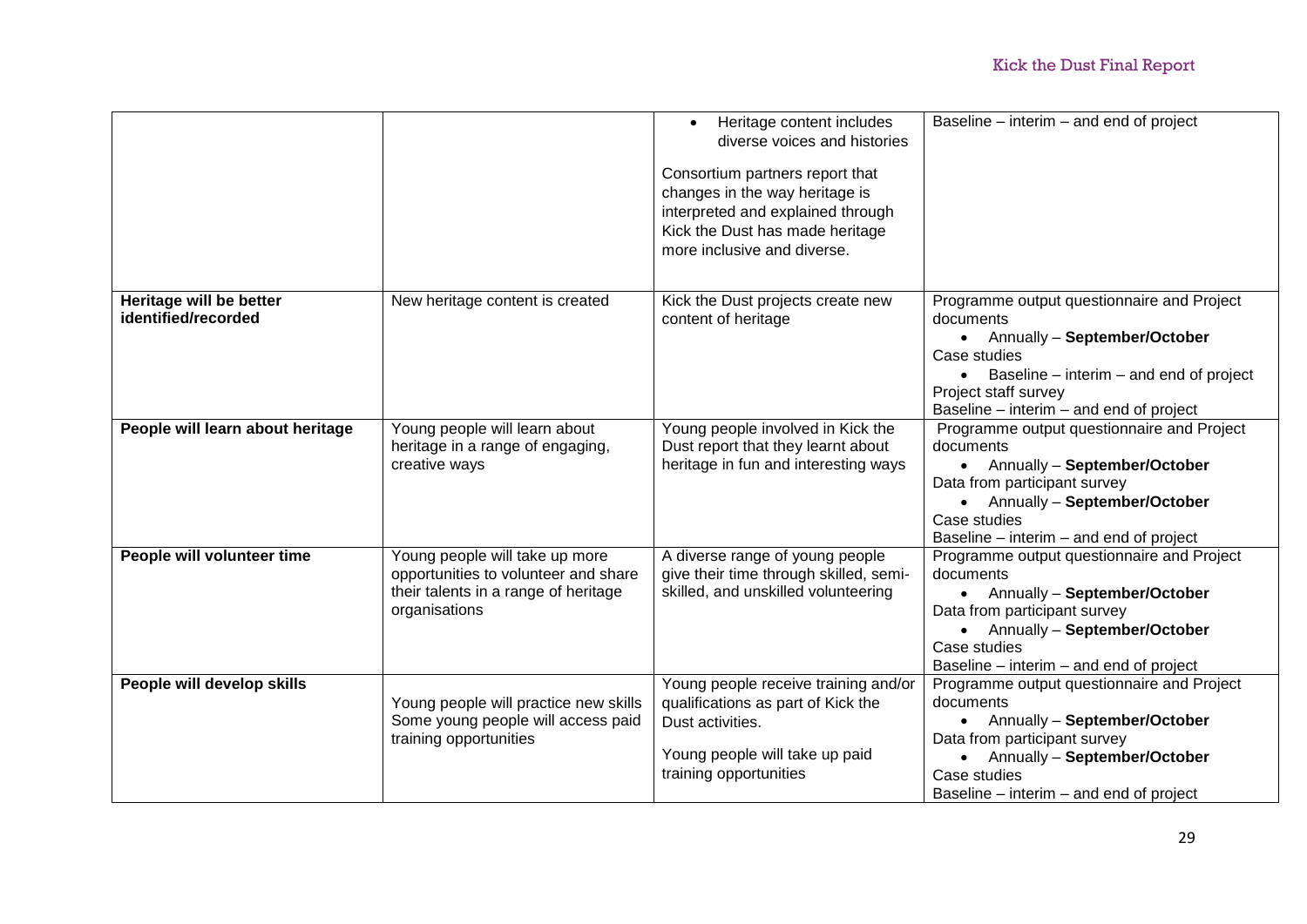|                                                               |                                                                                                   | Young people report gaining and                                                                                                                                                                                                                                                                                                                                          |                                                                                                                                                                                                                        |
|---------------------------------------------------------------|---------------------------------------------------------------------------------------------------|--------------------------------------------------------------------------------------------------------------------------------------------------------------------------------------------------------------------------------------------------------------------------------------------------------------------------------------------------------------------------|------------------------------------------------------------------------------------------------------------------------------------------------------------------------------------------------------------------------|
| People will develop skills                                    | Heritage staff will gain/develop skills                                                           | practising new skills<br>Heritage and youth partners receive<br>training and/or qualifications as part<br>of Kick the Dust activities, including<br>safeguarding.<br>Heritage staff report changes in<br>skills to engage young people.                                                                                                                                  | Programme output questionnaire and Project<br>documents<br>• Annually - September/October<br>Heritage staff survey<br>baseline, interim and end of project                                                             |
| People will change their attitudes<br>and behaviour           | People's perceptions of heritage will<br>change                                                   | Young people report changes in<br>perceptions of heritage including:<br>Heritage can be interesting<br>$\bullet$<br>to lots of different people<br>They are more likely to take<br>part in other heritage events<br>They are more likely to<br>$\bullet$<br>become a volunteer<br>More likely to feel that there<br>are jobs for people like them<br>to work in heritage | Programme output questionnaire and Project<br>documents<br>• Annually - September/October<br>Data from participant survey<br>• Annually - September/October<br>Case studies<br>Baseline – interim – and end of project |
|                                                               | Heritage staff will gain confidence in<br>engaging young people                                   | Feedback from heritage staff on<br>changes in confidence in engaging<br>young people                                                                                                                                                                                                                                                                                     | Heritage staff survey<br>• baseline, interim and end of project<br>Case studies<br>Baseline – interim – and end of project                                                                                             |
| People will have enjoyable<br>experiences                     | Young people have fun, engaging,<br>relevant experience of heritage                               | Young people involved in Kick the<br>Dust projects report that the<br>experience met or exceeded their<br>expectations                                                                                                                                                                                                                                                   | Programme output questionnaire and Project<br>documents<br>• Annually - September/October<br>Data from participant survey<br>• Annually - September/October<br>Case studies<br>Baseline - interim - and end of project |
| More and a wider range of people<br>will engage with heritage | Increased engagement of young<br>people from a diverse range of<br>backgrounds, especially under- | Diversity of young people engaging<br>in heritage increases throughout the<br>lifespan of the project.                                                                                                                                                                                                                                                                   | Programme output questionnaire and Project<br>documents<br>Annually - September/October                                                                                                                                |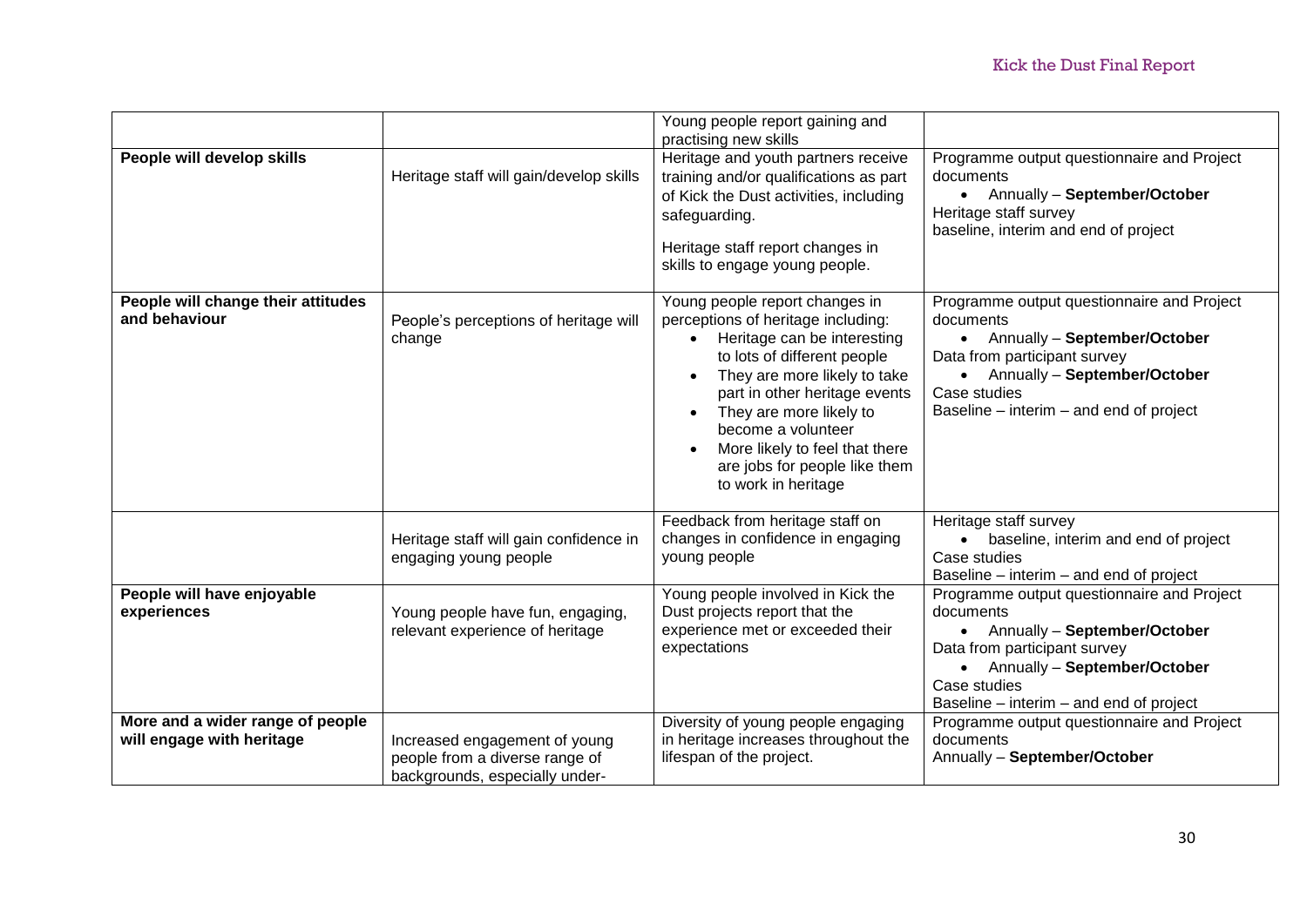|                                                  | represented groups such as<br>disabled young people                           |                                                                                                                                                                                                             |                                                                                                                                                                                 |
|--------------------------------------------------|-------------------------------------------------------------------------------|-------------------------------------------------------------------------------------------------------------------------------------------------------------------------------------------------------------|---------------------------------------------------------------------------------------------------------------------------------------------------------------------------------|
| Heritage organisations will be<br>more resilient | High-quality youth engagement is<br>evidenced and communicated                | Evaluations are guided by a clear<br>framework<br>Projects have established a<br>baseline, targets and measures.<br>Evidence is shared/disseminated to<br>improve engagement of young<br>people in heritage | Project documents<br>Annually - September/October<br>Project staff survey<br>Baseline – interim – and end of project<br>Case studies<br>Baseline – interim – and end of project |
| Heritage organisations will be<br>more resilient | Better understanding of what works<br>in engaging young people in<br>heritage | Evaluation activities have generated<br>'actionable insights'.<br>Projects develop resources/tools to<br>share with others that highlight and<br>promote good practice.                                     | Project documents<br>Annually - September/October<br>Project staff survey<br>Baseline – interim – and end of project<br>Case studies<br>Baseline – interim – and end of project |

### **Medium-term outcomes**

| Area of focus              | <b>Outcomes</b>                                                                   | Indicators                                                                                                                                                                                                                                                | Method and frequency of data collection                                                                                                                                                        |
|----------------------------|-----------------------------------------------------------------------------------|-----------------------------------------------------------------------------------------------------------------------------------------------------------------------------------------------------------------------------------------------------------|------------------------------------------------------------------------------------------------------------------------------------------------------------------------------------------------|
| Heritage is better managed | Young people will play a positive<br>role in managing and maintaining<br>heritage | Heritage organisations create<br>opportunities for young people to<br>play a positive role in managing and<br>maintaining heritage in the future<br>Young people playing a positive role<br>in managing and maintaining<br>heritage long term is embedded | Heritage staff survey<br>Baseline – interim – and end of project<br>Project staff survey<br>Baseline – interim – and end of project<br>Case studies<br>Baseline – interim – and end of project |
| Heritage is better managed | Young people will play a role in<br>governance                                    | Young people playing a role in<br>governance is embedded for the<br>long term                                                                                                                                                                             | Heritage staff survey<br>Baseline – interim – and end of project<br>Project staff survey<br>Baseline – interim – and end of project<br>Case studies                                            |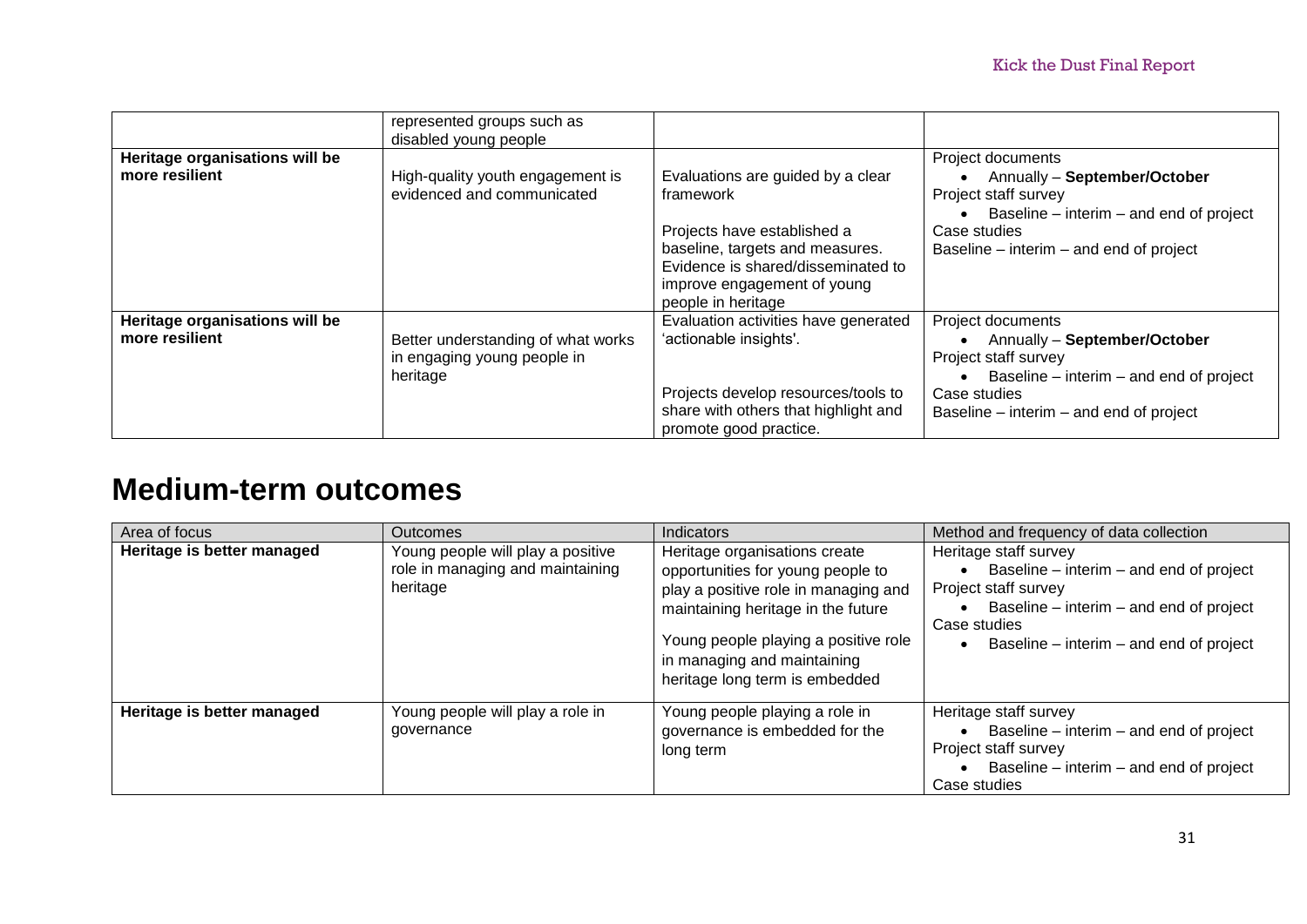| Area of focus                                                    | <b>Outcomes</b>                                                                             | Indicators                                                                                                                                                                                        | Method and frequency of data collection                                                                                                                                                                                                                                  |
|------------------------------------------------------------------|---------------------------------------------------------------------------------------------|---------------------------------------------------------------------------------------------------------------------------------------------------------------------------------------------------|--------------------------------------------------------------------------------------------------------------------------------------------------------------------------------------------------------------------------------------------------------------------------|
|                                                                  |                                                                                             |                                                                                                                                                                                                   | Baseline – interim – and end of project                                                                                                                                                                                                                                  |
| Heritage is in better condition                                  | Heritage is repaired, improved, or<br>conserved for future generations                      | Heritage organisations have learned<br>from Kick the Dust ways to embed<br>engagement of young people in<br>repairing, improving and conserving<br>heritage.                                      | Heritage staff survey<br>$\bullet$ Baseline – interim – and end of project<br>Project staff survey<br>$\bullet$<br>Baseline – interim – and end of project<br>Case studies<br>Baseline – interim – and end of project<br>$\bullet$                                       |
| More & wider range of people will<br>engage in heritage          | More diverse and inclusive heritage<br>sector                                               | Heritage organisations are<br>committed to increasing the diversity<br>of the sector and have clear plans in<br>place for creating pathways for<br>young people to progress.                      | Heritage staff survey<br>$\bullet$ Baseline – interim – and end of project<br>Project staff survey<br>Baseline – interim – and end of project<br>$\bullet$<br>Case studies<br>Baseline – interim – and end of project<br>$\bullet$                                       |
| The local area will be a better<br>place to live, work and visit | Improvements to parks, heritage<br>sites and collections are felt by the<br>whole community | Local stakeholders report<br>improvements to parks, heritage<br>sites and collections                                                                                                             | Heritage staff survey<br>$\bullet$ Baseline – interim – and end of project<br>Project staff survey<br>$\bullet$ Baseline – interim – and end of project<br>Case studies<br>Baseline – interim – and end of project<br>$\bullet$                                          |
| The local area will be a better<br>place to live, work and visit | Heritage is more relevant to a<br>diverse range of young people                             | Heritage organisations have<br>embedded learning/good practice to<br>make heritage more relevant to a<br>diverse range of young people for<br>the long term                                       | Heritage staff survey<br>• Baseline $-$ interim $-$ and end of project<br>Project staff survey<br>$\bullet$<br>Baseline – interim – and end of project<br>Case studies<br>Baseline – interim – and end of project<br>$\bullet$                                           |
| Heritage organisations will be<br>more resilient                 | Heritage organisations are more<br>innovative and ambitious                                 | Heritage organisations have access<br>to more tools and resources to<br>support high quality youth<br>engagement<br>Reflection and learning becomes<br>part of regular organisational<br>practice | Heritage staff survey<br>• Baseline $-$ interim $-$ and end of project<br>Project staff survey<br>• Baseline $-$ interim $-$ and end of project<br>Case studies<br>Baseline – interim – and end of project<br>Project documents<br>annually or at the end of the project |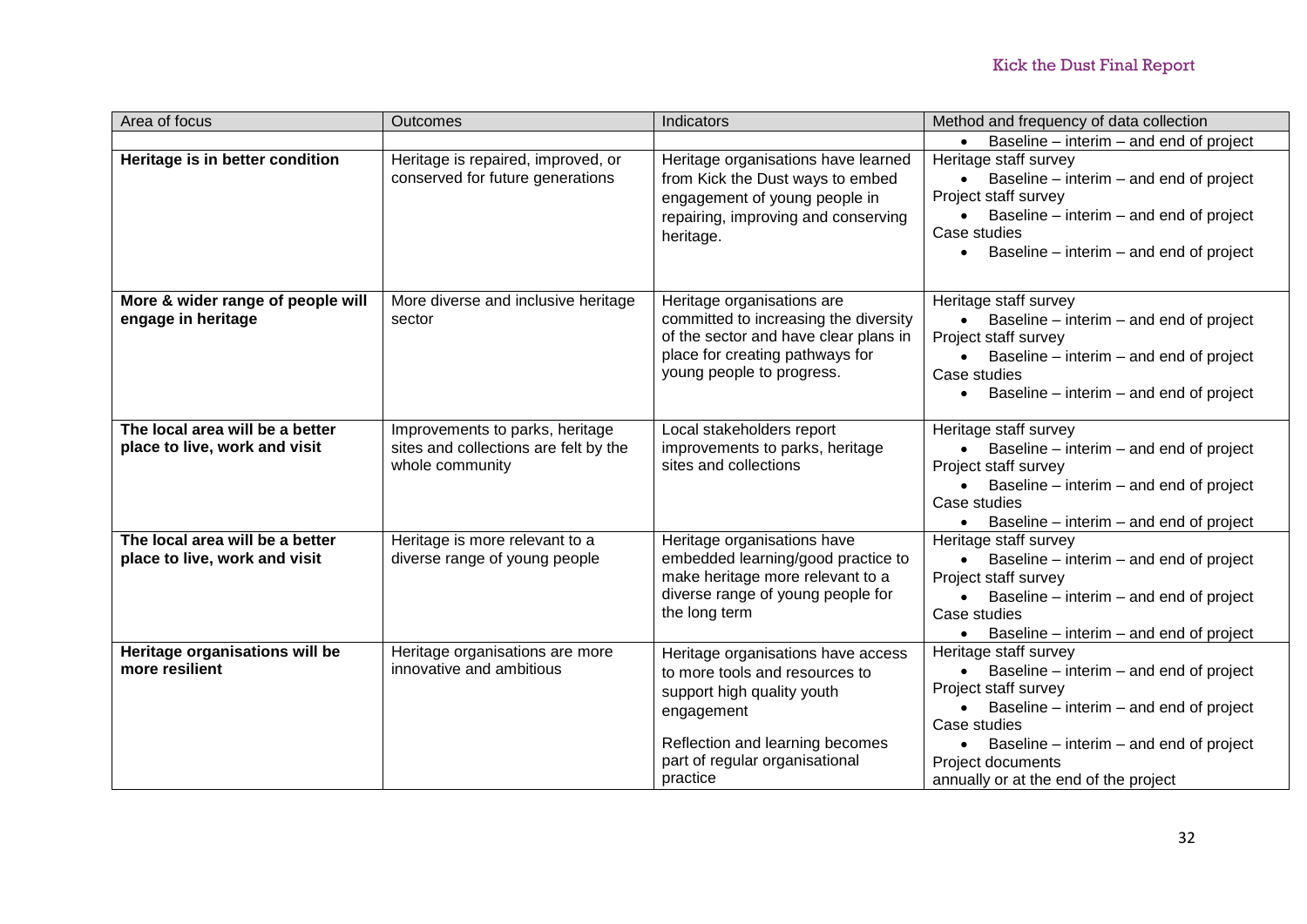| Area of focus                                    | <b>Outcomes</b>                                                                                          | Indicators                                                                                                                                                                                                                                                                                                    | Method and frequency of data collection                                                                                                                                                                                                                                                |
|--------------------------------------------------|----------------------------------------------------------------------------------------------------------|---------------------------------------------------------------------------------------------------------------------------------------------------------------------------------------------------------------------------------------------------------------------------------------------------------------|----------------------------------------------------------------------------------------------------------------------------------------------------------------------------------------------------------------------------------------------------------------------------------------|
| Heritage organisations will be<br>more resilient | Heritage sector is more sustainable                                                                      | Changes to internal policies and<br>processes/practices which aim to<br>increase engagement of young<br>people from diverse backgrounds<br>Heritage organisations apply for<br>further funding/have a funding<br>strategy in place to support high<br>quality youth engagement                                | Heritage staff survey<br>$\bullet$ Baseline – interim – and end of project<br>Project staff survey<br>$\bullet$ Baseline – interim – and end of project<br>Case studies<br>• Baseline $-$ interim $-$ and end of project<br>Project documents<br>annually or at the end of the project |
| Heritage organisations will be<br>more resilient | More and stronger relationships<br>between heritage and youth sector                                     | There are good working<br>relationships between heritage and<br>youth sector organisations<br>There are shared plans between<br>heritage and youth sector for<br>sustaining youth engagement                                                                                                                  | Heritage staff survey<br>Baseline - interim - and end of project<br>Project staff survey<br>Baseline – interim – and end of project<br>Case studies<br>Baseline – interim – and end of project<br>$\bullet$<br>Project documents<br>annually or at the end of the project              |
| Heritage organisations will be<br>more resilient | Culture of positive youth<br>engagement is embedded in<br>organisations and across<br>partnerships       | Strong engagement and<br>endorsement from leadership of the<br>importance of youth engagement in<br>heritage<br>Continued investment in training and<br>guidance on safeguarding and youth<br>engagement for heritage staff<br>Youth voice is embedded in<br>organisational governance and<br>decision-making | Heritage staff survey<br>$\bullet$ Baseline – interim – and end of project<br>Project staff survey<br>Baseline – interim – and end of project<br>Case studies<br>$\bullet$ Baseline – interim – and end of project<br>Project documents<br>annually or at the end of the project       |
| Heritage organisations will be<br>more resilient | Heritage and youth organisations<br>have improved ability to evidence<br>value of work with young people | Heritage organisations have an<br>evaluation strategy or processes in<br>place to evidence the value of their<br>work with young people                                                                                                                                                                       | Heritage staff survey<br>$\bullet$ Baseline – interim – and end of project<br>Project staff survey<br>Baseline – interim – and end of project<br>$\bullet$<br>Case studies<br>• Baseline $-$ interim $-$ and end of project                                                            |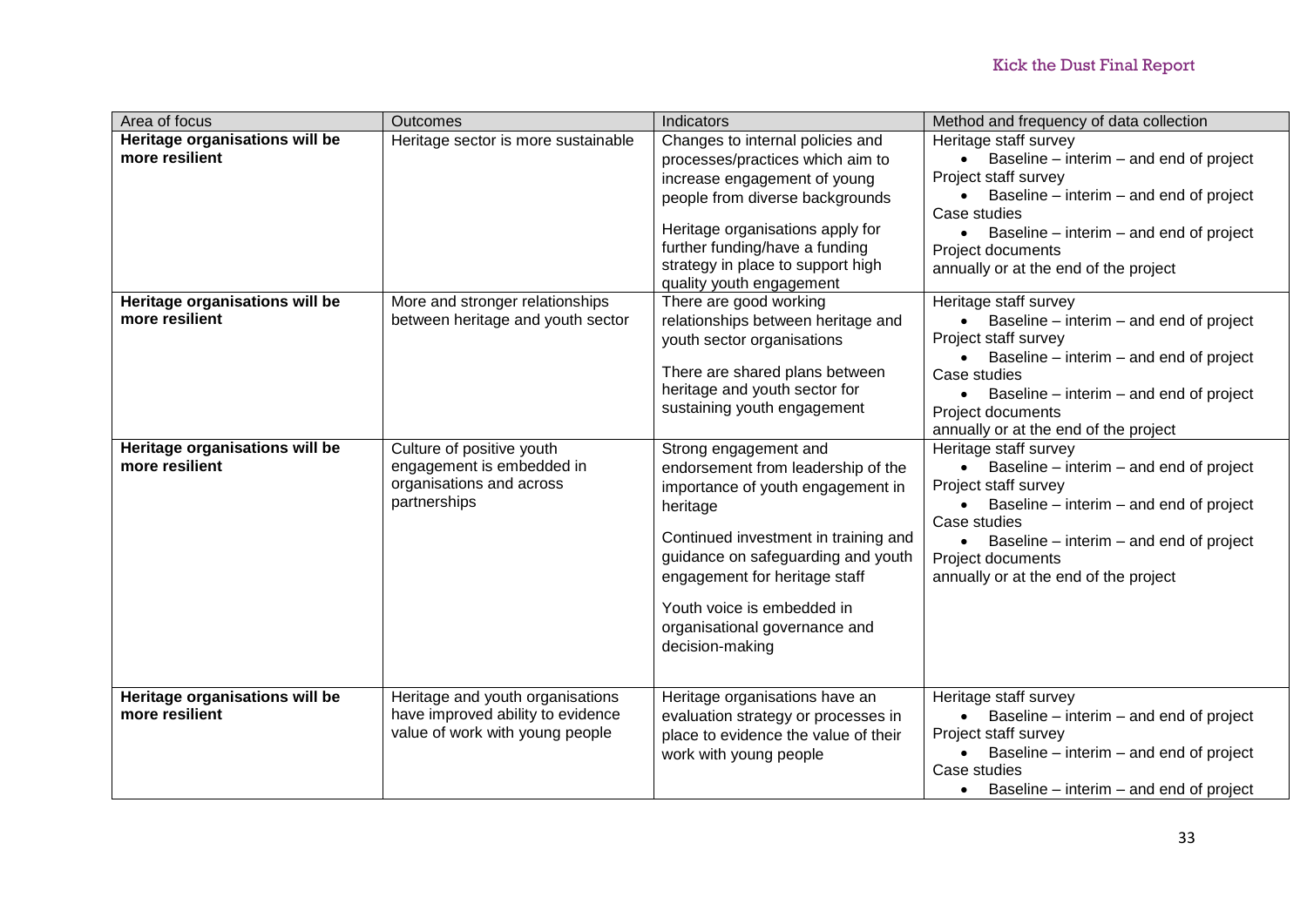| Area of focus | Outcomes | Indicators                        | Method and frequency of data collection |
|---------------|----------|-----------------------------------|-----------------------------------------|
|               |          | Heritage organisations have       | Project documents                       |
|               |          | increased knowledge, capacity and | annually or at the end of the project   |
|               |          | skills to undertake evaluation    |                                         |

# **Methods summary table**

| <b>Method</b>                  | <b>Description</b>                                                                                                                                                                                                                                                                                                                       |
|--------------------------------|------------------------------------------------------------------------------------------------------------------------------------------------------------------------------------------------------------------------------------------------------------------------------------------------------------------------------------------|
|                                |                                                                                                                                                                                                                                                                                                                                          |
| Participant survey             | Renaisi to create standard question bank / Projects to distribute to participants and<br>report                                                                                                                                                                                                                                          |
| Programme output questionnaire | Renaisi to create standard reporting template for outputs / Projects to complete<br>and return                                                                                                                                                                                                                                           |
| Project staff survey           | A survey to be conducted with project staff, which is defined as the main people<br>responsible for the work during the project, including key partners and any young<br>people employed as part of the project.                                                                                                                         |
| Heritage staff survey          | A survey to be conducted with heritage staff. We will capture data from a broad<br>range of roles within the heritage organisations - from the volunteers and delivery<br>staff working directly with young people, those involved in communication and/or<br>audience development, to those with more senior roles in the organisation. |
| Case studies                   | Case studies include an annual visit with follow up visits in each delivery year after<br>that<br>Options for site visits include:<br>Observation and fieldnotes<br>Young people engaged in activities<br>Young people engaged in project governance<br>Volunteers and heritage staff<br>Project staff<br>Project stakeholders           |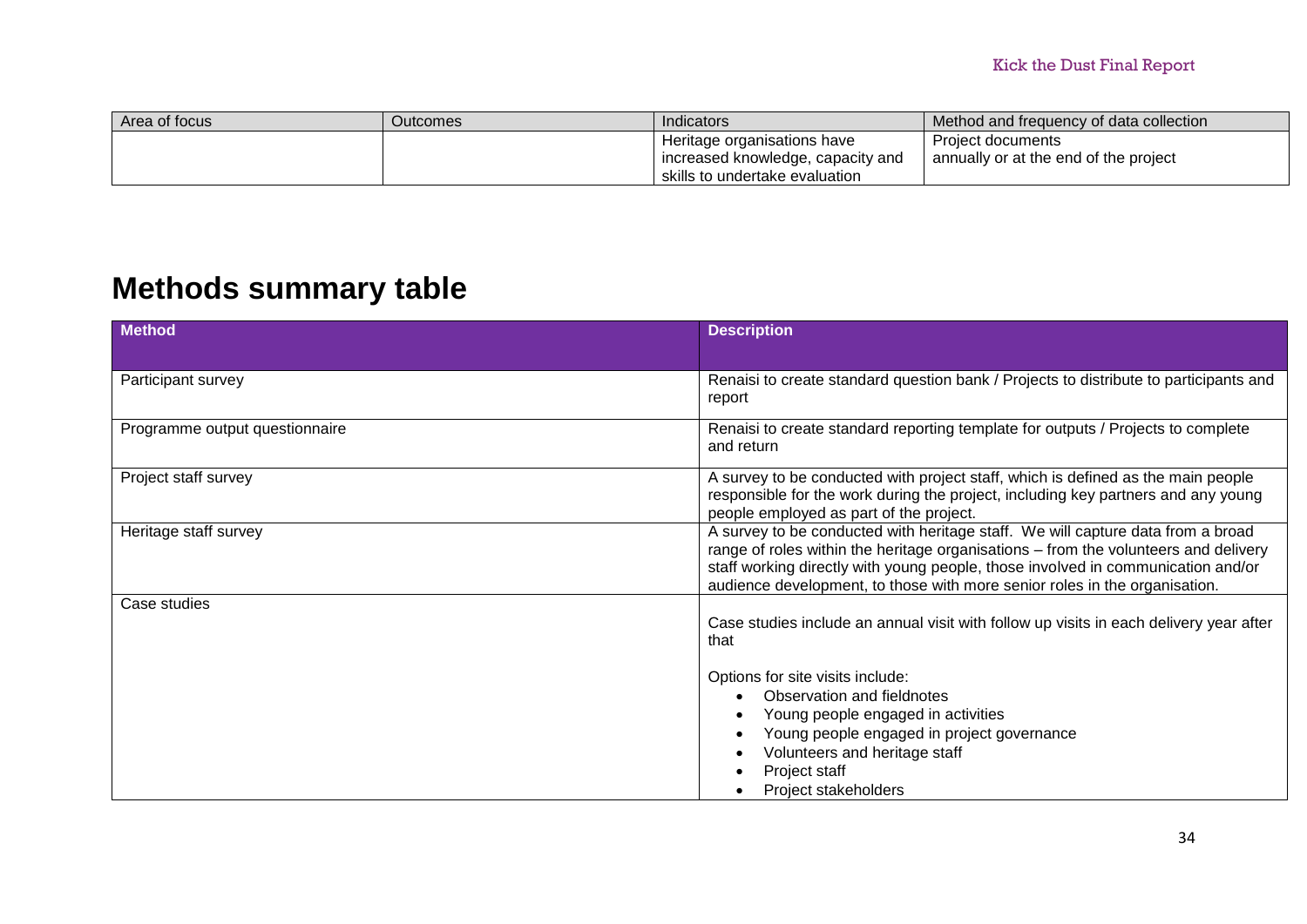| <b>Method</b>                                             | <b>Description</b>                                                                                                                                                                                                                                              |
|-----------------------------------------------------------|-----------------------------------------------------------------------------------------------------------------------------------------------------------------------------------------------------------------------------------------------------------------|
|                                                           |                                                                                                                                                                                                                                                                 |
|                                                           | Project documents and evaluation reports                                                                                                                                                                                                                        |
|                                                           |                                                                                                                                                                                                                                                                 |
| Kick the Dust programme documents – internal and external | These can include any documents, policies, or reports produced by projects as a<br>result of their activities under Kick the Dust such as: project monitoring reports,<br>annual reports, evaluation reports, delivery plans, policies, learning materials etc. |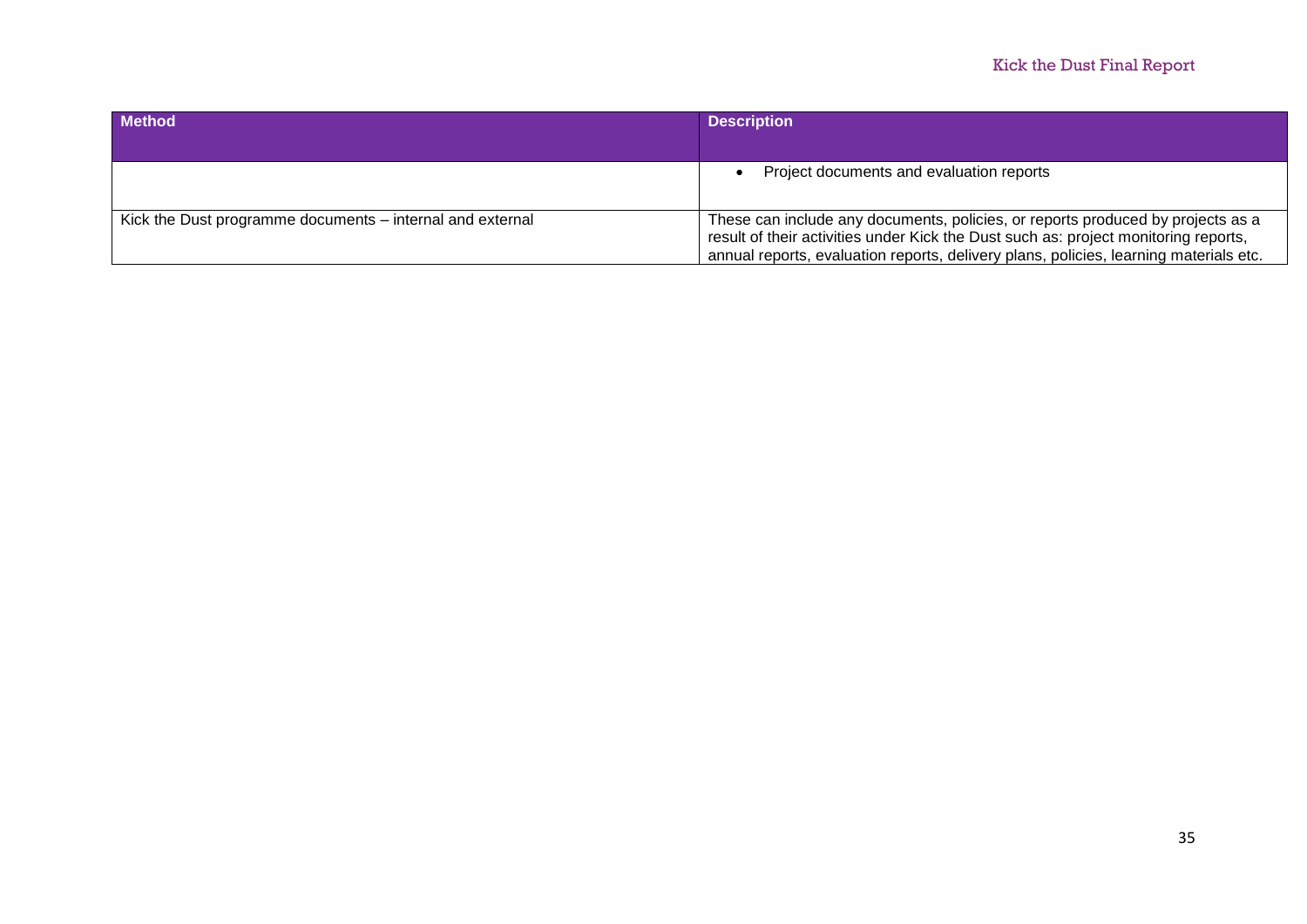## <span id="page-10-0"></span>Appendix 2: Theory of Change

## **Kick the Dust Activities**

#### **Delivery activities**

Offer a range of heritage activities across built, cultural or natural heritage, incl.

- Co-design & co-production opportunities
- Employment and Training, including paid opportunities
- Events
- Film production and digital media
- Hands-on conservation
- Marketing and campaigns
- Volunteering and social action opportunities
- Youth forums and consultation
- Youth governance roles

#### **Strategic/organisational level activities**

- Consortium management & partnership development
- Communication, advocacy & dissemination
- Project governance, management & reporting, including on development phase
- Research, evaluation and learning
- Training and skills development for project team
- Young people's representation & voice in project design

### **Mechanisms of Change**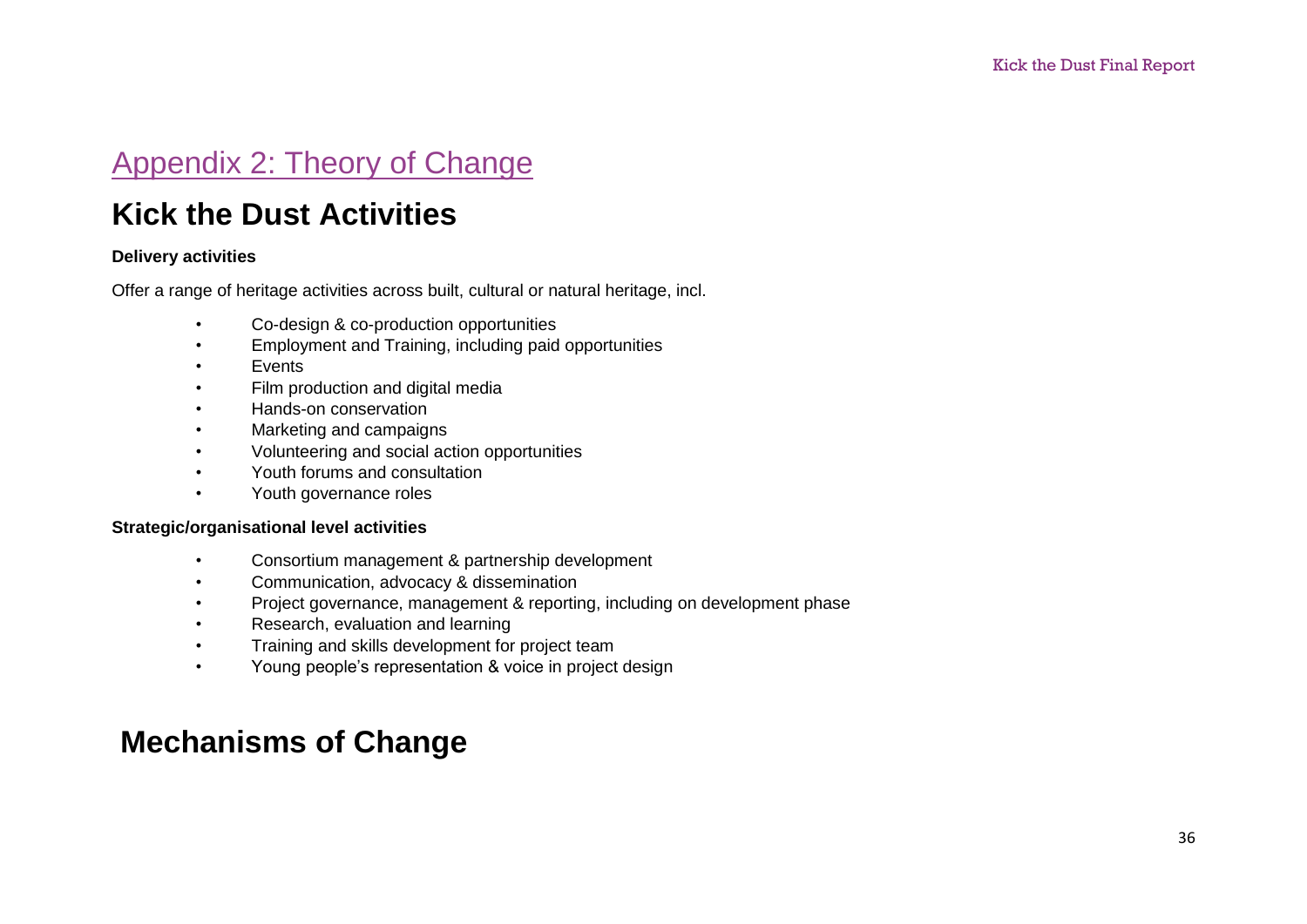High quality engagement with young people from all backgrounds where young people feel…

- Safe
- Welcomed and included
- Respected by heritage staff
- Positively challenged
- A sense of excitement
- A sense of purpose and achievement

Young people are empowered to make change by feeling…

- That their opinions/ perspectives are valued
- Represented & influential

Cross sector partnerships (heritage and youth) are extended and expanded through…

- Shared vision across consortia
- Good relationships
- Willingness to learn from each other's expertise

Heritage staff feel…

- That young people make a positive contribution
- Supported and challenged by youth work and other partners
- Empowered & have the skills to engage young people
- That senior management subscribe to the importance of work with young people

### **Immediate outcomes**

#### **HLF HERITAGE OUTCOMES**

Heritage will be better interpreted & explained

- Heritage is better communicated
- Heritage is more accessible to young people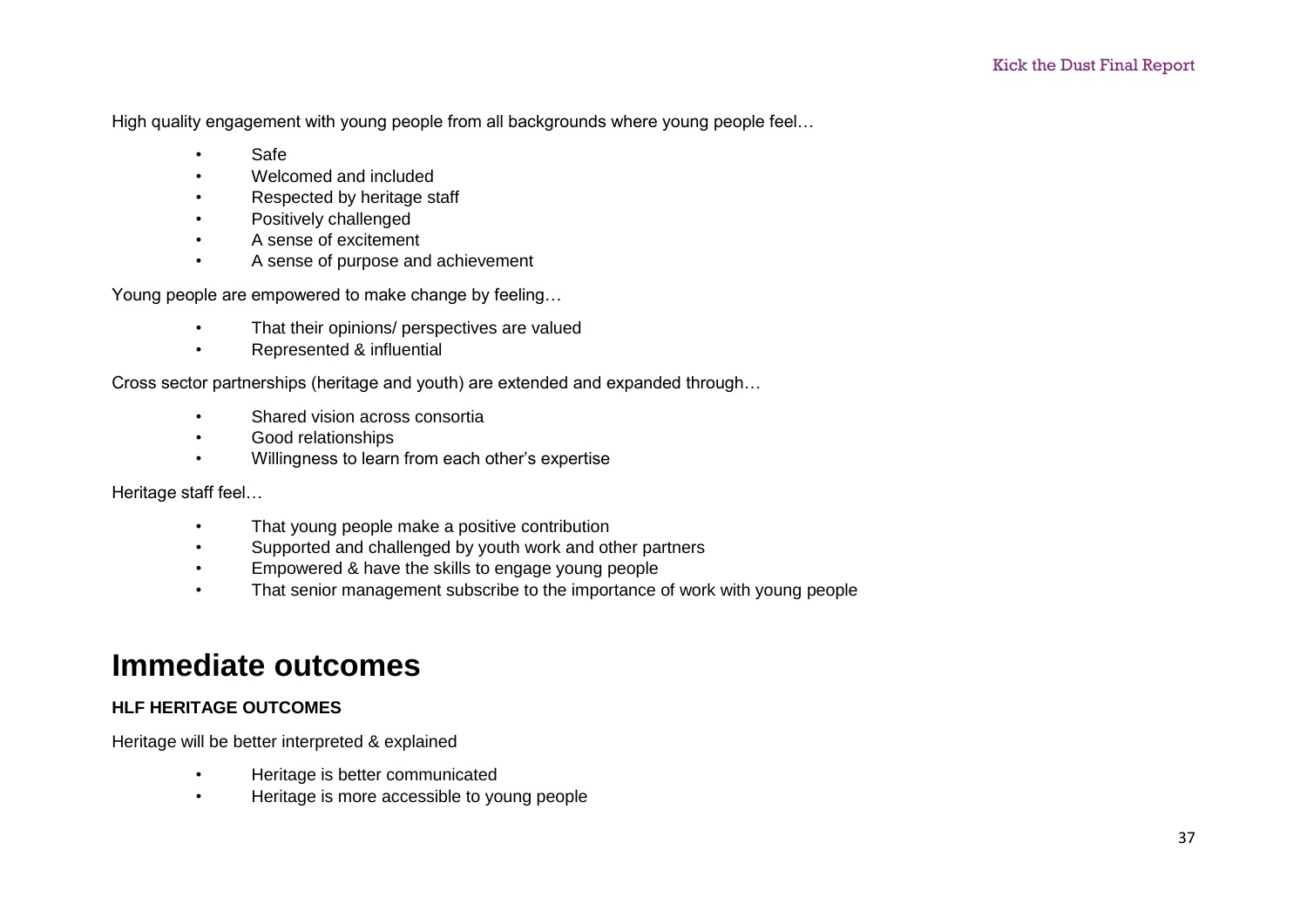• Heritage content is more inclusive & diverse

Heritage will be better identified/ recorded

New heritage content is created

#### **HLF PEOPLE OUTCOMES**

People will learn about heritage

• Young people will learn about heritage in a range of engaging, creative ways

People will volunteer time

• Young people will take up more opportunities to volunteer and share their talents in a range of heritage organisations

People will develop skills

- Young people will practice new skills, some as part of paid training opportunities
- Heritage staff will gain/develop skills
- Youth partners will gain/develop skills

People will change their attitudes & behaviour

- Young people's perceptions of heritage will change
- Heritage staff will gain confidence in engaging young people

People will have enjoyable experiences

• Young people will have fun, engaging, relevant experiences of heritage

#### **HI F COMMUNITY OUTCOMES**

- More young people from a diverse range of backgrounds, especially those who are under-represented such as disabled people, will have engaged with heritage
- Heritage organisations will be more resilient
- High-quality youth engagement in heritage is evidenced & communicated
- Better understanding of what works in engaging young people in heritage
- More and a wider range of people will engage with heritage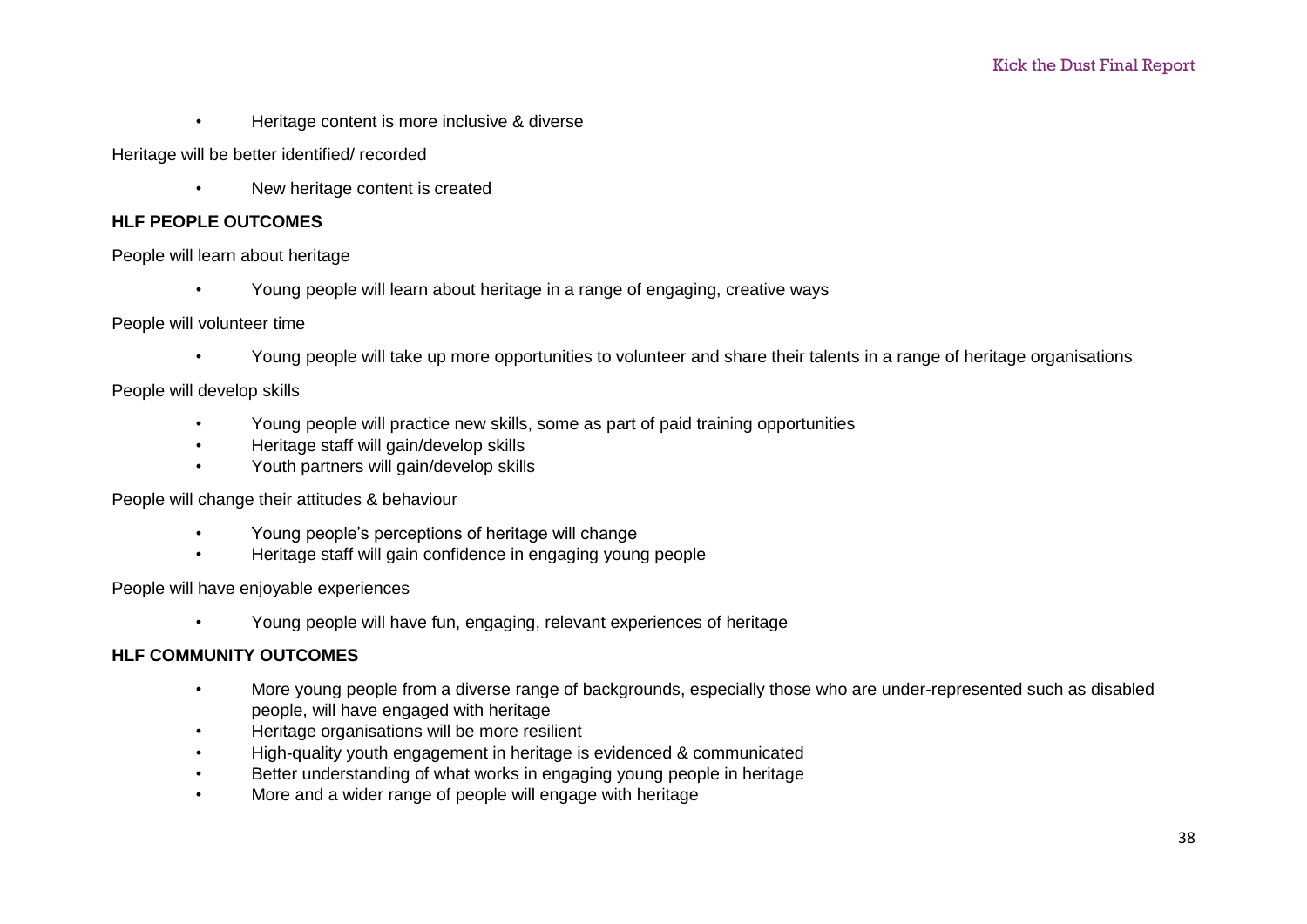• Heritage organisations will be more resilient

### **Medium term outcomes**

Heritage is better managed

- Young people will play a positive role in managing and maintaining heritage
- Young people will play a role in governance

Heritage is in better condition

• Heritage is repaired, improved or conserved for future generations

Heritage is better interpreted and explained

• New interpretation is directly influenced by young people or designed specifically to engage young people

Heritage organisations will be more resilient

- Heritage organisations are more innovative, ambitious and sustainable
- More and stronger relationships between the heritage and youth sectors exist
- Culture of positive youth engagement is embedded in organisations and across partnerships
- Heritage and youth organisations have improved ability to evidence the value of work with young people

More & a wider range of people will engage with heritage

• More diverse and inclusive heritage sector

The local area will become a better place to live, work and visit

- Heritage is more relevant to a diverse range of young people
- Improvements to parks, heritage sites and collections are felt by the whole community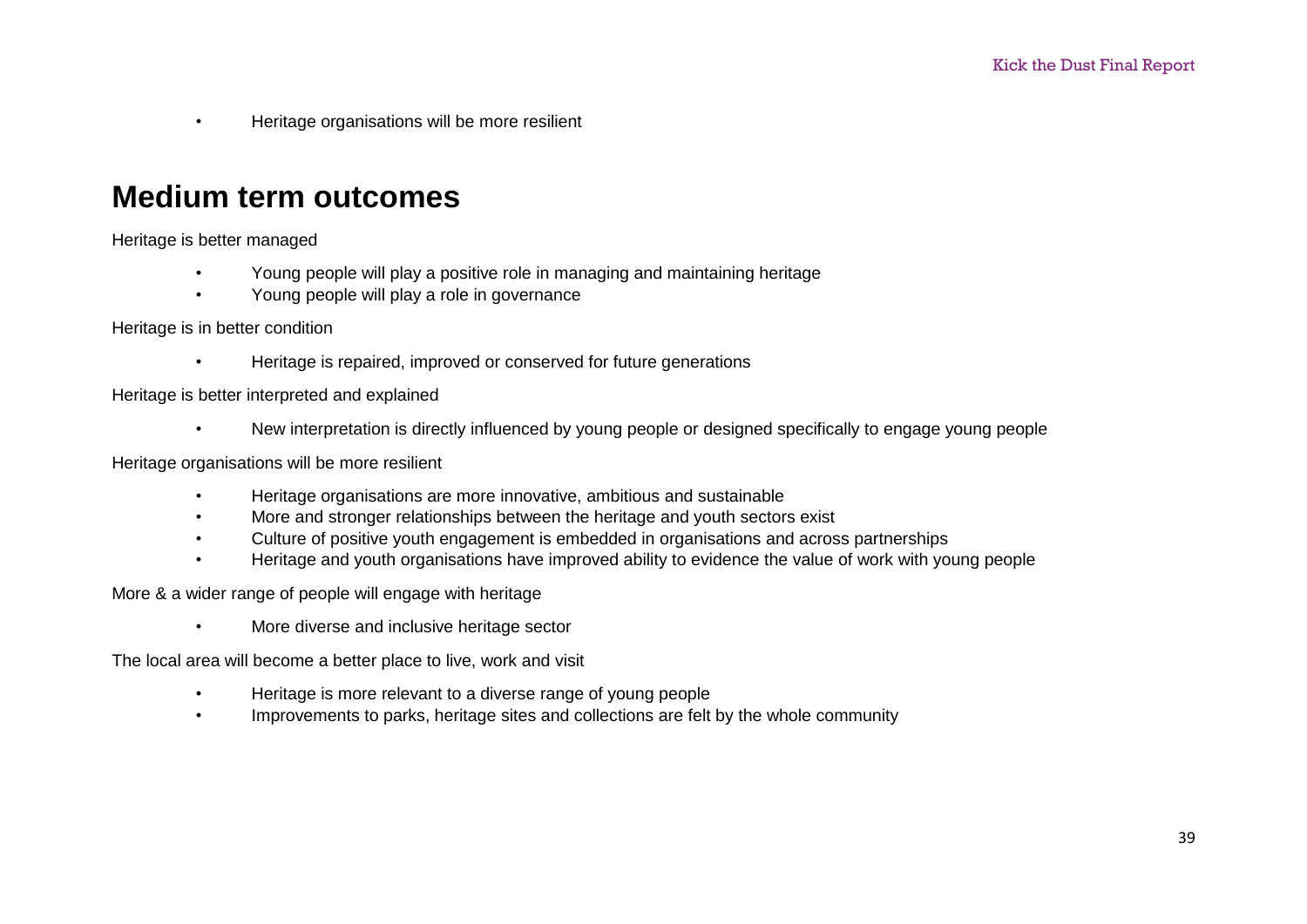## **Long term outcomes**

#### **(Kick the Dust programme aims)**

Value of youth engagement with heritage continues to be demonstrated and evidenced by heritage organisations, beyond the Kick the Dust grantees

Heritage is relevant to more and a greater diversity of young people, building on their needs and interests

The ambition, scale and quality of youth engagement with heritage continues to increase and inspire others to action

Sustainable, ongoing work with young people within heritage organisations is embedded

Kick the Dust is a £10million grants programme for ambitious youth-focused projects that aim to transform how heritage organisations engage young people.

Kick the Dust was named by young people with an aspiration to 'stir up heritage'. Decision-making in the programme and advocacy about young people and heritage has been informed by young Heritage Ambassadors recruited by HLF, the 'DustKickers'.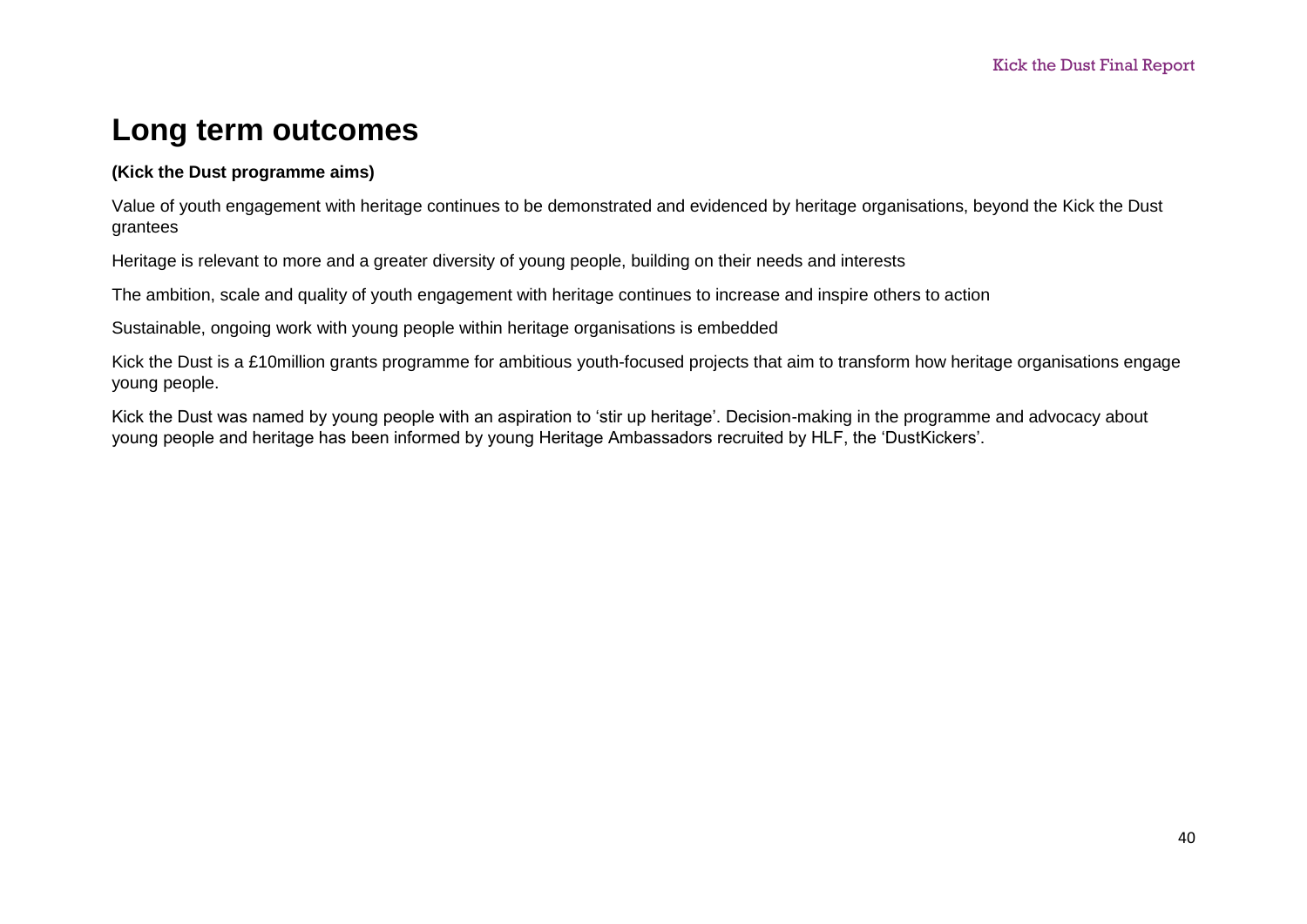## <span id="page-15-0"></span>Appendix 3: Kick the Dust Common Measurement Framework

### **Overview of the framework**

Kick the Dust projects will contribute to the programme evaluation by collecting, recording and reporting the following information about their projects:



## **This framework is divided into three sections:**

- 1. Programme outputs information on measuring and reporting outputs
	- a. Project activities
	- b. Participant engagement
	- c. Participant skills and development
	- d. Volunteering
- 2. Collecting data on demographics guidance on collecting data about participants' demographics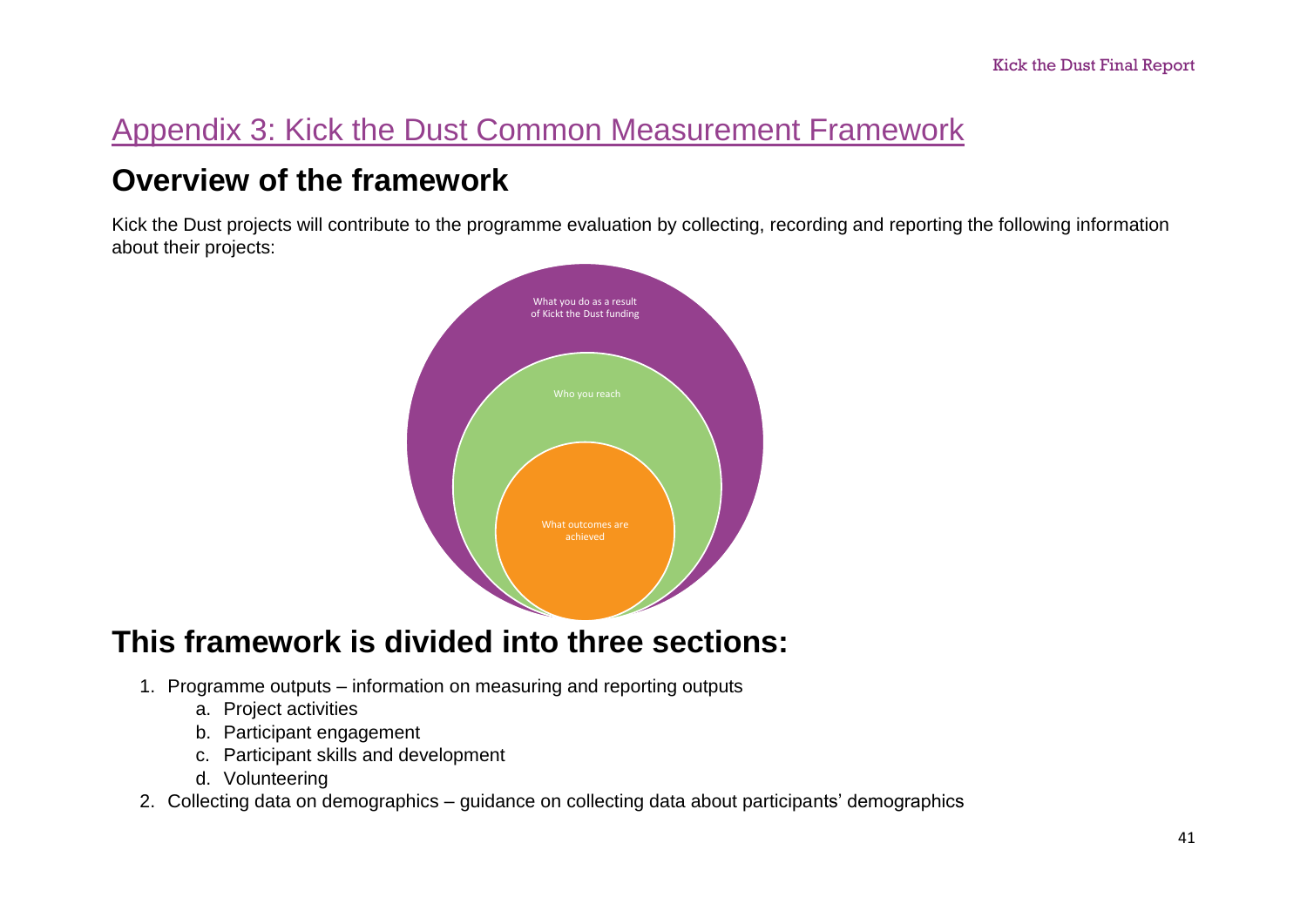- 3. Programme outcomes information on measuring and reporting participant outcomes
	- a. Mechanisms of change
	- b. Shared programme outcomes

## **Section 1) Programme outputs**

#### **Project Activities**

One of the components of the Programme level evaluation is understanding what projects do as a result of Kick the Dust funding, and the extent to which the activities included in the delivery plans are achieved. Each Project will be asked to record and report:

- The type of activities delivered by your project
- A brief description of each *no more than a sentence for each activity*
- Where your activities took place *city/town*

We have created a list of outputs that we feel captures the range of activities taking place across the 12 projects. Projects will need to make a judgement about which activity from the list below best aligns with the activities delivered.

#### **Type of activities:**

- Curation of heritage content
- Creating an exhibition
- **•** Consultation
- Research/Evaluation
- Campaign/Social Action
- Governance/Committee
- Creating marketing & communications content
- Training/mentoring programmes for participants
- Training for staff
- Hands-on conservation/Archaeology
- Other (anything not included in the above)

It is understood that each project will be monitoring and recording this information in their own way so our aim is to try to standardise this information across all 12 projects as much as possible. To do this, we will collect information from Project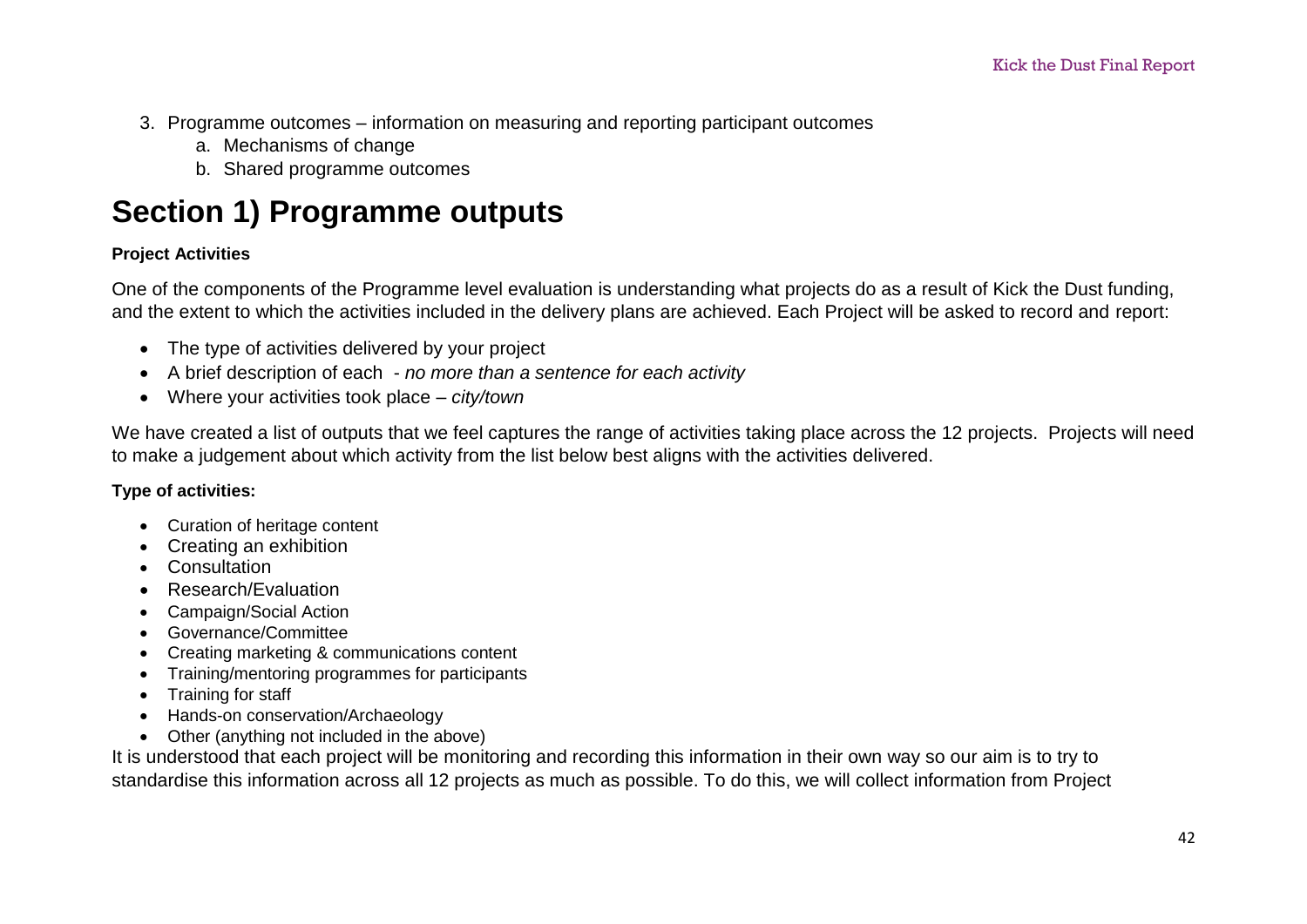Managers on an annual basis by providing a **Programme Output Questionnaire** for Project Managers to complete**.** In Year 1, this will be sent to Project Managers in **September 2019**. The data reported should include all outputs since project commencement. The same principle will be followed on an annual basis thereafter. Although we will only collect data on an annual basis, it is important that projects collect and collate this information throughout the project on an on-going basis rather than wait until the end of reporting period.

#### **Participant engagement**

For the purposes of the programme evaluation, we regard participants as all the young people engaged as part of Kick the Dust activities. This includes everyone from those visiting an exhibition or attending an event, those that are part of a youth board, to those in a paid role or training placement.

We are interested in understanding the different ways in which participants are engaged by Kick the Dust Projects and have created a "Continuum of Engagement" which categorises the different levels of engagement we see across the programme.

#### **These categories are:**

- **Involved**  young people's engagement is light-touch or one-off, and the aim is for young people to learn or have an enjoyable experience.
	- $\circ$  This could be for example visiting an exhibition, taking part in a campaign, or attending an event
- **Consultation**  young people are invited to inform and give advice and the goal is to gain young people's input
	- $\circ$  This could be for example taking part in a focus group or a workshop
- Collaboration young people are part of the creation and design process and the goal is for young people to lead the activities
	- $\circ$  This could be for example young people leading a campaign, designing an exhibition, or participating in a mentoring programme
- **Co-leadership**  the goal is deliberative engagement with young people and involvement in decision-making
	- $\circ$  This could be for example young people on a board or young people in paid roles in the project

These categories represent what we feel cut across the variety of activities we see across the twelve projects. Based on our reading of the project activity plans, we know that many projects have their own categories of engagement. Some projects have three categories of engagement, for example, and others have more. They might be cases where the programme categories do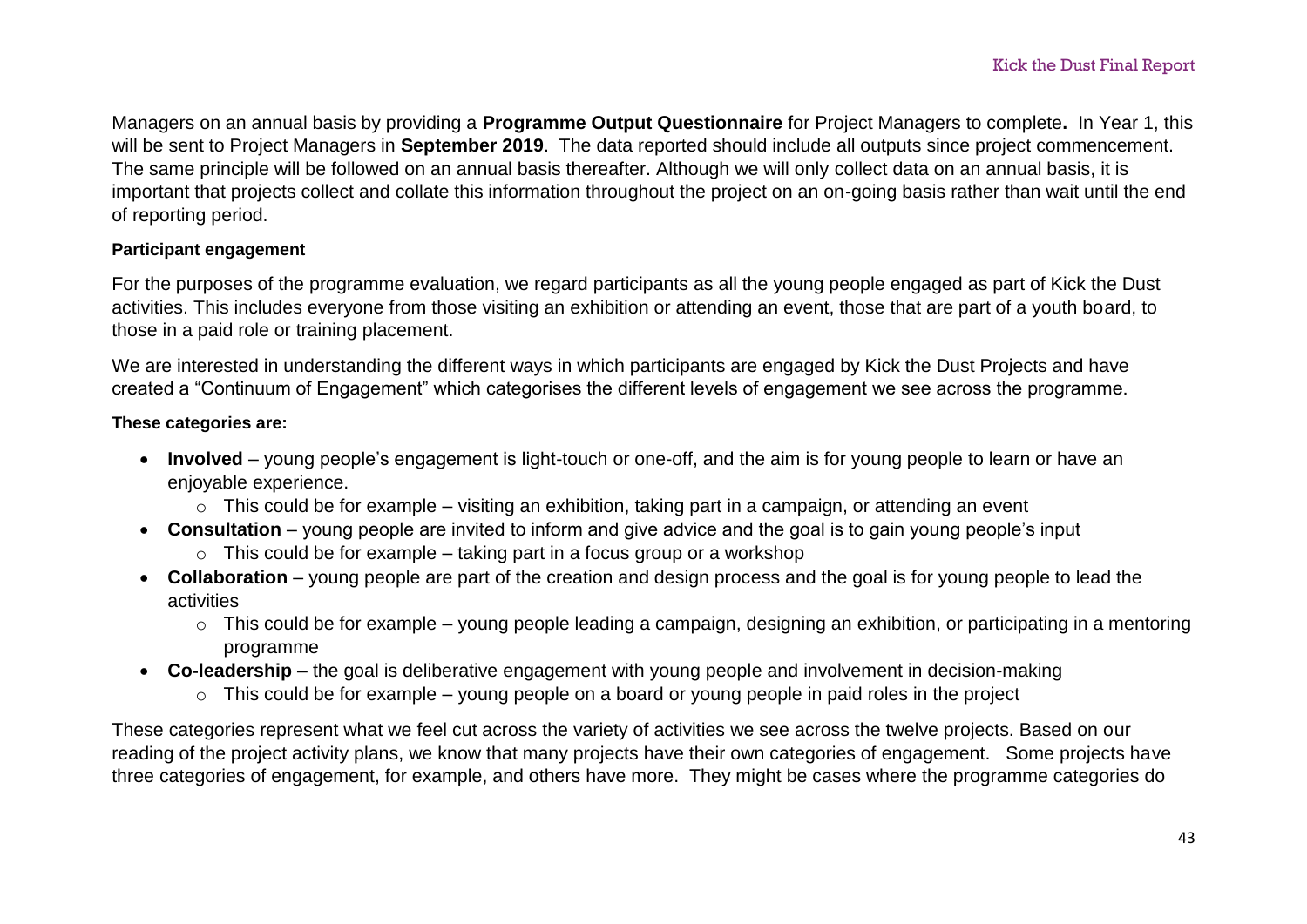not align perfectly with projects' own categories and that's O.K. - it will be up to you to decide where your participants fit and you will need to make your best judgement. If in doubt, ask the external evaluators for advice.

For each of the engagement categories above, we will ask you to report:

- The number of young people included
- A demographic summary of the young people who participated in your project (*format for reporting provided in the Programme Output Questionnaire Template*).

The table below provides an example of how the data will be reported, for illustrative purposes. Project Managers will report this information using the annual Programme Output Questionnaire.

| <b>Activity</b>                                   | Number of participants engaged |
|---------------------------------------------------|--------------------------------|
| Young people engaged at the "involved" level      | 50                             |
| Young people engaged at the "consultation" level  | 20                             |
| Young people engaged at the "collaboration" level | 75                             |
| Young people engaged at the "co-leadership" level | 10                             |

**Skills and development of Kick the Dust participants and staff**

In addition to the levels of engagement of Kick the Dust participants, the programme evaluation is also interested in understanding to what extent Kick the Dust provides opportunities for young people to gain and practise new skills. Therefore, projects will need to collect and report information on the following (where relevant to your project):

- Number of participants trained
- Number of participants mentored
- Number qualifications awarded
- Number of paid trainee placements and apprenticeships
- Number of young people in full-time and part-time employment

For all the above, we will ask you to report on a demographic breakdown for each item as well.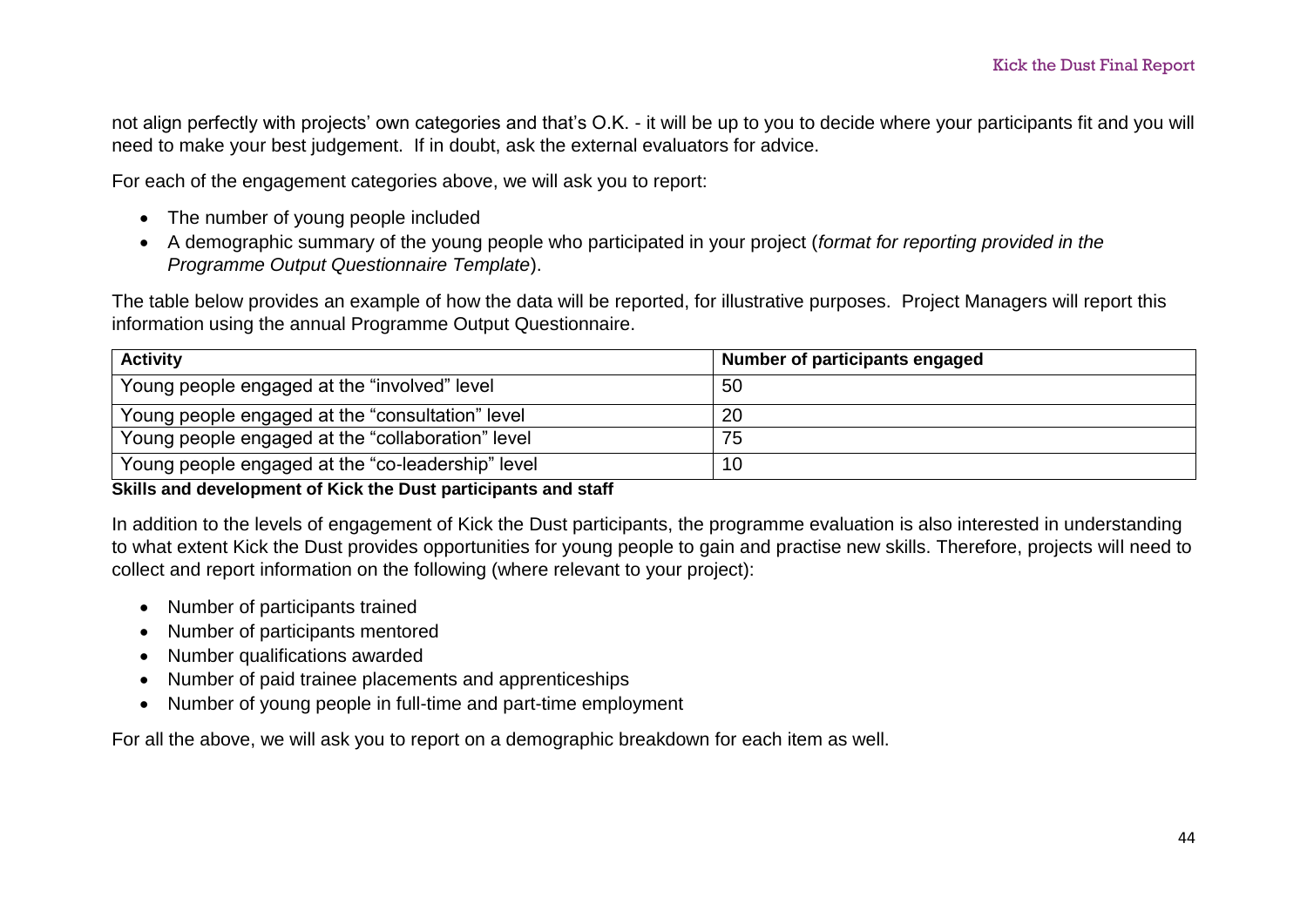| <b>Skills and development</b>                     | What was the demographic make-up of these<br>participants                      |
|---------------------------------------------------|--------------------------------------------------------------------------------|
| Participants trained                              | Please see the Programme Output Questionnaire<br>Template for reporting format |
| Participants mentored                             |                                                                                |
| Qualifications awarded                            |                                                                                |
| Paid placement trainees                           |                                                                                |
| Apprentices                                       |                                                                                |
| Young people in full-time or part-time employment |                                                                                |

#### **Type/Level of qualifications**

For the qualifications – please also provide the titles and levels for each qualification.

| Qualification/Award title | Qualification level (if applicable) | Number of participants who<br>achieved the qualification/award |
|---------------------------|-------------------------------------|----------------------------------------------------------------|
|                           |                                     |                                                                |

#### **Staff training**

For training targeted at heritage and youth staff, please provide information on the number of staff trained per partner organisation, the type of training they participated in (training objectives), and a breakdown of the organisations they represent. These figures should include any adult volunteers that are trained to support and engage young people as part of the project.

| --<br>trained<br>Number<br>ˈstatɪ<br>лг | Tvne<br>r traininc<br>ОТ | Organisations<br>trained<br><b>participants</b><br>nt<br><b>canisations</b> |
|-----------------------------------------|--------------------------|-----------------------------------------------------------------------------|
|                                         |                          |                                                                             |

#### **A. Project Volunteers**

If your project has a specific group of participants that are volunteers (**including those in unpaid training placements**), this should also be recorded and reported as part of the programme evaluation. We suggest using HLF's existing categories for volunteering: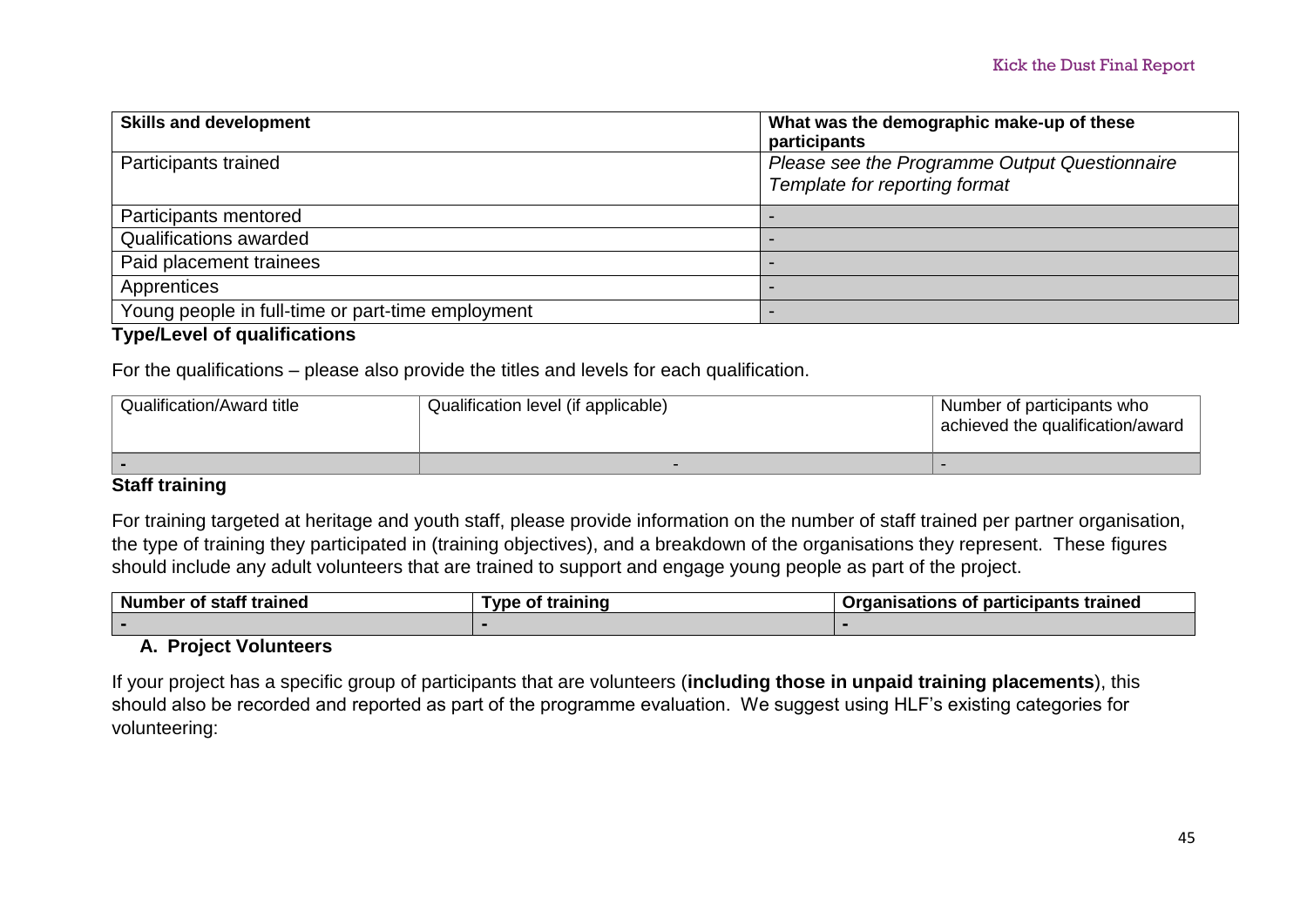- **Skilled volunteering -** somebody with a professional background offering skilled services e.g. an accountant or when teaching is offered by a volunteer. We anticipate that very few young people would be in this category but there might be some exceptions.
- **Semi-skilled volunteering** e.g. participants who give their time to be mentors, team leaders, or facilitators
- **Unskilled volunteering** e.g. light touch volunteering that involves things like helping with navigating visitors, handing out flyers, and other general activities

Some examples of the volunteering categories from project activity plans include (these are included for illustrative purposes):

- **English Heritage's Shout Out Loud**: This project will have a team of volunteers supported by Youth Participation Officers and includes semi-skilled volunteering such as Group Facilitators and Event and Activity facilitators as well as unskilled volunteering such as Event Stewards.
- **Groundwork's Future Proof Parks:** This project is focused specifically on increasing young people's commitment to volunteering in order to preserve parks for the future. In this example, most participants in this project will also be volunteers and will include mostly semi-skilled volunteering that involves some training and mentoring and unskilled volunteering at field days.
- **The Nerve Centre's Reimagine, Remake, Replay:** This project does not identify specific volunteering roles or activities taken up by young people and therefore this category will not be relevant to this project.

For each **category of volunteering**, projects will need to report:

- The number of young people in that category
- A demographic breakdown of the young people

The table below provides an example of how the data will be reported, for illustrative purposes. Project Managers will report this information using the annual Programme Output Questionnaire.

| <b>Volunteer category</b> | <b>Number of volunteers</b> | What was the demographic make-up of  |
|---------------------------|-----------------------------|--------------------------------------|
|                           |                             | these participants                   |
| <b>Skilled volunteers</b> | None                        | Please see the Programme Output      |
|                           |                             | Questionnaire Template for reporting |
|                           |                             | format                               |
| Semi-skilled volunteers   |                             |                                      |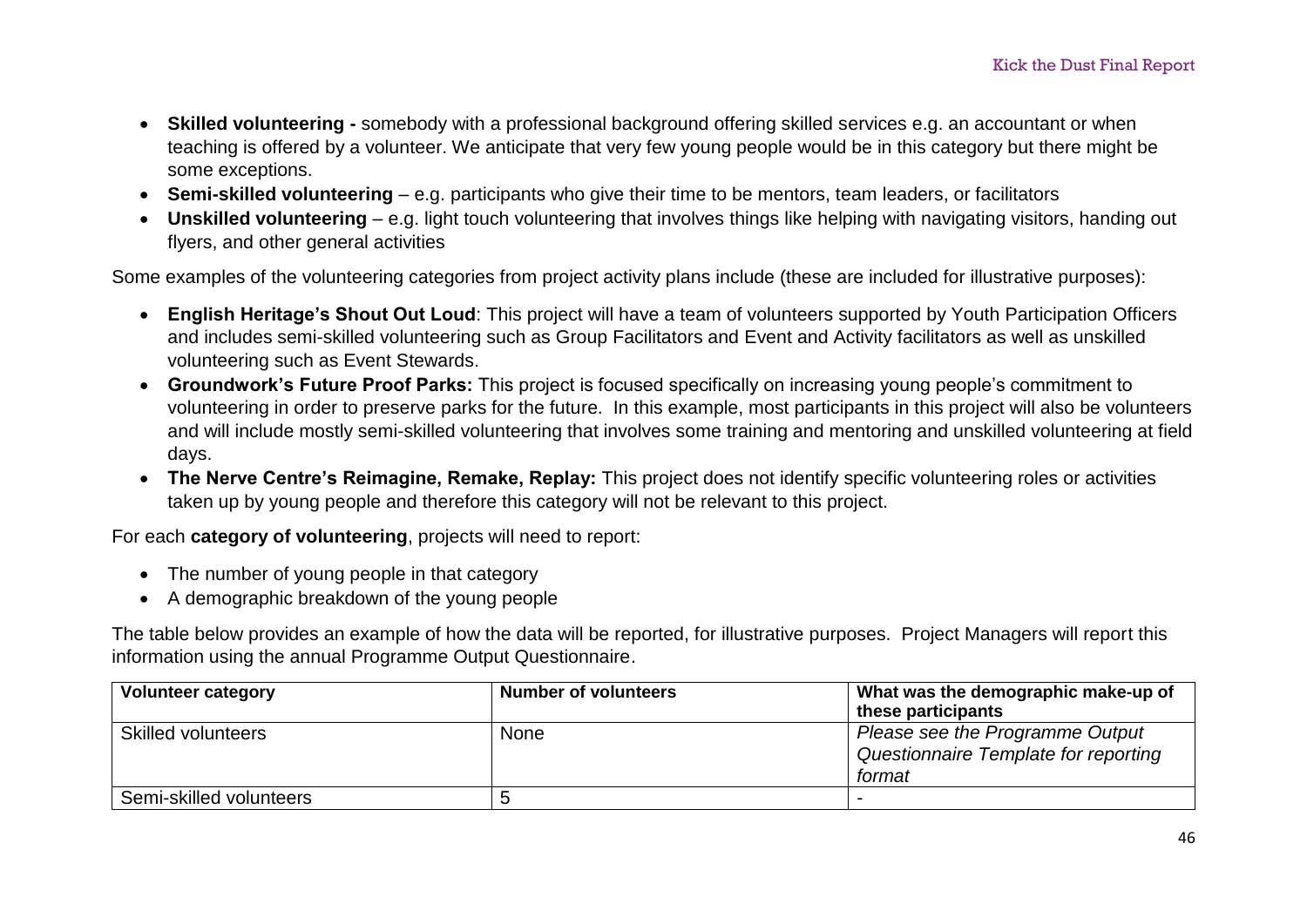| <b>Volunteer category</b>   | <b>Number of volunteers</b> | What was the demographic make-up of<br>these participants |
|-----------------------------|-----------------------------|-----------------------------------------------------------|
| <b>Unskilled volunteers</b> | 150                         |                                                           |

**Important note:** There may be overlap in some young people's participation in the project which means that some young people will be counted multiple times in the data e.g. a young people might be counted in all three output areas of engagement, training/mentoring, and volunteering. This is to be expected and will accounted for in the analysis. Any questions or concerns about this can be discussed with the external evaluators.

### **Section 2) Collecting participant demographic data**

One of the aims of the Programme evaluation is to demonstrate that Kick the Dust enables organisations to reach and engage more and a greater diversity of young people. Projects will therefore be required to report the types of young people they reach. Projects should collect the following demographic data, using the wording as provided in the **Kick the Dust Question Bank**:

- *Age*
- *Disability*
- *Ethnicity*
- *Socio-economic status* (postcode)
- *Sexuality*
- *Gender identity*

#### **Socio-economic status**

Socio-economic status is often calculated from employment status, however asking young people to report employment status of the household can be impractical, especially in the context of one-off engagement activities. Therefore, for a more practical way of measuring socio-economic status, we recommend collecting Postcode data in order to link to Index of Multiple Deprivation (IMD) data, a tool for understanding the relative deprivation of a local area.

Research (including research undertaken by Renaisi for HLF) shows that IMD profiles correlate highly with the socio-economic make up of project localities, and is therefore the simplest way to accurately reflect who projects reach from a socio-economic perspective. There is an online tool for each country in the UK that Projects can use to convert postcodes into an IMD number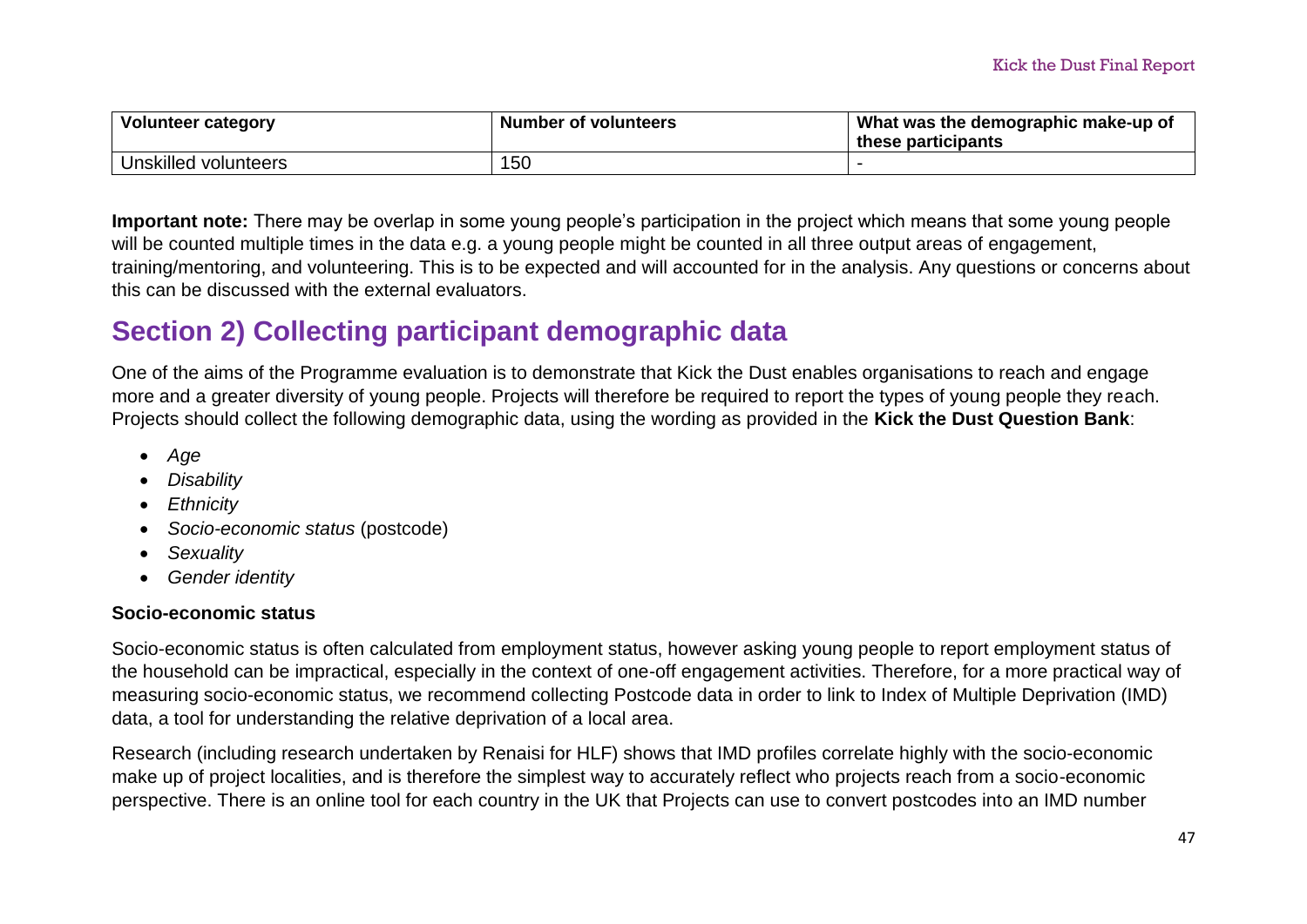which indicates the likely level of deprivation for the household. The tool breaks down levels of deprivation into deciles using a scale of 1 to 10, with 1 representing the most deprived households and 10 being least deprived. Once you have the IMD number for each person, you can use the tool to create a socio-demographic profile.

For England, the tool can be found here:<http://imd-by-postcode.opendatacommunities.org/>

For Scotland, see:<http://www.gov.scot/Topics/Statistics/SIMD/SIMDPostcodeLookup/ScotlandPostcodeLookup>

For Wales, see:<http://wimd.wales.gov.uk/>

For Northern Ireland, see:<http://geoconvert.mimas.ac.uk/>*Please note: This link can be used for the whole of the UK but it is being recommended for Northern Ireland because it is the only option that exists for Northern Ireland currently.*

#### **Approaches to collecting demographic data**

Projects should aim to collect demographic data as part of registration and/or sign up processes, where appropriate. For one-off events or activities where pre-registration is not appropriate, it may be more practical to collect demographic information through the **outcomes questionnaire.**

### **Section 3) Programme outcomes**

#### **A) Mechanisms of Change - Measuring young people's experiences of engagement in heritage**

Mechanisms of Change is an approach to measuring people's experiences of engaging with services that are delivered in diverse and sometimes diffuse settings. Mechanisms of Change is an approach to evaluation that helps organisations understand the types of experiences that people need to have that lead to positive outcomes, enabling organisations to identify what is working well (or isn't) and why it is working (or isn't).

Emphasising Mechanisms of Change can help to understand what quality looks like at the project level because rather than focusing on the specific activity (e.g. a conversation day, a digital exhibition or a staff workshop), Mechanisms of Change focus on the experience of young people and staff that is *shared* across these activities (e.g. feeling welcomed, respected and included). During the development phase of the programme, Renaisi and CYI developed a set of indicators for measuring the Mechanisms of Change that were identified as being most relevant to the Kick the Dust programme as a whole, and these indicators were included in the programme level Theory of Change. The Theory of Change includes mechanisms of change for young people as well as for consortium partners and heritage staff.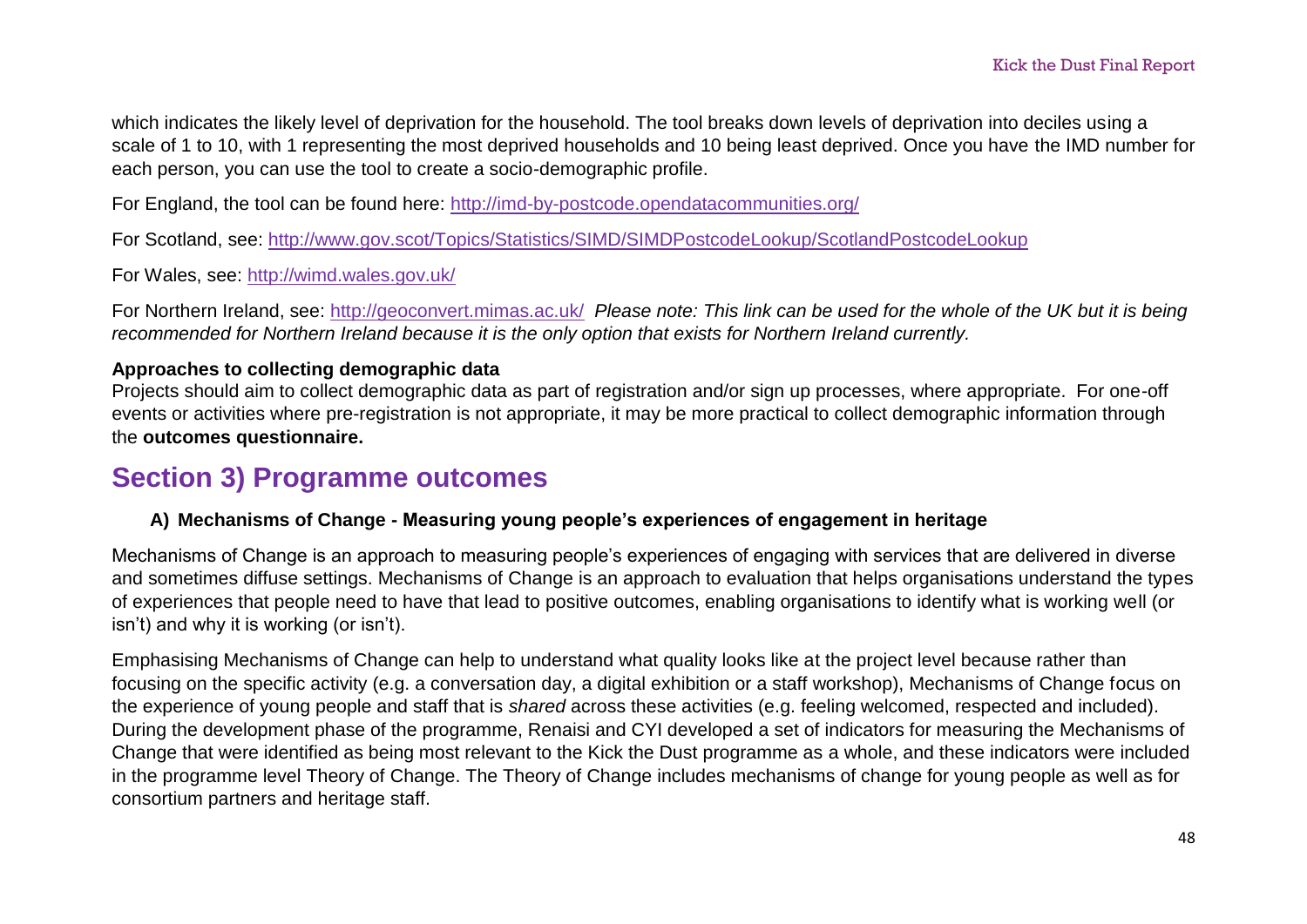The mechanisms of change for young people have been grouped into two types:

- High quality engagement with young people from all backgrounds
- Empowerment of young people to make change

The indicators for measuring 'High quality engagement with young people from all backgrounds' are:

- Young people feel welcome and included
- Young people feel respected by heritage staff
- Young people feel a sense of purpose and achievement.

And the indicators for measuring 'Empowerment of young people to make change' are:

- Young people feel that their opinions are valued by heritage organisations
- Young people feel represented and influential in heritage organisations.

#### **Guidance on data collection**

The Mechanisms of Change should be measured in the same way as the outcomes questions and the external evaluator will provide standardised questions that should be included in questionnaires which participants complete **at the end of the engagement period**.

#### **B) Measuring programme impact**

The programme level Theory of Change outlines several shared outcomes that we will aim to measure across all 12 Kick the Dust projects. These outcomes are linked to HLF's overarching outcomes for heritage, people, and communities, but have been broken down and refined for Kick the Dust. Some of these outcomes will be measured directly by Renaisi and CYI, and some outcomes will be measured using Project output data, such as "new heritage content is created" and "increased engagement of young people from a diverse range of backgrounds". Some of the programme outcomes for heritage, for example, require collecting feedback from people directly and there are some outcomes where we want to measure change over time.

The table below outlines the outcomes that Grantees will be asked to measure directly, with an explanation of the data required, suggested methods for collecting the data and suggested frequency of data collection, to ensure consistency of data across all projects.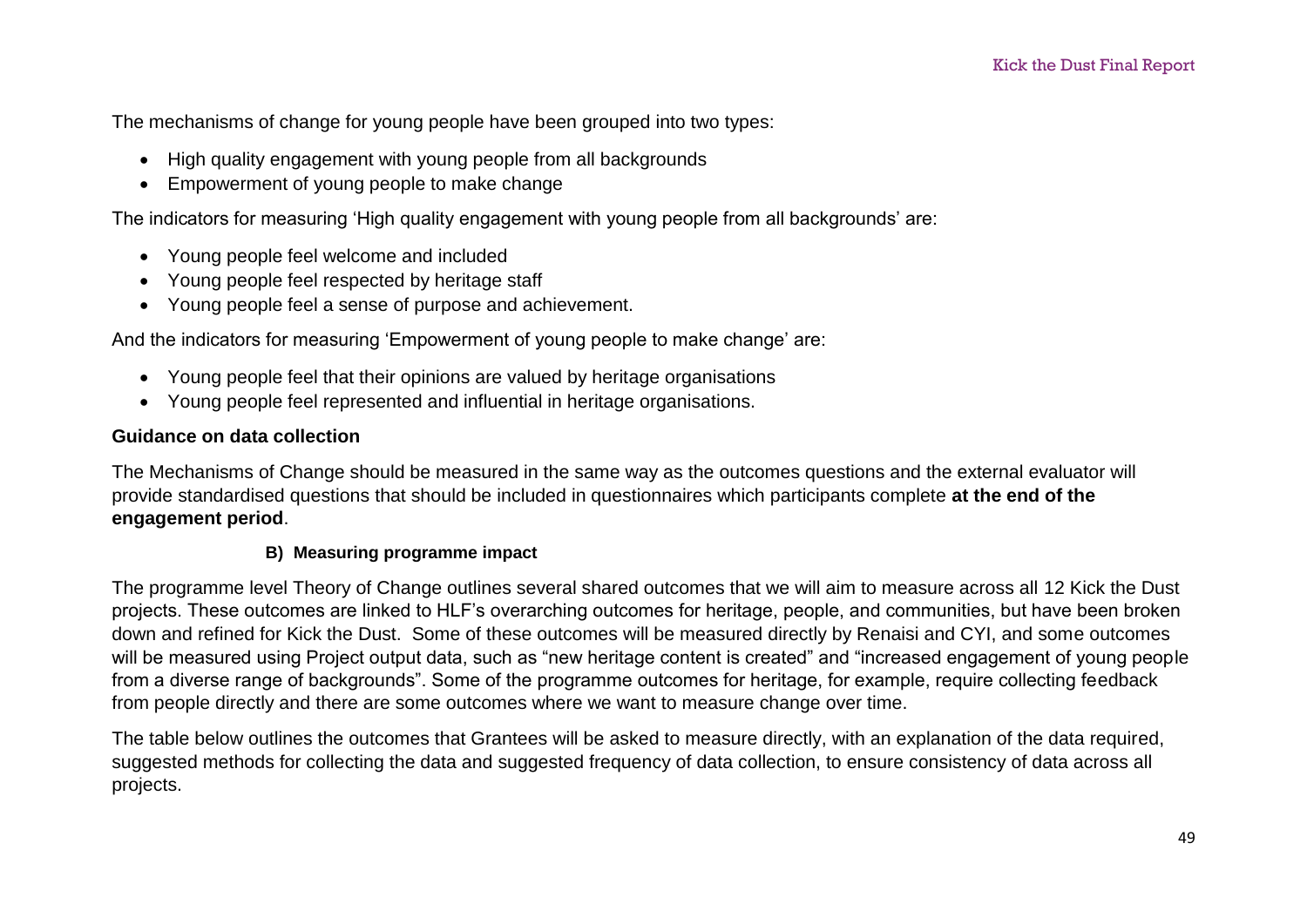Kick the Dust Final Report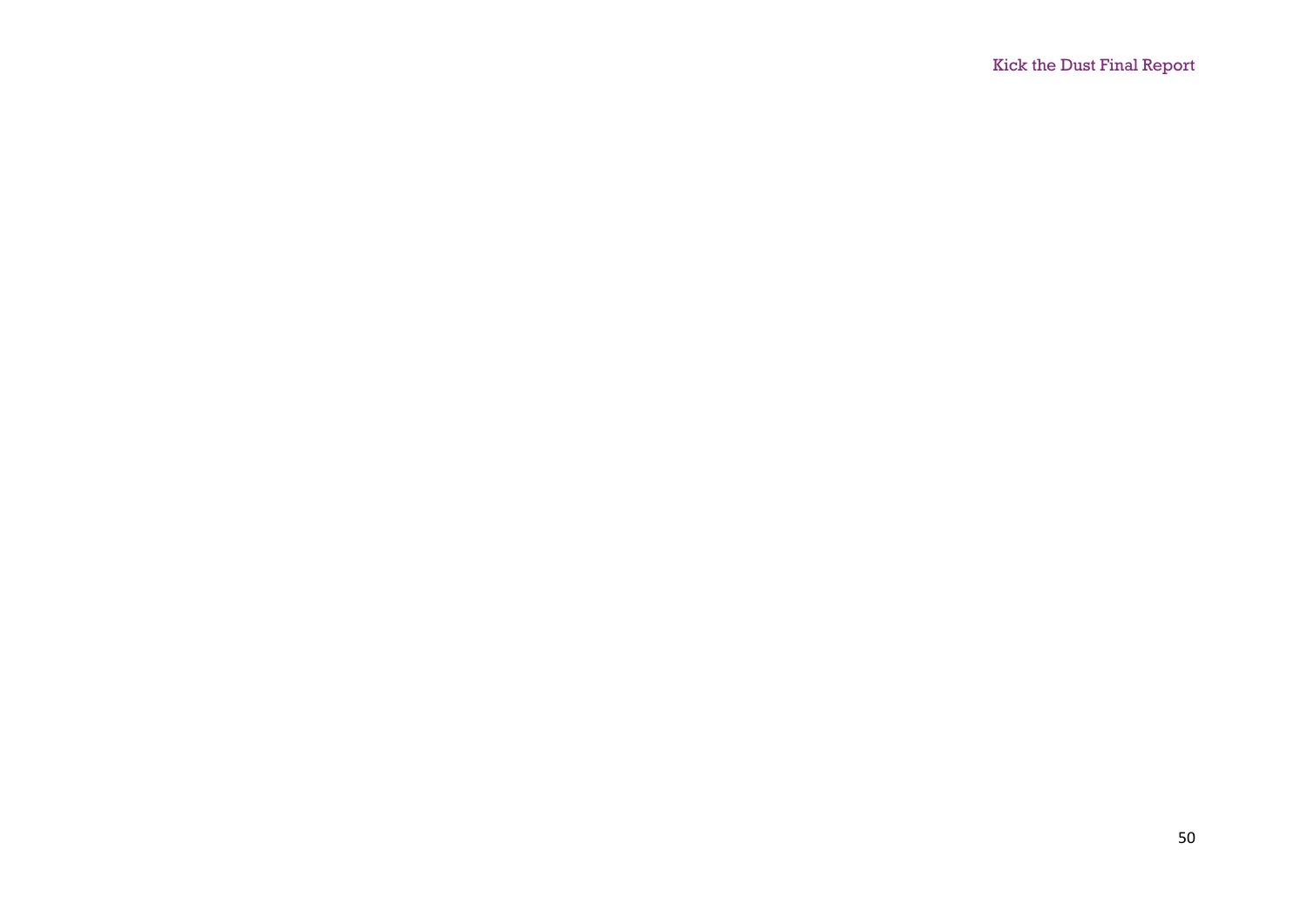#### **Kick the Dust programme outcomes table:**

| <b>Outcome</b>           | <b>Indicators</b>          | <b>Methods/Question bank</b>                                                 |
|--------------------------|----------------------------|------------------------------------------------------------------------------|
| Heritage will be better  | Kick the Dust projects     | This outcome is only relevant to those project that will be creating new     |
| identified and           | create new heritage        | heritage content.                                                            |
| recorded                 | content                    | Projects should keep a record of the type of content that has been created   |
| 1. New heritage          |                            | through the project, using the following list:                               |
| content is               |                            | Stories about people/places/communities<br>$\bullet$                         |
| created                  |                            | Surveys of natural habitats or species                                       |
|                          |                            | Recording a building or archaeological site                                  |
|                          |                            | Cataloguing or digitising archives                                           |
|                          |                            | Recording information about local customs or traditions                      |
|                          |                            | Other<br>$\bullet$                                                           |
|                          |                            | This information should be recorded routinely as part of monitoring          |
|                          |                            | processes. It will be reported to the external evaluator using the Programme |
|                          |                            | <b>Output Questionnaire.</b>                                                 |
|                          |                            | Please also include examples of heritage content through e.g.                |
|                          |                            | photographs or other descriptions of the heritage content.                   |
|                          |                            |                                                                              |
| (Heritage will be better | Kick the Dust projects use | Projects should keep a record any communication/media content that has       |
| interpreted and          | a range of tools and media | been created through the project, including:                                 |
| explained)               |                            | Videos/Vlogs                                                                 |
| 1. Heritage is           |                            | <b>Blogs</b><br>$\bullet$                                                    |
| better                   |                            | Apps<br>$\bullet$                                                            |
| communicated             |                            | Social media pages                                                           |
|                          |                            | Websites                                                                     |
|                          |                            | <b>Exhibit interpretation</b>                                                |
|                          |                            | Leaflets/flyers                                                              |
|                          |                            | Other<br>$\bullet$                                                           |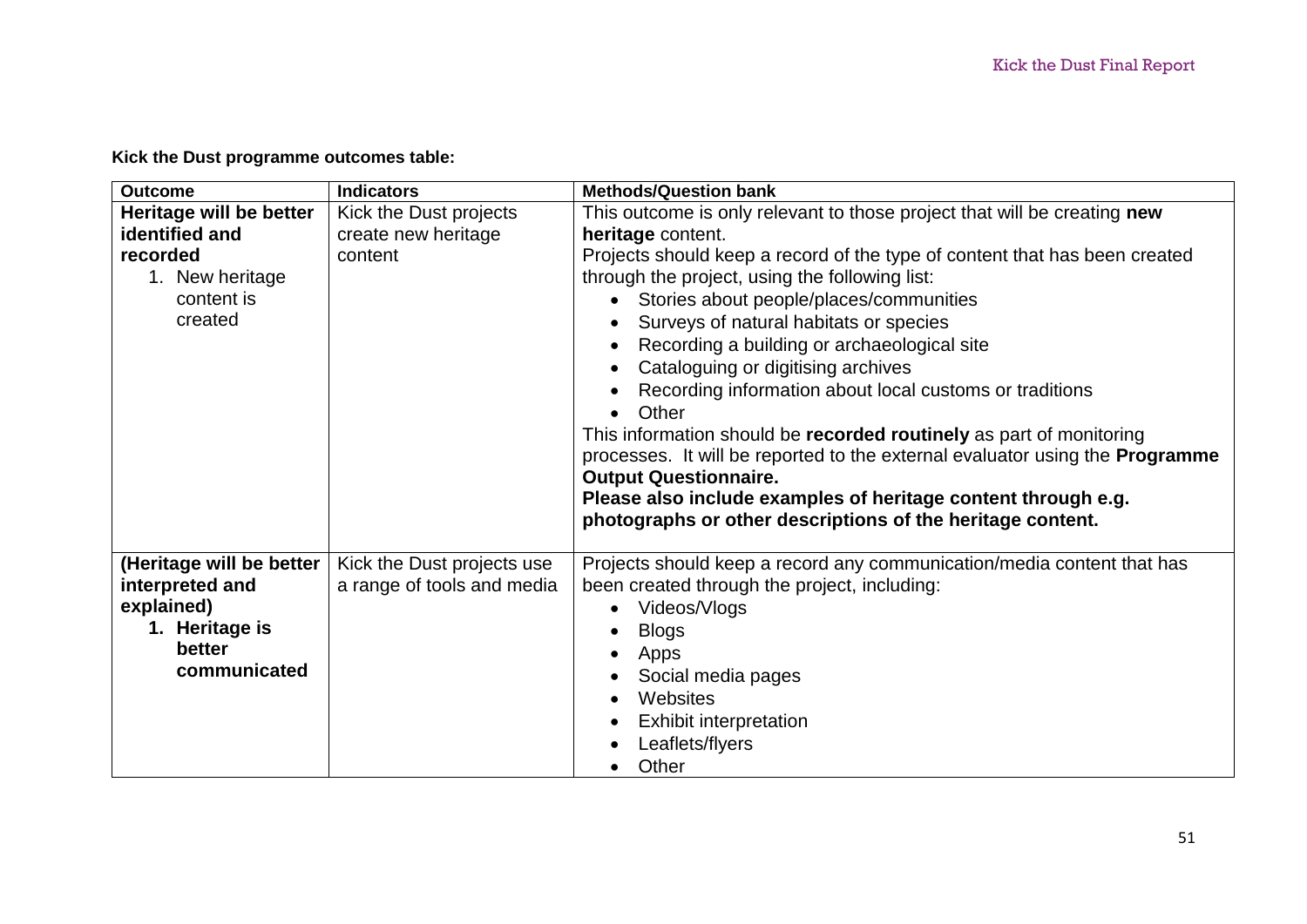| <b>Outcome</b>           | <b>Indicators</b>                                                                                                                          | <b>Methods/Question bank</b>                                                                                                                                              |
|--------------------------|--------------------------------------------------------------------------------------------------------------------------------------------|---------------------------------------------------------------------------------------------------------------------------------------------------------------------------|
|                          | to communicate about<br>heritage.                                                                                                          | This information should be recorded routinely as part of monitoring<br>processes. It will be reported to the external evaluator using the Programme                       |
|                          |                                                                                                                                            | Output Questionnaire. Please also include links to examples of online                                                                                                     |
|                          |                                                                                                                                            | content or send examples of any physical content created.                                                                                                                 |
|                          |                                                                                                                                            |                                                                                                                                                                           |
|                          |                                                                                                                                            | Young people will report on heritage communication outcomes using the<br>Outcomes Questionnaire. Participants should be surveyed, at the end of<br>the engagement period. |
|                          | Kick the Dust projects<br>communicate about<br>heritage in a way that is<br>engaging and accessible to<br>young people.                    |                                                                                                                                                                           |
|                          | Because of Kick the Dust,<br>communication of heritage<br>content is co-designed or<br>designed specifically with<br>young people in mind. |                                                                                                                                                                           |
| (Heritage will be better | Young people from a                                                                                                                        | Young people will report on the accessibility outcomes using the Outcomes                                                                                                 |
| interpreted and          | diverse range of                                                                                                                           | Questionnaire                                                                                                                                                             |
| explained)               | backgrounds that engaged                                                                                                                   |                                                                                                                                                                           |
| 2. Heritage is<br>more   |                                                                                                                                            | Participants should be surveyed, at the end of the engagement period.                                                                                                     |
|                          |                                                                                                                                            |                                                                                                                                                                           |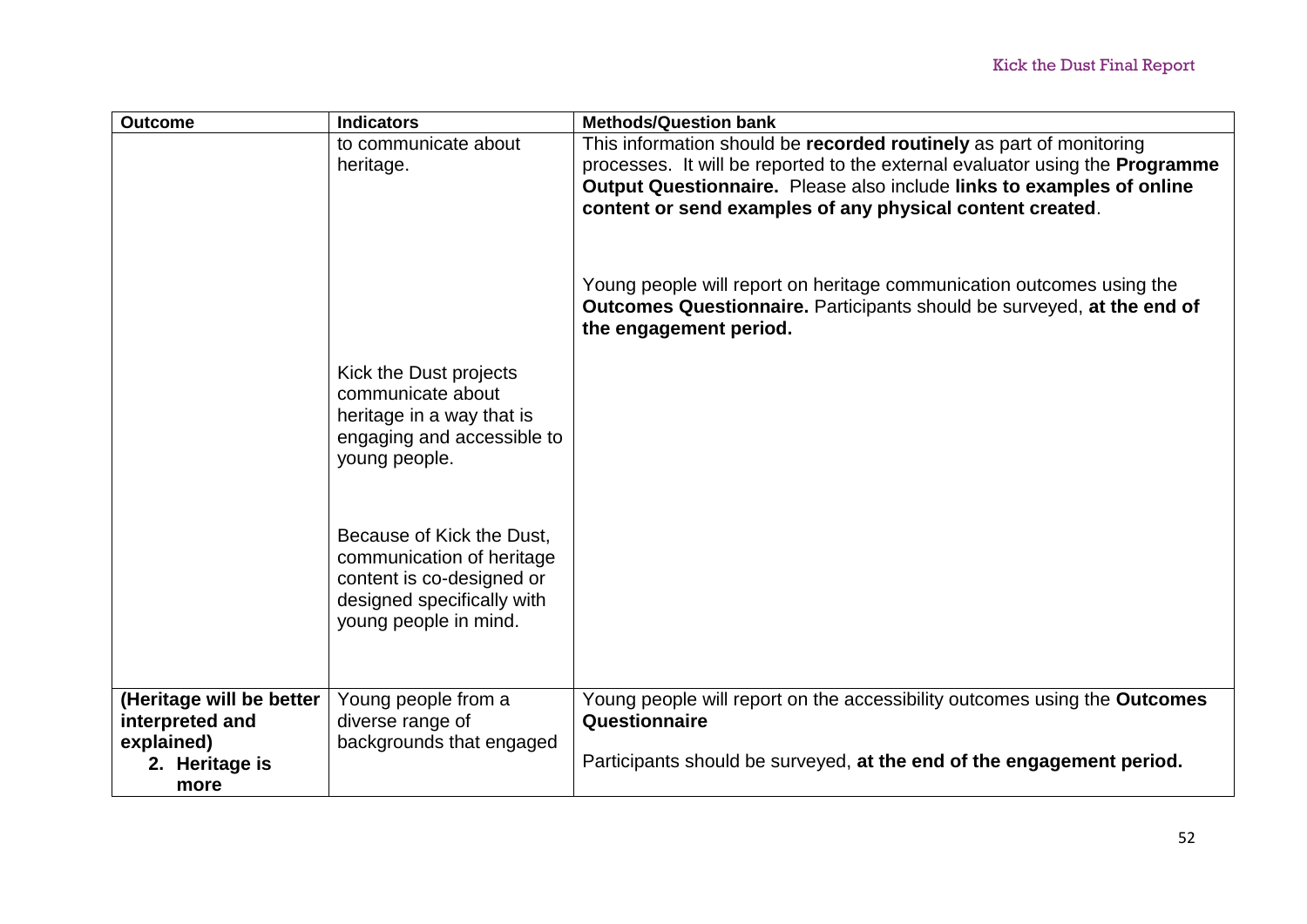| <b>Outcome</b>                              | <b>Indicators</b>                                                                                                                                                      | <b>Methods/Question bank</b>                                                                                |
|---------------------------------------------|------------------------------------------------------------------------------------------------------------------------------------------------------------------------|-------------------------------------------------------------------------------------------------------------|
| accessible to                               | in Kick the Dust activities                                                                                                                                            |                                                                                                             |
| young people                                | felt that:                                                                                                                                                             |                                                                                                             |
|                                             | Content has young<br>people and under-<br>represented groups<br>in mind<br>Heritage is easy and<br>affordable to access<br>Heritage is easy to<br>interpret/understand |                                                                                                             |
| (Heritage will be better<br>interpreted and | Because of Kick the Dust.<br>heritage content is                                                                                                                       | Young people will report on the inclusion and diversity outcomes using the<br><b>Outcomes Questionnaire</b> |
| explained)                                  | perceived as being more                                                                                                                                                |                                                                                                             |
| 3. Heritage                                 | inclusive and diverse.                                                                                                                                                 | Participants should be surveyed, at the end of the engagement period.                                       |
| content is more<br>inclusive and<br>diverse | Because of Kick the Dust,<br>young people from a<br>diverse range of<br>backgrounds report feeling<br>more connected to<br>heritage.                                   |                                                                                                             |
| (People will develop                        | Because of Kick the Dust                                                                                                                                               | Young people will report on the skills outcomes using the <b>Outcomes</b>                                   |
| skills)                                     | young people report                                                                                                                                                    | Questionnaire                                                                                               |
| 1. Young people                             | gaining and/or practicing                                                                                                                                              |                                                                                                             |
| will practice                               | new skills related to:                                                                                                                                                 | Participants should be surveyed, at the end of the engagement period.                                       |
| new skills                                  | Heritage skills<br>Leadership skills<br>$\bullet$                                                                                                                      |                                                                                                             |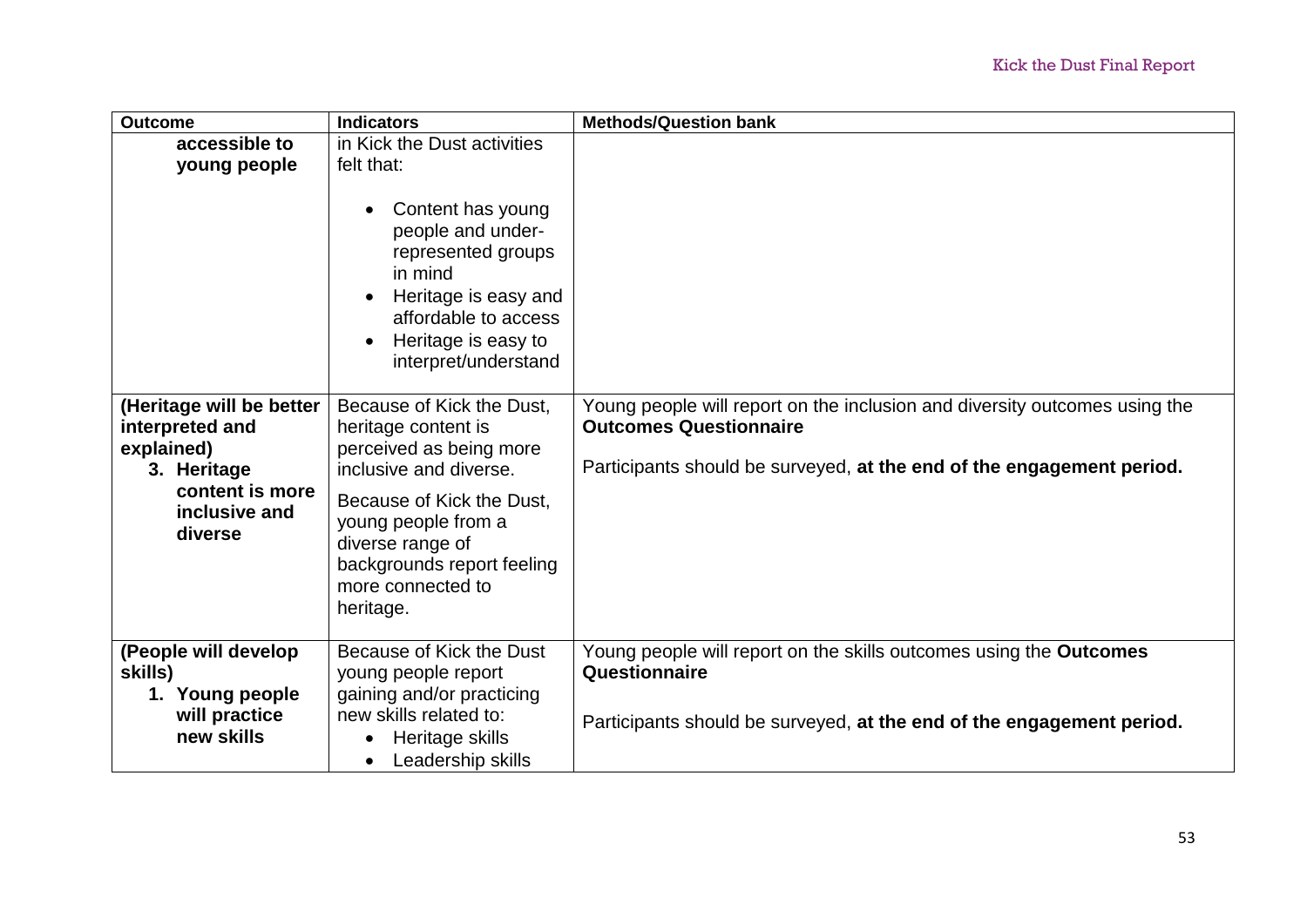| <b>Outcome</b>                                                                                                                          | <b>Indicators</b>                                                                                                                                                                                                                                                                               | <b>Methods/Question bank</b>                                                                                                                                                        |
|-----------------------------------------------------------------------------------------------------------------------------------------|-------------------------------------------------------------------------------------------------------------------------------------------------------------------------------------------------------------------------------------------------------------------------------------------------|-------------------------------------------------------------------------------------------------------------------------------------------------------------------------------------|
|                                                                                                                                         | • Other transferable<br><b>skills</b>                                                                                                                                                                                                                                                           |                                                                                                                                                                                     |
| (People will change<br>their attitudes &<br>behaviour)<br>1. Young people's<br>perceptions of<br>heritage will<br>change                | Because of Kick the Dust,<br>young people will<br>Feel that heritage is<br>important to them<br>Feel inspired to<br>participate in future<br>activities<br>Take action to<br>preserve heritage<br>Feel that there are<br>$\bullet$<br>more opportunities<br>to volunteer or work<br>in heritage | Young people will report on the attitude and behaviour outcomes using the<br><b>Outcomes Questionnaire</b><br>Participants should be surveyed, at the end of the engagement period. |
| (People will learn<br>about heritage)<br>1. Young people<br>will learn about<br>heritage in a<br>range of<br>engaging,<br>creative ways | Because of Kick the Dust,<br>young people learn<br>something interesting<br>about the world.                                                                                                                                                                                                    | Young people will report on the learning outcome using the Outcomes<br>Questionnaire<br>Participants should be surveyed, at the end of the engagement period.                       |
| (People will have<br>enjoyable<br>experiences)                                                                                          | Young people involved in<br>Kick the Dust projects will:                                                                                                                                                                                                                                        | Young people will report on the enjoyment outcome using the Outcomes<br>Questionnaire                                                                                               |
| 1. Young people<br>have fun,                                                                                                            | Enjoy the social<br>interaction                                                                                                                                                                                                                                                                 | Participants should be surveyed, at the end of the engagement period.                                                                                                               |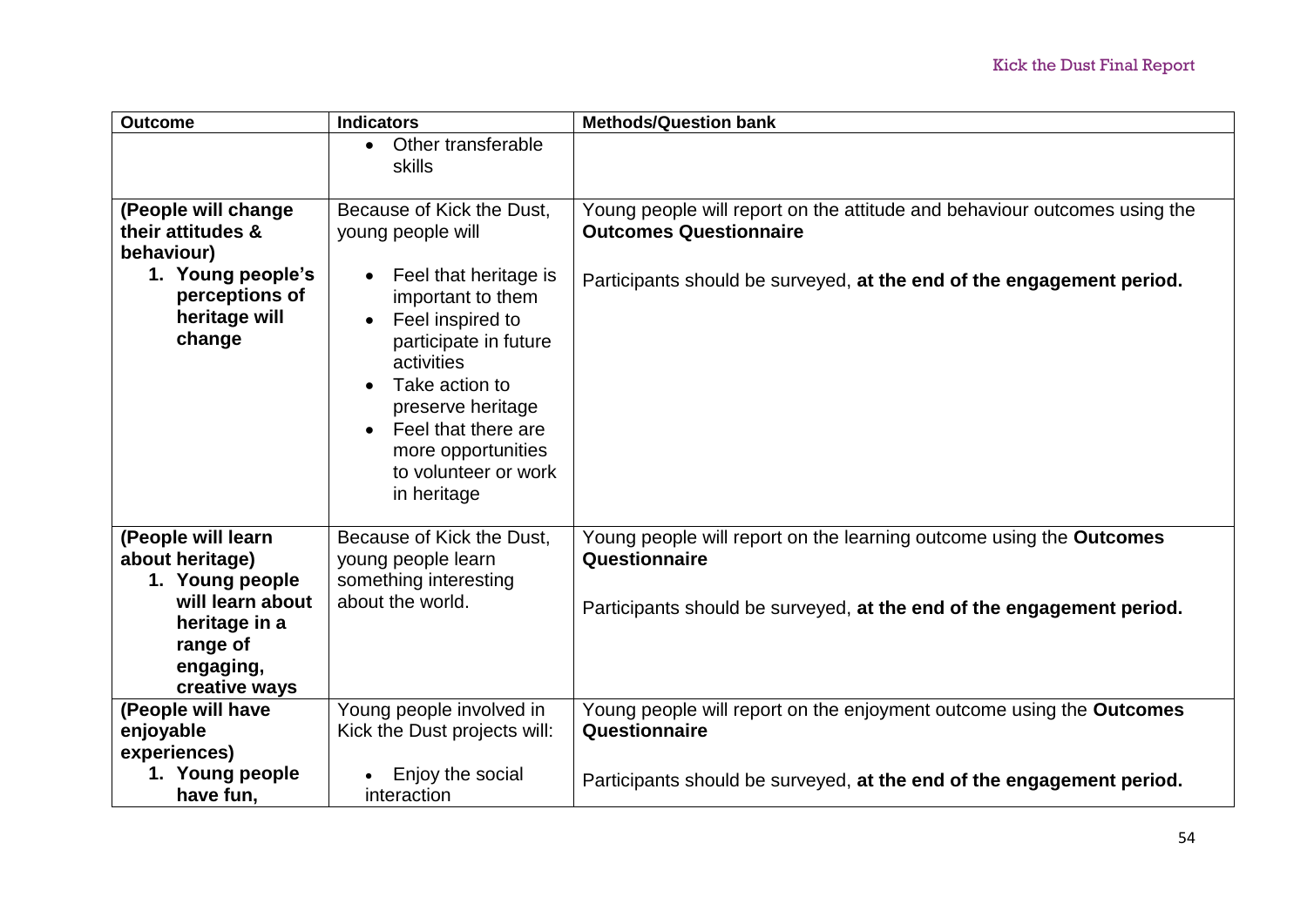| <b>Outcome</b>                                     | <b>Indicators</b>                                                                             | <b>Methods/Question bank</b> |
|----------------------------------------------------|-----------------------------------------------------------------------------------------------|------------------------------|
| engaging<br>relevant<br>experiences of<br>heritage | Celebrate their<br>achievements<br>Have experiences<br>that meet/exceed their<br>expectations |                              |

**Summary of programme evaluation tools**

The questionnaires to be developed and provided by the external evaluators include:

| <b>Tools</b>                                              | What information will it collect?                                                                                                                                                                                                                                                                                                                                                                                                                                                                                                                    |
|-----------------------------------------------------------|------------------------------------------------------------------------------------------------------------------------------------------------------------------------------------------------------------------------------------------------------------------------------------------------------------------------------------------------------------------------------------------------------------------------------------------------------------------------------------------------------------------------------------------------------|
| <b>Programme output</b><br>questionnaire                  | The Programme Output Questionnaire will collect monitoring and output data on each Kick the<br>Dust project. This will be completed by Project Manager for each project on an annual basis<br>and will be shared with the external evaluators.                                                                                                                                                                                                                                                                                                       |
| <b>Question bank</b>                                      | This document includes the standardized questions that all Projects will be required to use to<br>collect programme data related to:<br>Demographics<br>Mechanisms of change<br><b>Outcomes</b><br>The questions must be used exactly as they are worded in the final Question Bank document.                                                                                                                                                                                                                                                        |
| <b>Ethical considerations</b><br>and guidance<br>document | A document setting out the key things that Projects need to consider regarding data collection<br>and privacy. This document provides a summary of responsibilities in relation to GDPR,<br>informed consent, withdrawal of consent, disclosure, and safeguarding.<br>This document also includes some example text that Projects may use to provide information<br>to young people about the evaluation, why their personal information is being collected and<br>how it will be used. Projects can amend the wording in this section as necessary. |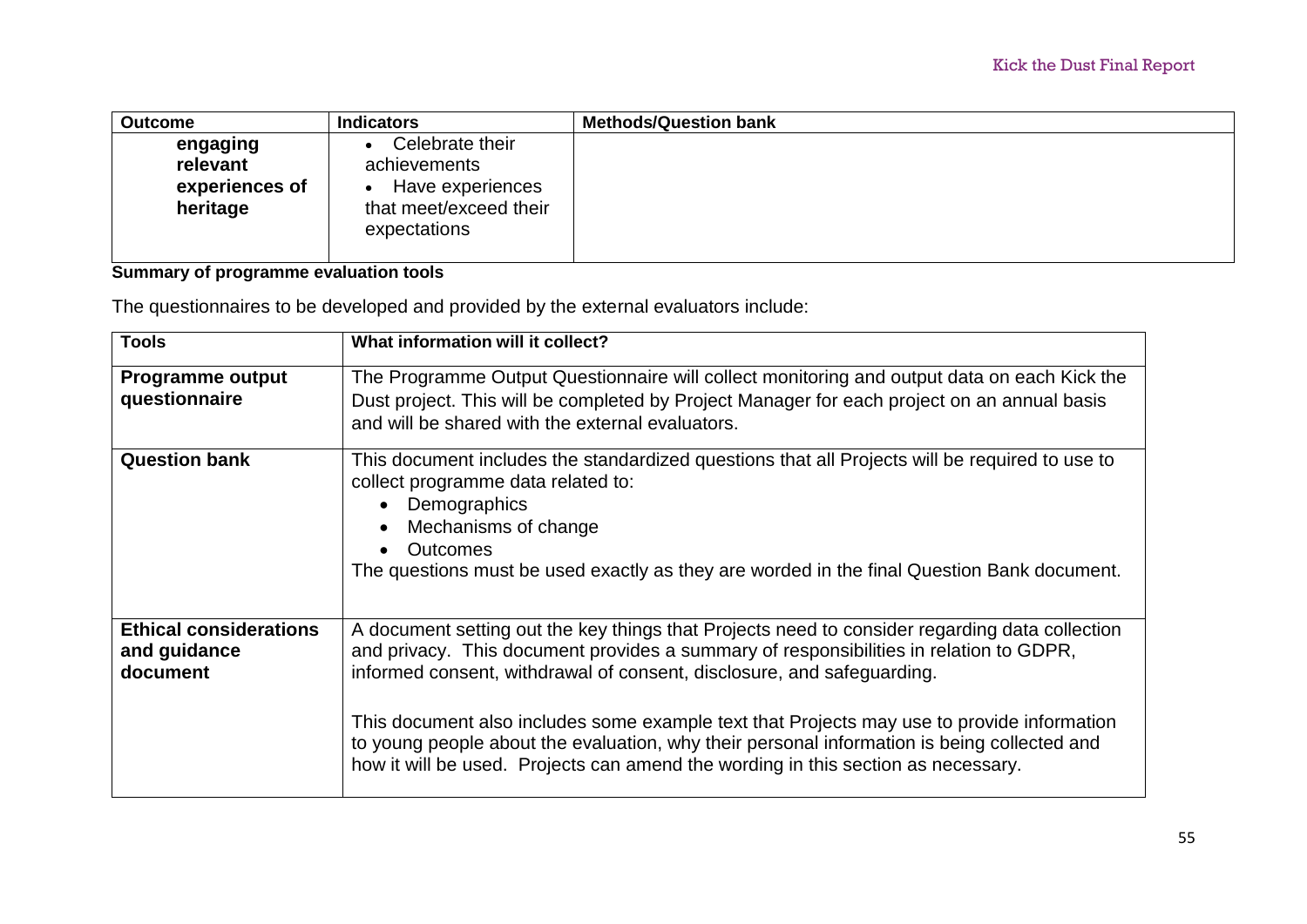| <b>Tools</b>                                                | What information will it collect?                                                                                                                                                                                                                                                                                                                                                                                                                                                            |
|-------------------------------------------------------------|----------------------------------------------------------------------------------------------------------------------------------------------------------------------------------------------------------------------------------------------------------------------------------------------------------------------------------------------------------------------------------------------------------------------------------------------------------------------------------------------|
| <b>Template consent</b><br>forms                            | Templates that Projects can use to obtain consent from young people to participate in research<br>and evaluation activities, and to have any personal information collected shared for the<br>purposes of evaluation. This is a template only and Projects are encouraged to adapt the<br>wording as necessary.                                                                                                                                                                              |
| <b>Example spreadsheet</b><br>for reporting outcome<br>data | This spreadsheet provides a template for Projects to store and report back the outcomes data<br>collected from participants. Projects may need to make some amendments to this spreadsheet<br>depending on the Project but essentially outcomes data must be reported in the following way:<br>each survey response should be a unique row and should include activity the survey relates to<br>and should also include the 'engagement level' of the participant as described in Section B. |

### <span id="page-30-0"></span>Appendix 4: Survey questions for young people

### **Kick the Dust – Question Bank**

This document provides a bank of questions for Projects to use to measure the outcomes identified in the common measurement framework.

We have reduced the final number of questions Projects are required to ask young people, however you must use all of them.

You may add these questions to any existing questionnaires and use whichever survey format you think will work best for your project (e.g. a paper questionnaire or an online questionnaire). You may also order them however you like and you do not need to include the headings that we have incorporated below. These headings are for reference only so that you know what outcome or output each question relates to. However, it is very important that you use the **exact wording** as it is provided below, no matter what format you use.

#### **Questions**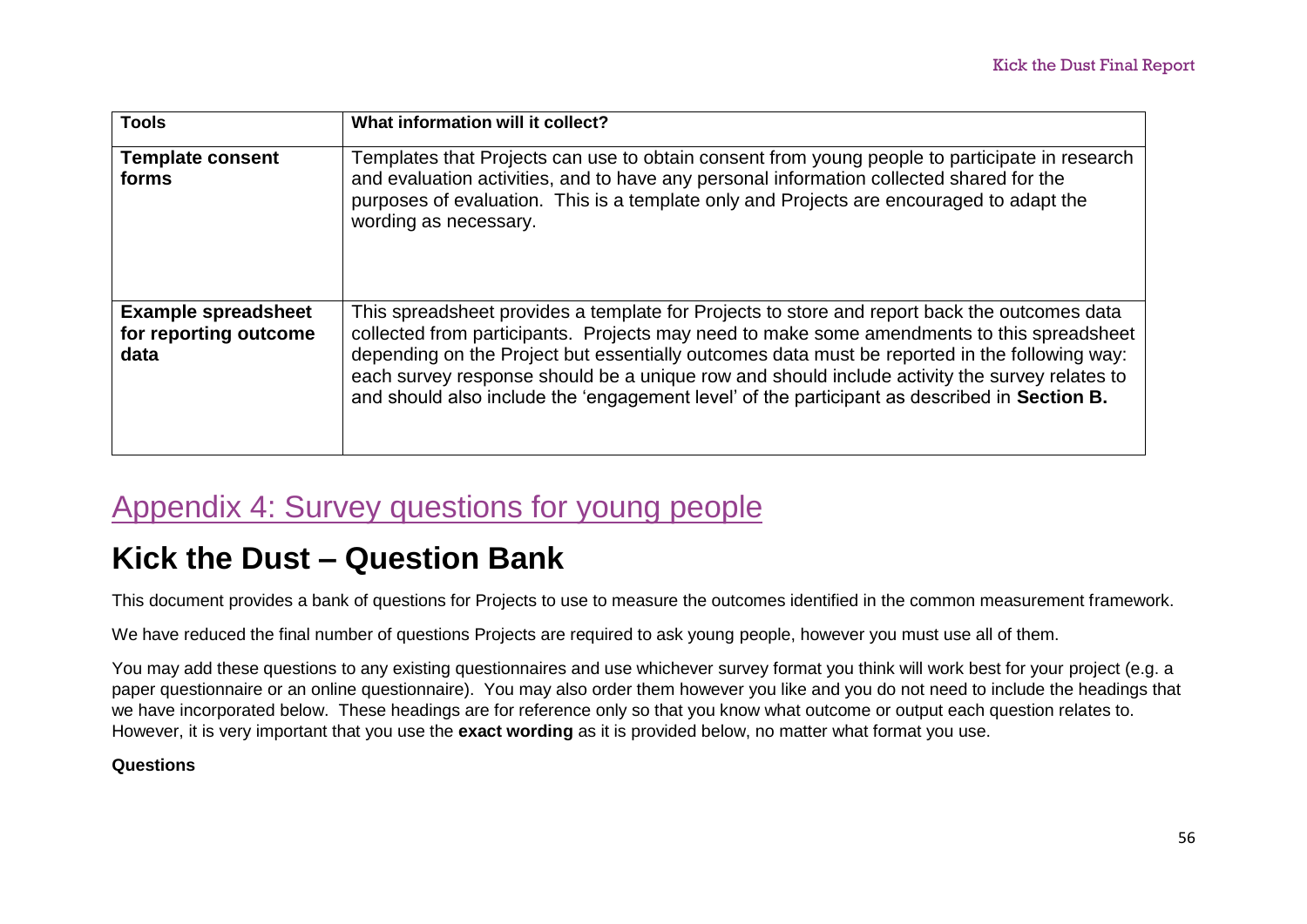| Question                                                                    | <b>Answers</b>                                            |
|-----------------------------------------------------------------------------|-----------------------------------------------------------|
| What age were you on your last birthday?                                    | $11-13$ years<br>$\bullet$                                |
| (tick one)                                                                  | 14-16 years                                               |
|                                                                             | 17-19 years                                               |
|                                                                             | 20-22 years                                               |
|                                                                             | $23-25$ years<br>$\bullet$                                |
| Are your day-to-day activities limited                                      | Yes, limited a lot<br>$\bullet$                           |
| because of a health problem or disability                                   | Yes, limited a little                                     |
| which has lasted, or is expected to last, at<br>least 12 months? (tick one) | <b>No</b>                                                 |
| What is your ethnic group? (tick one)                                       | A. White                                                  |
|                                                                             | English / Welsh / Scottish / Northern Irish /             |
|                                                                             | <b>British</b>                                            |
|                                                                             | <b>Irish</b>                                              |
|                                                                             | Gypsy or Irish Traveller                                  |
|                                                                             | other White<br>Any<br>background,<br>write                |
|                                                                             | in<br>B. Mixed / multiple ethnic groups                   |
|                                                                             | White and Black Caribbean                                 |
|                                                                             | White and Black African                                   |
|                                                                             | White and Asian                                           |
|                                                                             | other<br>multiple<br>ethnic<br>Any<br>Mixed /             |
|                                                                             | background, write in                                      |
|                                                                             | C. Asian / Asian British                                  |
|                                                                             | Indian                                                    |
|                                                                             | Pakistani                                                 |
|                                                                             | Bangladeshi                                               |
|                                                                             | Chinese                                                   |
|                                                                             | Any other Asian background, write in                      |
|                                                                             | D. Black / African / Caribbean / Black British<br>African |
|                                                                             | Caribbean                                                 |
|                                                                             | Any other Black / African / Caribbean                     |
|                                                                             | background, write in_                                     |
|                                                                             | E. Other ethnic group                                     |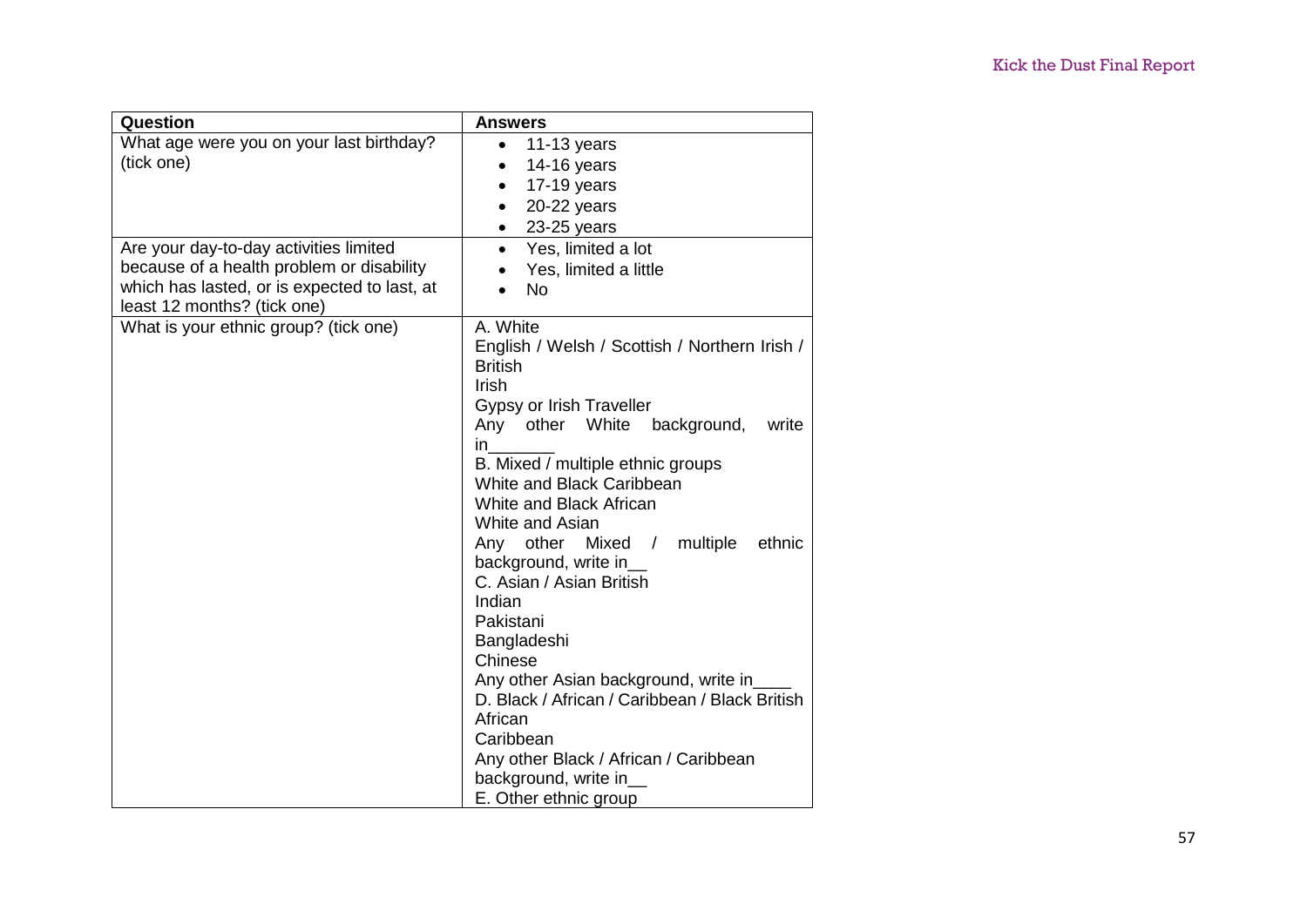|                                                     | Arab                                        |
|-----------------------------------------------------|---------------------------------------------|
|                                                     | Any other ethnic group, write in            |
| What is your postcode?                              | Postcode format - A105BC                    |
| Which gender do you identify with? (tick            | Male, female, non-binary/Third gender, in   |
| one)                                                | _, Prefer not to say<br>another way________ |
| How would you describe your sexuality?              | Gay, Lesbian, Bisexual, Heterosexual        |
| (tick one)                                          | (straight), in another way___________,      |
|                                                     | Prefer not to say                           |
| Do you identify as Trans/transgender? (tick<br>one) | Yes, No, and Prefer not to say              |
| When you took part in the {project/activity}        |                                             |
| Did you feel welcomed and included in the           | Yes                                         |
| activities?                                         | Some of the time                            |
|                                                     | No                                          |
|                                                     | I don't know                                |
| Did you feel respected by staff and                 | Yes                                         |
| volunteers?                                         | Some of the time                            |
|                                                     | <b>No</b>                                   |
|                                                     | I don't know                                |
| Did you feel a sense of achievement?                | Yes                                         |
|                                                     | Some of the time                            |
|                                                     | <b>No</b>                                   |
|                                                     | I don't know                                |
| When you took part in the                           |                                             |
| {project/activity}                                  |                                             |
| Did you feel listened to?                           | Yes                                         |
|                                                     | Some of the time                            |
|                                                     | No                                          |
|                                                     | I don't know                                |
| Did you feel you influenced decisions?              | Yes                                         |
|                                                     | Some of the time                            |
|                                                     | No                                          |
|                                                     | I don't know                                |
| Since taking part in {the project/activity}         |                                             |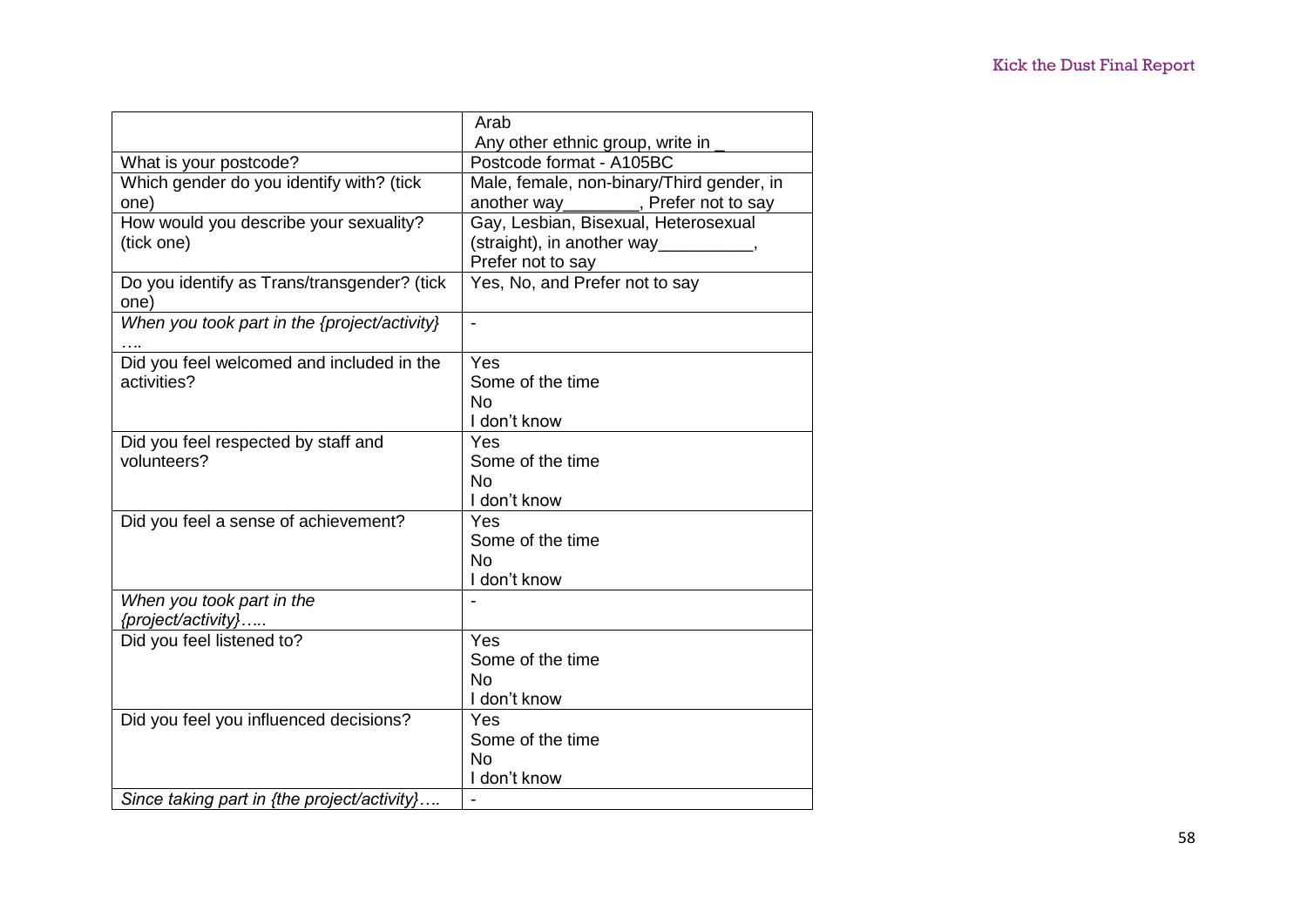| I now understand heritage better than I did      | Strongly agree                     |
|--------------------------------------------------|------------------------------------|
| before                                           | Agree                              |
|                                                  | Neither agree nor disagree         |
|                                                  | <b>Disagree</b>                    |
|                                                  | Strongly disagree                  |
| I now think heritage is more engaging for        | Strongly agree                     |
| young people than before                         | Agree                              |
|                                                  | Neither agree nor disagree         |
|                                                  | <b>Disagree</b>                    |
|                                                  | Strongly disagree                  |
| During {the project/activity} there was          | Strongly agree                     |
| something of interest for everyone who           | Agree                              |
| participated no matter their background          | Neither agree nor disagree         |
|                                                  | <b>Disagree</b>                    |
|                                                  | Strongly disagree                  |
| {The project/activity} was easy and              | Strongly agree                     |
| affordable for me to get involved with           | Agree                              |
|                                                  | Neither agree nor disagree         |
|                                                  | <b>Disagree</b>                    |
|                                                  | Strongly disagree                  |
| I feel that heritage represents people like      | Strongly agree                     |
| me                                               | Agree                              |
|                                                  | Neither agree nor disagree         |
|                                                  | <b>Disagree</b>                    |
|                                                  | Strongly disagree                  |
| During {the project/activity} I've had the       | Conservation                       |
| chance to try out the following skills (tick all | Curating an exhibition             |
| that apply)                                      | Talking to others                  |
|                                                  | Writing                            |
|                                                  | Leading others                     |
|                                                  | Presenting                         |
|                                                  | Digital and Creative Media         |
|                                                  | Working in a team                  |
|                                                  | Campaigning to create change/raise |
|                                                  | awareness                          |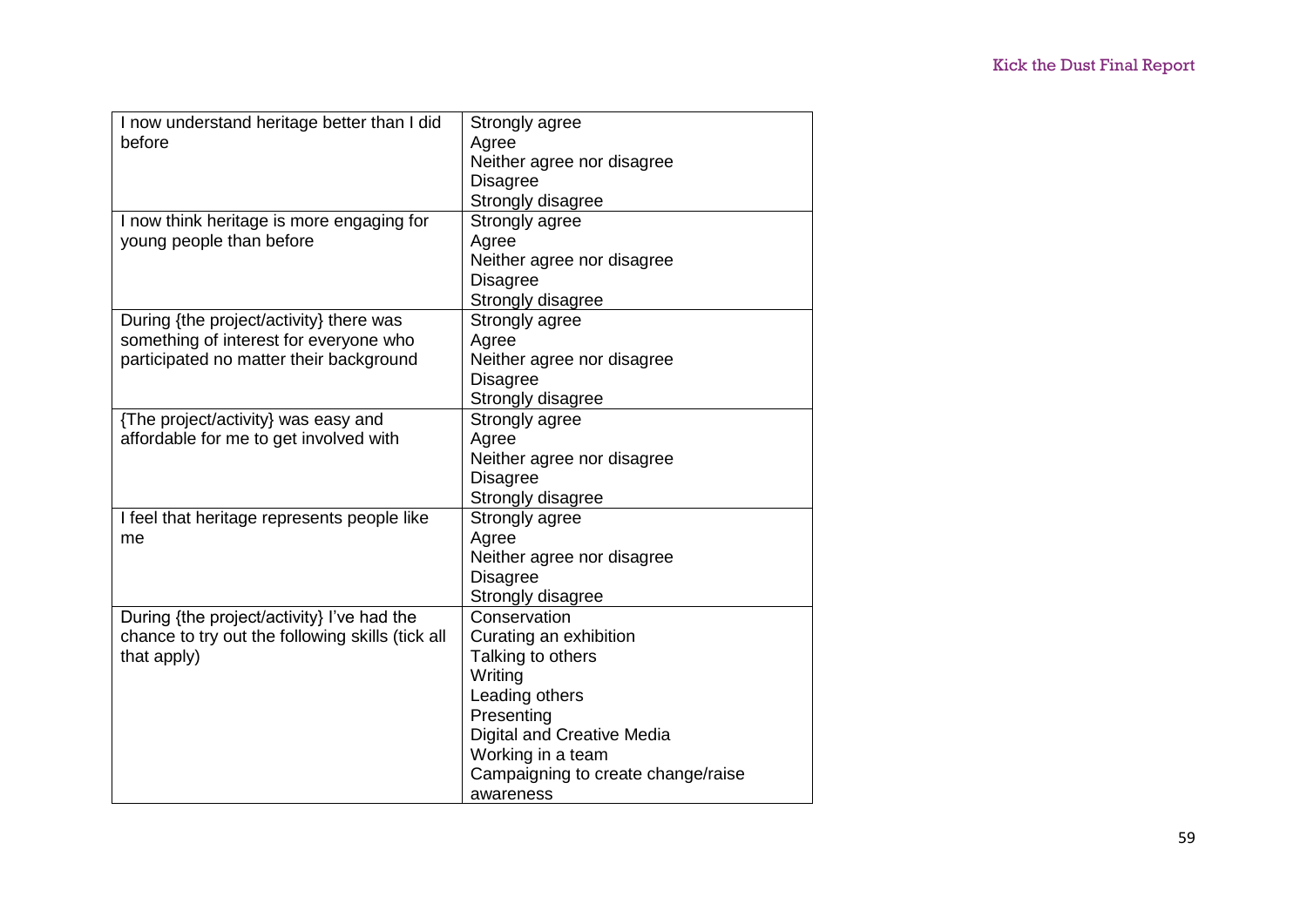|                                                  | Fundraising                          |
|--------------------------------------------------|--------------------------------------|
|                                                  | ΙT                                   |
|                                                  | Design                               |
|                                                  | Horticulture                         |
|                                                  | Event organising                     |
|                                                  | Looking after heritage               |
|                                                  | Other                                |
| I feel that these skills will be useful to me in | Strongly agree                       |
| the future                                       | Agree                                |
|                                                  | Neither agree nor disagree           |
|                                                  | <b>Disagree</b>                      |
|                                                  | Strongly disagree                    |
| Since taking part in {the project/activity}, I   | Strongly agree                       |
| now think heritage can be interesting to lots    | Agree                                |
| of different people                              | Neither agree nor disagree           |
|                                                  | <b>Disagree</b>                      |
|                                                  | Strongly disagree                    |
| Since being part of (the project/activity) I am  |                                      |
| more likely to:                                  |                                      |
| Take part in other local heritage events and     | Strongly agree                       |
| activities                                       | Agree                                |
|                                                  | Neither agree nor disagree           |
|                                                  | <b>Disagree</b>                      |
|                                                  | Strongly disagree                    |
| Become a volunteer at a local heritage           | Strongly agree                       |
| organisation                                     | Agree                                |
|                                                  | Neither agree nor disagree           |
|                                                  | <b>Disagree</b>                      |
|                                                  | Strongly disagree                    |
| Since taking part in {the project/activity} I    | Strongly agree                       |
| feel there are jobs for young people like me     | Agree                                |
| to work in heritage                              | Neither agree nor disagree           |
|                                                  | <b>Disagree</b><br>Strongly disagree |
|                                                  |                                      |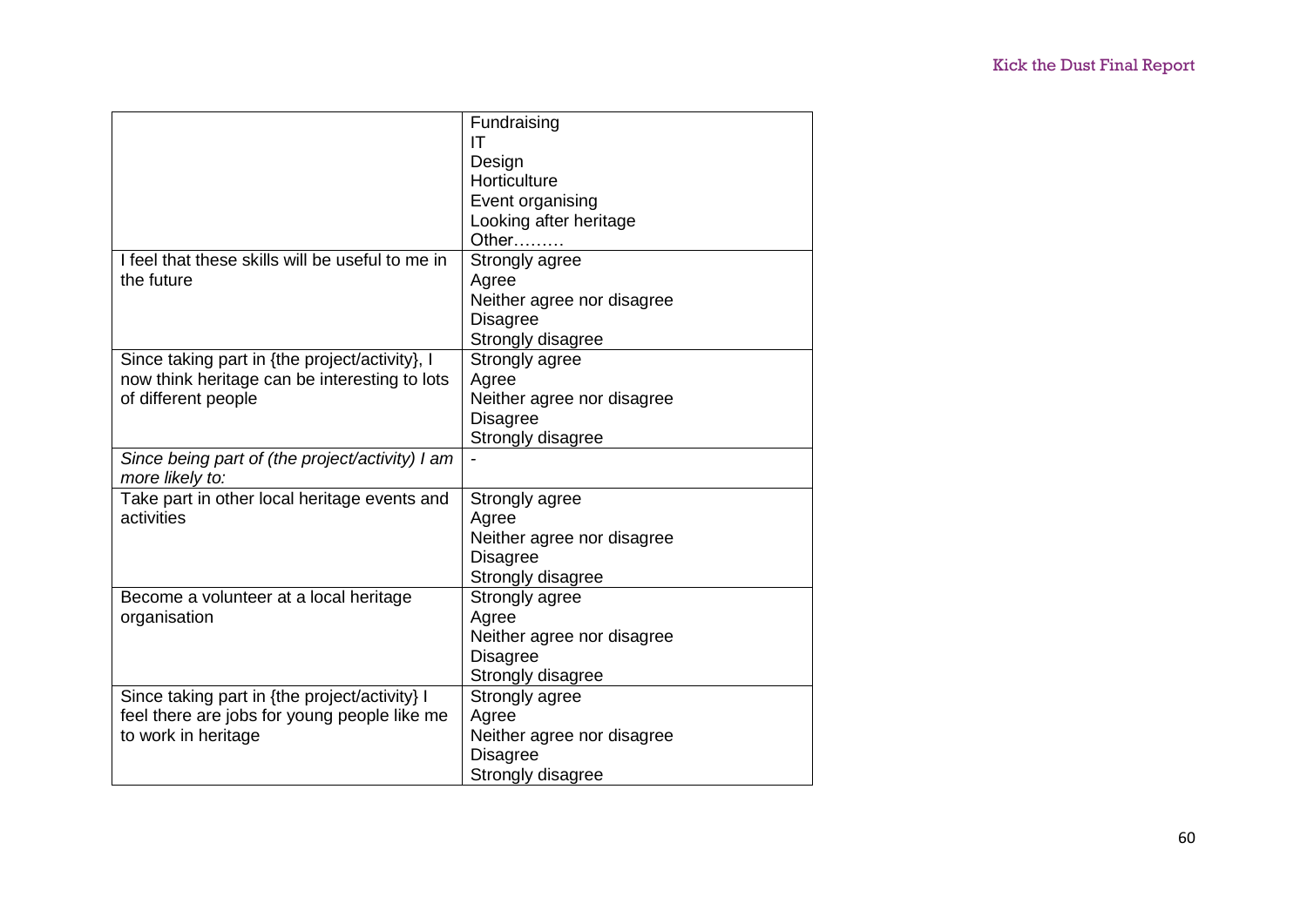| I learnt new things about heritage during       | Strongly agree                           |
|-------------------------------------------------|------------------------------------------|
| {the project/activity} in a fun and interesting | Agree                                    |
| way                                             | Neither agree nor disagree               |
|                                                 | <b>Disagree</b>                          |
|                                                 | Strongly disagree                        |
| Was taking part in {the project/activity} how   | Yes                                      |
| you thought it would be?                        | No                                       |
|                                                 | It was better than I thought it would be |
|                                                 | Don't know                               |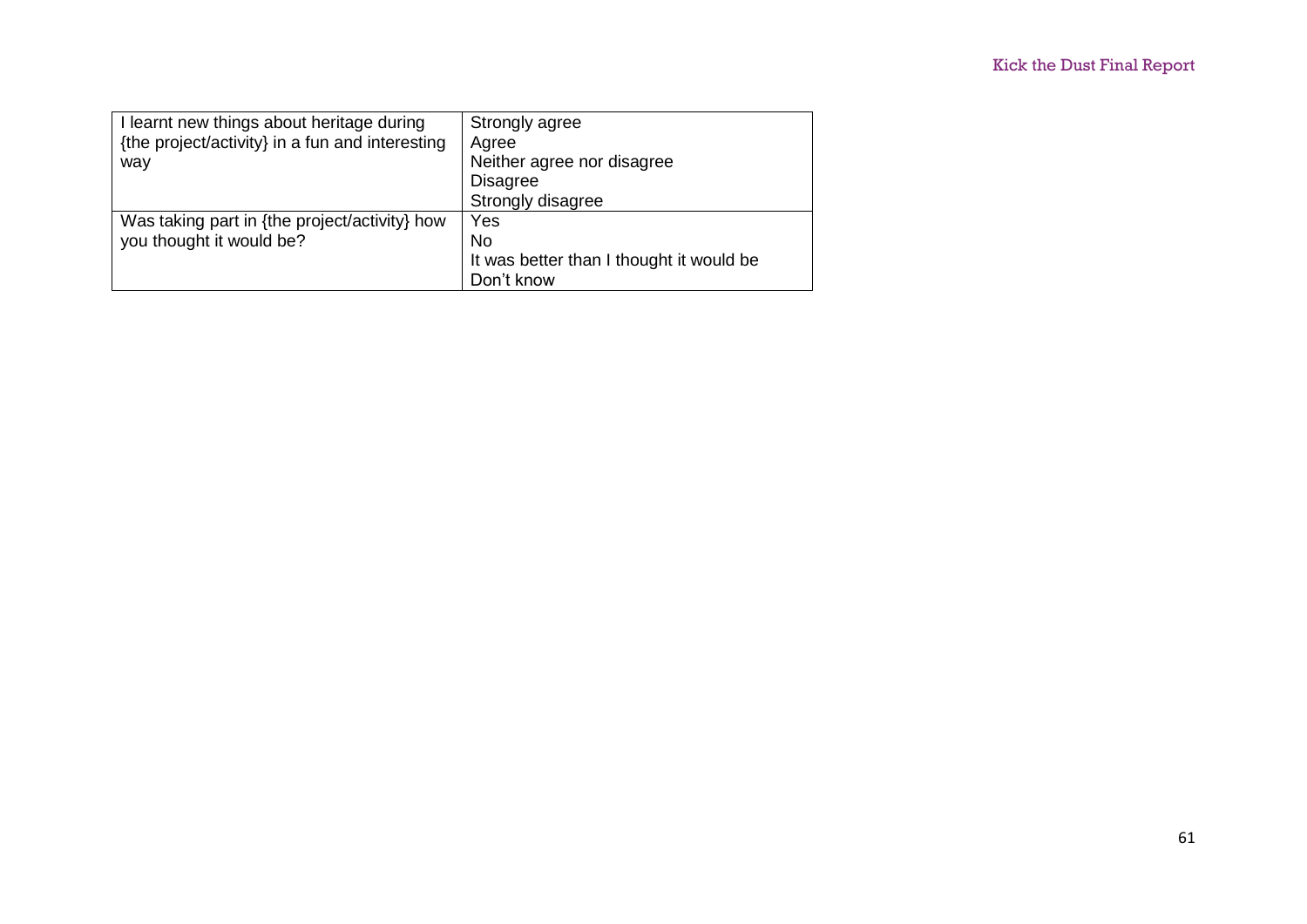### <span id="page-36-0"></span>Appendix 5: Approaches to organisational change

A review of second-stage applications and delivery highlight a range of approaches. The table below provides a breakdown for each project and relevant information on their approaches to organisational change.

| Project name,<br><b>Lead</b><br><b>Organisation</b>                              | Approach to organisational change                                                                                                                                                                                                                                              |
|----------------------------------------------------------------------------------|--------------------------------------------------------------------------------------------------------------------------------------------------------------------------------------------------------------------------------------------------------------------------------|
| Scotland 365,<br>National<br>Museums of<br>Scotland                              | Will deliver change in its own organisation by reviewing organisational<br>processes and approaches to change retention and engagement of young<br>people and future workforce.                                                                                                |
|                                                                                  | Develop an organisational strategy for working with young people                                                                                                                                                                                                               |
| Norfolk Journeys,<br><b>National</b><br><b>Museums Service</b><br><b>Norfolk</b> | Will deliver change in its own organisation by adopting reflective practice<br>and developing new policies and practices for working with young people<br>across the museum.                                                                                                   |
|                                                                                  | Recruitment channels in place after the project to continue recruiting young<br>people with a range of abilities, needs and interests.                                                                                                                                         |
|                                                                                  | Commissioning of a research change evaluator.                                                                                                                                                                                                                                  |
| Reimage,<br>Remake, Replay,<br><b>Nerve Centre</b>                               | Will deliver change in local museums through training for museum staff,<br>embedding participatory practice in museums.                                                                                                                                                        |
|                                                                                  | Embed new models of youth engagement in local museums e.g. use of<br>digital technologies.                                                                                                                                                                                     |
|                                                                                  | Embedding youth panels in local museums.                                                                                                                                                                                                                                       |
| Hands on<br>Heritage, National<br>Museum Wales                                   | Will deliver change in its own organisation by developing a Young Person's<br>Cultural Rights scheme, providing a framework for giving young people<br>ownership of heritage and heritage spaces. This will put young people's<br>cultural rights at the centre of operations. |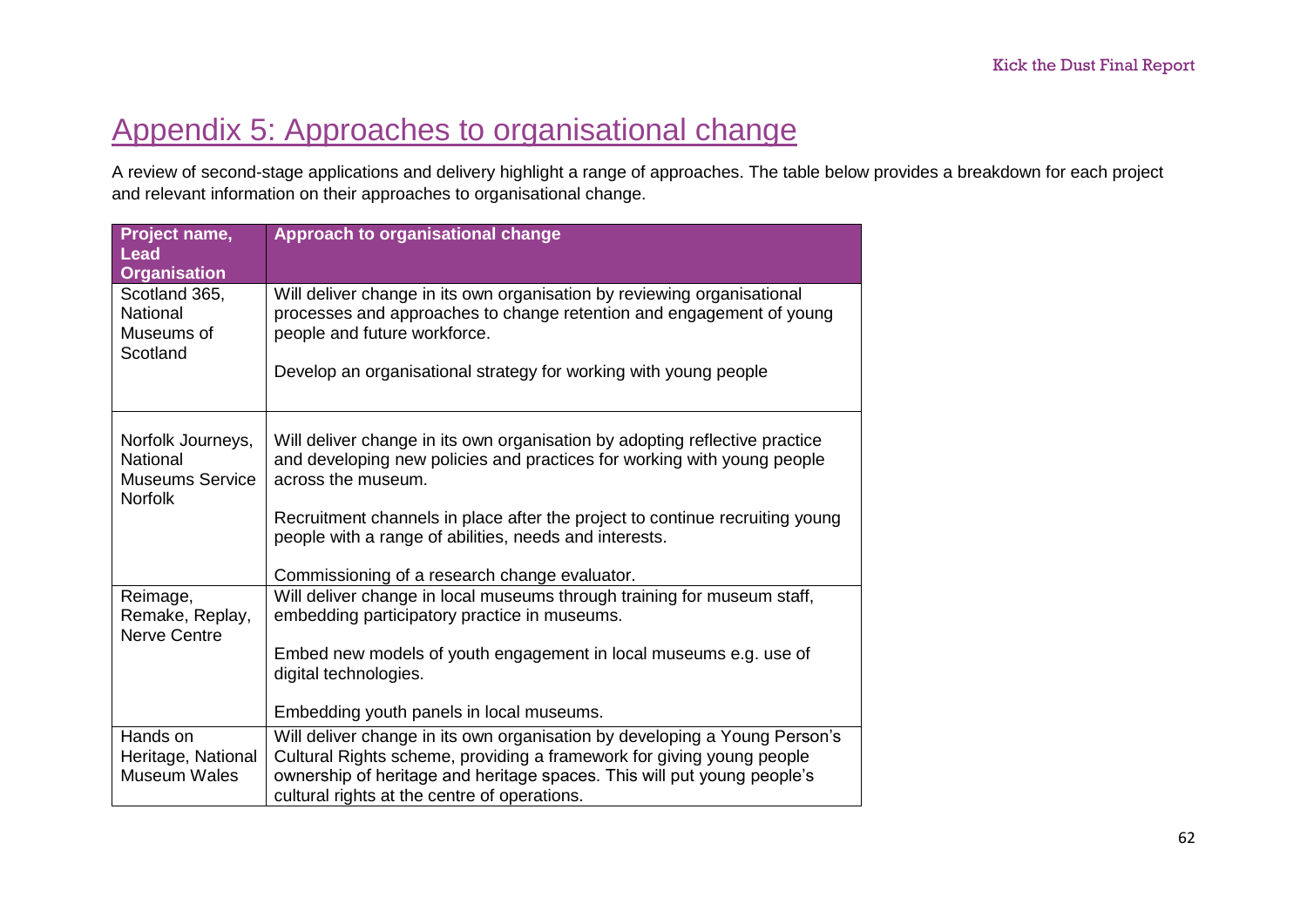| Project name,                                | Approach to organisational change                                                                                                                                                                                                                                                                                                                                                                                                                                                                                             |
|----------------------------------------------|-------------------------------------------------------------------------------------------------------------------------------------------------------------------------------------------------------------------------------------------------------------------------------------------------------------------------------------------------------------------------------------------------------------------------------------------------------------------------------------------------------------------------------|
| <b>Lead</b><br><b>Organisation</b>           |                                                                                                                                                                                                                                                                                                                                                                                                                                                                                                                               |
| Keeping it Wild,<br>London Wildlife<br>Trust | Will deliver change in its own organisation and other natural heritage<br>organisations by developing a framework for improving communications and<br>marketing strategy to engage more young people.<br>Will deliver change in youth sector by raising awareness of environmental<br>resources and nature as a subject for youth work, maintain strong links<br>between heritage and youth sectors.                                                                                                                          |
| Y Heritage,<br><b>YMCA Leicester</b>         | Will deliver change to local museums primarily by developing ability and<br>confidence to employ and be an active participant in skills development of<br>young people.<br>Also has aspirations to deliver change to the city and people of Leicester,<br>including developing a model for future engagement which includes training<br>and education opportunities for young people with complex needs.<br>Enhanced civic knowledge, engagement, belonging and pride through better<br>understanding of the city's heritage. |
| Ignite, IVE                                  | Will deliver change to local museums primarily through developing Heritage<br>workforce to better understand the needs and opportunities of working with<br>young people, and improve perceptions of how young people can play a<br>positive role in heritage.                                                                                                                                                                                                                                                                |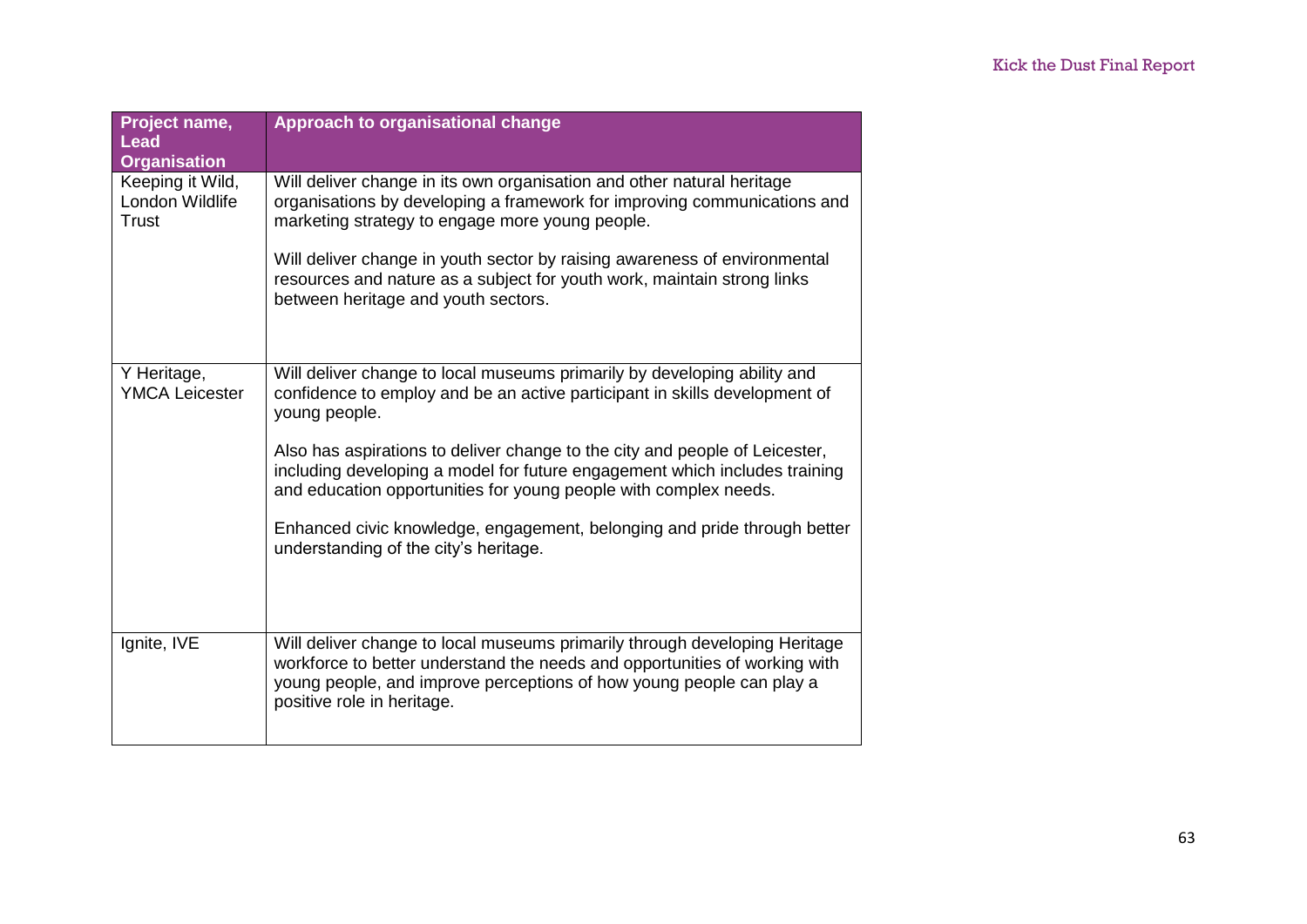| Project name,<br><b>Lead</b>                 | Approach to organisational change                                                                                                                                                                                                                                                                             |
|----------------------------------------------|---------------------------------------------------------------------------------------------------------------------------------------------------------------------------------------------------------------------------------------------------------------------------------------------------------------|
| <b>Organisation</b>                          |                                                                                                                                                                                                                                                                                                               |
| <b>Future Proof</b><br>Parks, Ground<br>Work | Will deliver change in how local parks and natural heritage is managed by<br>developing action plans with Friends of Parks groups.<br>Will create toolkits and how to guides to help groups engage young people<br>in their work.                                                                             |
| Shout out Loud,<br>English Heritage          | Will deliver change in their own organisation by developing a youth<br>participation model that can be embedded in practice so that high quality<br>engagement is "business as usual"<br>Will change their volunteering brand to include young people.                                                        |
| Hope Streets,<br><b>Curious Minds</b>        | Will deliver change in the heritage sector by embedding new practice into<br>the governance and programming of local museums, and developing action<br>plans to facilitate organisational and local area heritage engagement,<br>shaped by young people.<br>Will develop tailored training and CPD for staff. |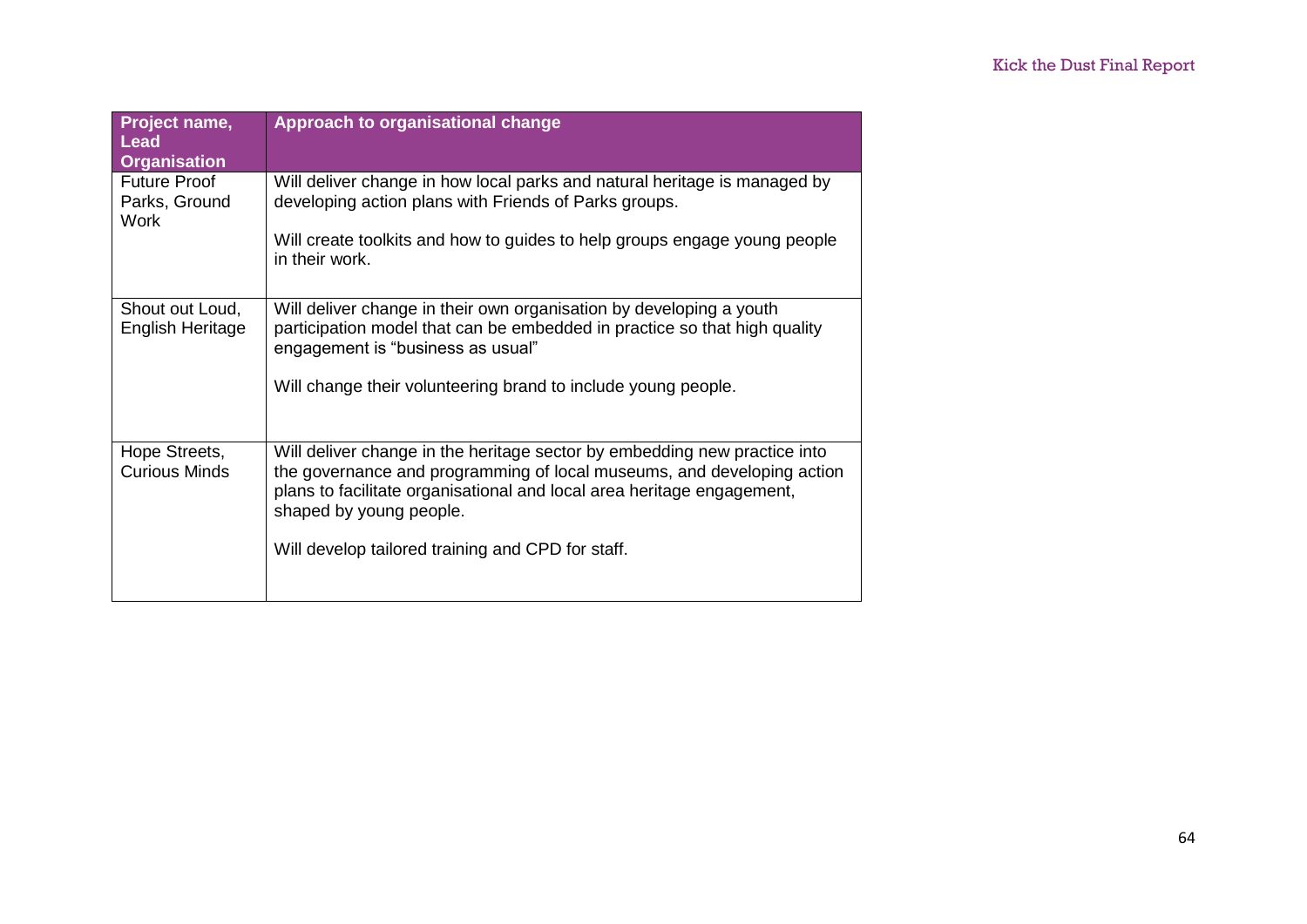| Project name,<br><b>Lead</b>                               | <b>Approach to organisational change</b>                                                                                                                                                         |
|------------------------------------------------------------|--------------------------------------------------------------------------------------------------------------------------------------------------------------------------------------------------|
| <b>Organisation</b>                                        |                                                                                                                                                                                                  |
| Our Shared<br>Cultural Heritage,<br><b>British Council</b> | Will deliver change in the heritage sector by developing new models of<br>engagement and staff training. Will embed youth work staff with heritage<br>and vice versa using placements.           |
|                                                            | Working with curatorial teams to enable youth-led curation within museum<br>spaces.                                                                                                              |
|                                                            | South Asian Cultural Exchanges that facilitate dialogue between heritage<br>professionals and South Asian counterparts on how heritage can be better<br>managed.                                 |
| Don't Settle,<br><b>BeatFreeks</b>                         | Will deliver change in the heritage sector by establishing RCoop (a radical<br>cooperative) which is a young person's led heritage organisation.                                                 |
|                                                            | Will deliver change in local museums by improving recruitment strategies so<br>that the people museums recruit reflect the local communities.                                                    |
|                                                            | Will 'future proof' heritage by creating a framework for assessing collections<br>and narratives to ensure that Birmingham's cultural institutions are relevant<br>to communities in the future. |
|                                                            |                                                                                                                                                                                                  |

Appendix 6: Development phase survey questions

### **Section 1: Overall experience of the development period**

**1.** How would you describe in three words your experience of the development period?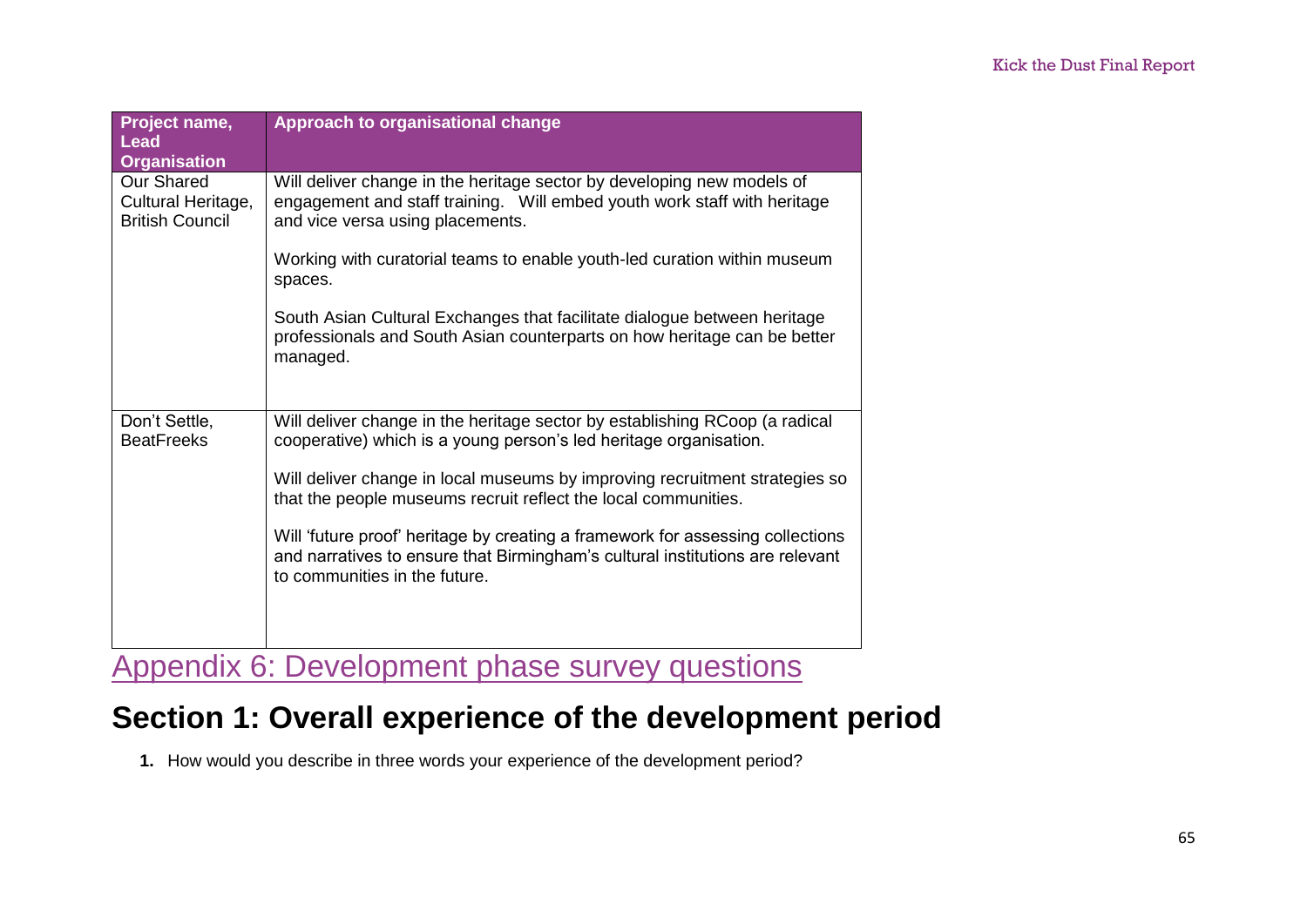- **2.** The expectation was that after receiving permission to start, projects would have up to six months to develop their secondround application.
	- a. Do you feel the six-month timeframe for completion of second round application was the right amount of time?
		- i. Yes/No, please explain why
	- b. What barriers did the project face in relation to completing the second- round application?
- **3.** During the development period you had to produce a single year activity plan, rather than one to cover the whole of the project. How useful do you think this approach from HLF was?
	- a. Very useful, useful, not useful
	- b. Open text: please explain
- **4.** During the development period you had to undertake a consultations with young people to inform your delivery plan. How useful do you think this approach was?
	- a. Very useful, useful, not useful
	- b. Were there any challenges you faced? Open text
- **5.** How do you intend to approach producing future activity plans informed by young people;
	- a. Open text: please explain: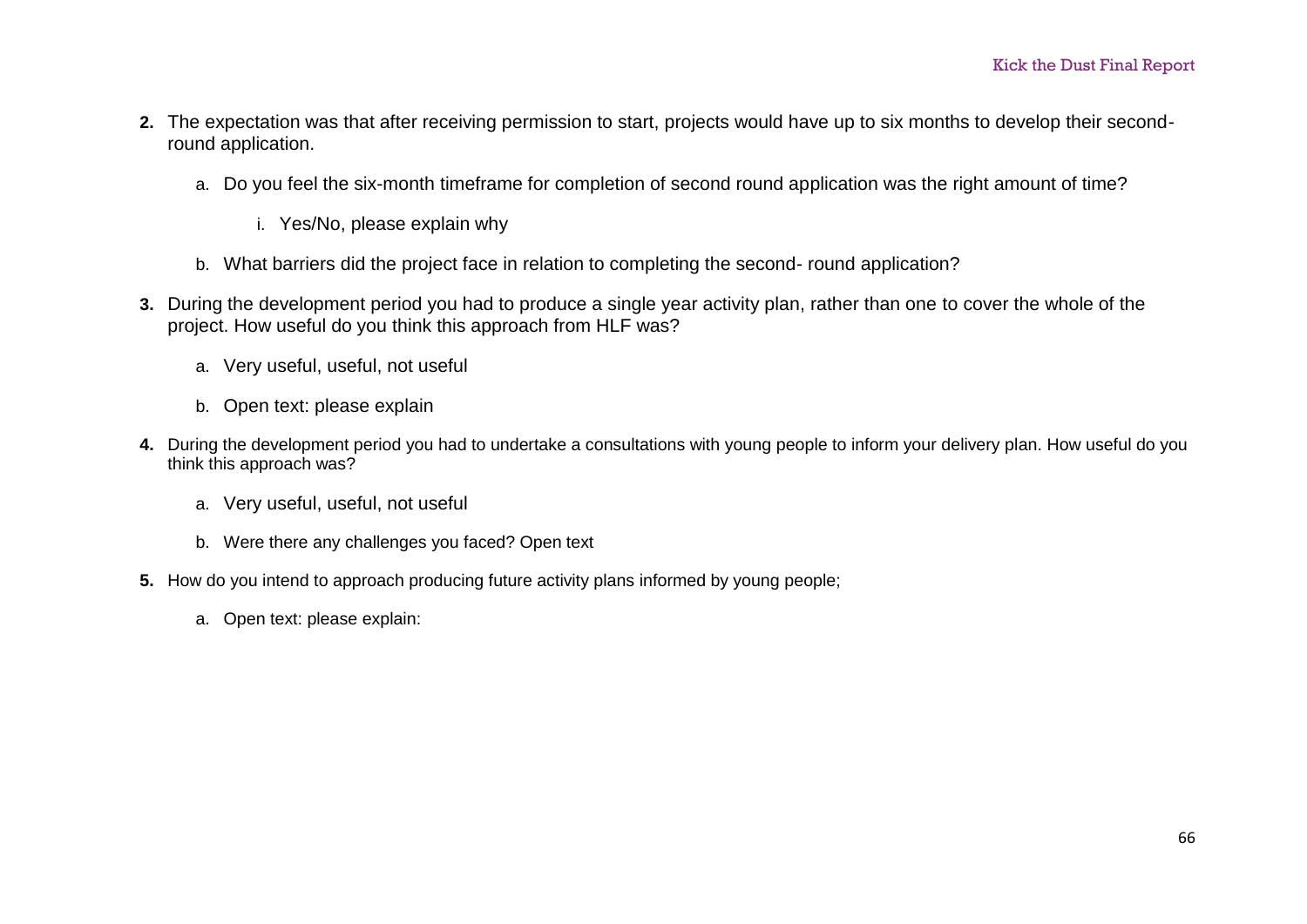# **Section 2: Support offered during the development phase**

- **6.** During the development phase, did you have an HLF mentor?
	- a. Yes/No
- **7.** If so, how would you rate the support you received?
	- a. Excellent/Good/Satisfactory/Poor
	- b. Open text: please explain your answer

## **Section 3: Experience of forming a partnership and value of partnership going forward**

- **8.** Please choose the option below that best describes your consortium:
	- a. It was a completely new partnership with no pre-existing relationships with any of the partners
	- b. The partnership included some existing relationships, but also included some new partners we had not worked with before
	- c. We have pre-existing relationships with all our partners
- **9.** To what extent do you agree/ disagree with the following statements: (Strongly agree/ agree/ neither agree nor disagree/ disagree/ strongly disagree)
	- a. During the development period good relationships were built between partners
	- b. Partners were 'bought into' partnership processes and ways of working
	- c. A shared agenda and vision is developed among partners
	- d. Partners were willing to learn from each other's expertise
- **10.**What aspects of forming the partnership during the development period worked well?
	- a. Open text
- **11.**What aspects of forming the partnership during the development period worked less well?
	- a. Open text
- **12.**What were the challenges to creating a shared vision?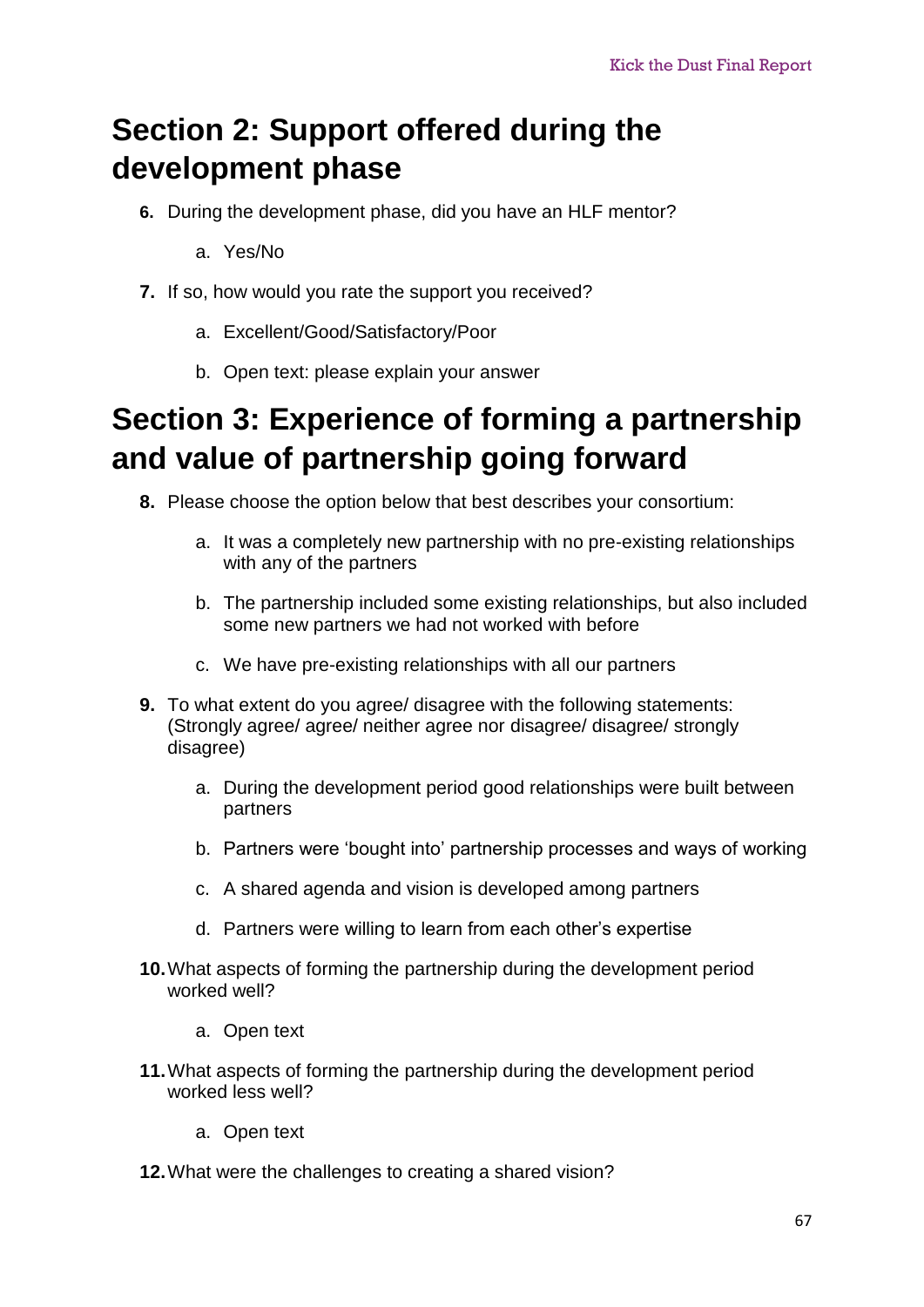- a. There were no challenges
- b. Skills gaps
- c. Lack of track record in delivery
- d. No strategy to motivate activity
- e. No clear leadership
- f. Workload
- g. Comment/other (please specify)
- **13.**Based on your experience of the development phase, how important do you think the partnership will be to the success of the project going forward/what are your expectations from working in partnership for the rest of the project
	- a. Open text

### **Section 4: Linking with #DustKickers**

**14.**How, if at all, would you like to involve HLF's #DustKickers in your project in the future?

### **Section 5: Working in a cohort**

- **15.**How useful did you find the first Community of Practice event (December 2017)
	- a. Very useful, useful, not useful
	- b. Open text: please explain
- **16.**Did you link up with other Kick the Dust projects during the development phase to share or explore ideas?
	- a. Yes/No
		- i. If so, how valuable was it?
		- ii. If not, why not?